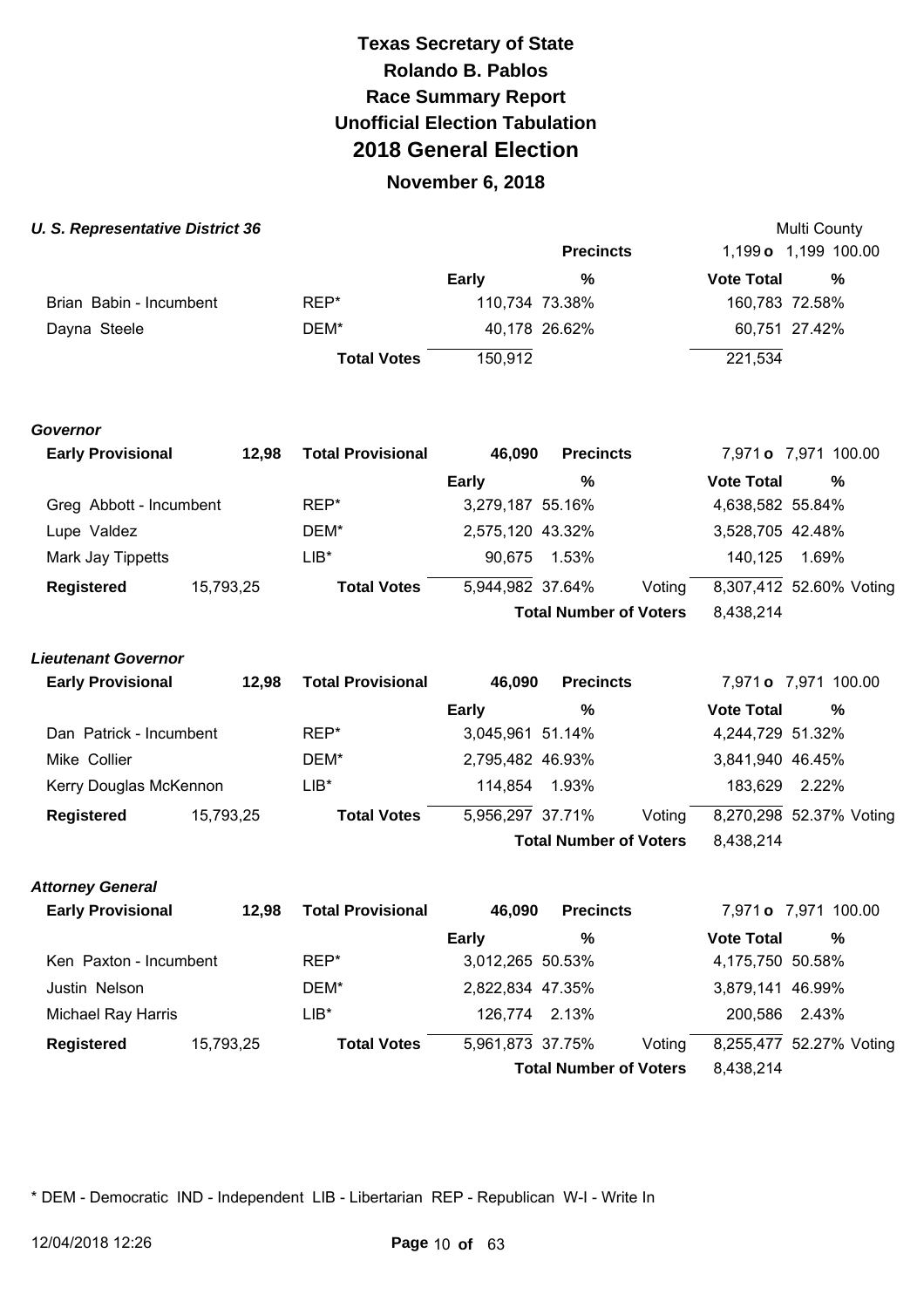#### **November 6, 2018**

#### **Comptroller of Public Accounts**

| <b>Early Provisional</b>       | <b>Total Provisional</b><br>12,98 | 46.090           | <b>Precincts</b>              |                   | 7,971 <b>o</b> 7,971 100.00 |
|--------------------------------|-----------------------------------|------------------|-------------------------------|-------------------|-----------------------------|
|                                |                                   | Early            | %                             | <b>Vote Total</b> | %                           |
| Glenn Hegar - Incumbent        | REP*                              | 3,157,718 53.35% |                               | 4,360,096 53.21%  |                             |
| Joi Chevalier                  | DEM*                              | 2,587,450 43.71% |                               | 3,553,421 43.37%  |                             |
| <b>Ben Sanders</b>             | LIB*                              | 174,233          | 2.94%                         | 279.928           | 3.42%                       |
| <b>Registered</b><br>15,793,25 | <b>Total Votes</b>                | 5,919,401 37.48% | Voting                        |                   | 8,193,445 51.88% Voting     |
|                                |                                   |                  | <b>Total Number of Voters</b> | 8,438,214         |                             |

#### **Commissioner of the General Land Office**

| <b>Early Provisional</b>   | 12.98     | <b>Total Provisional</b> | 46,090           | <b>Precincts</b>              |        |                         | 7,971 <b>o</b> 7,971 100.00 |  |
|----------------------------|-----------|--------------------------|------------------|-------------------------------|--------|-------------------------|-----------------------------|--|
|                            |           |                          | <b>Early</b>     | %                             |        | <b>Vote Total</b>       | $\%$                        |  |
| George P. Bush - Incumbent |           | REP*                     | 3,188,206 53.67% |                               |        | 4,418,232 53.72%        |                             |  |
| Miguel Suazo               |           | DEM*                     | 2,580,244 43.43% |                               |        | 3,548,102 43.14%        |                             |  |
| Matt Pina                  |           | LIB*                     | 172,346 2.90%    |                               |        | 257,779                 | 3.13%                       |  |
| <b>Registered</b>          | 15,793,25 | <b>Total Votes</b>       | 5,940,796 37.62% |                               | Voting | 8,224,113 52.07% Voting |                             |  |
|                            |           |                          |                  | <b>Total Number of Voters</b> |        | 8,438,214               |                             |  |

#### **Commissioner of Agriculture**

| <b>Early Provisional</b> | 12.98     | <b>Total Provisional</b> | 46,090           | <b>Precincts</b>              |        |                         | 7,971 <b>o</b> 7,971 100.00 |  |
|--------------------------|-----------|--------------------------|------------------|-------------------------------|--------|-------------------------|-----------------------------|--|
|                          |           |                          | <b>Early</b>     | %                             |        | <b>Vote Total</b>       | %                           |  |
| Sid Miller - Incumbent   |           | REP*                     | 3,044,070 51.37% |                               |        | 4,205,746 51.29%        |                             |  |
| Kim Olson                |           | DEM*                     | 2,761,280 46.60% |                               |        | 3,803,221 46.38%        |                             |  |
| <b>Richard Carpenter</b> |           | $LIB*$                   | 120,009          | 2.03%                         |        | 190.841                 | 2.33%                       |  |
| <b>Registered</b>        | 15,793,25 | <b>Total Votes</b>       | 5,925,359 37.52% |                               | Voting | 8,199,808 51.92% Voting |                             |  |
|                          |           |                          |                  | <b>Total Number of Voters</b> |        | 8,438,214               |                             |  |

#### **Railroad Commissioner**

| <b>Early Provisional</b>     | 12.97     | <b>Total Provisional</b> | 46.090           | <b>Precincts</b>              |        |                   | 7,971 <b>o</b> 7,971 100.00 |
|------------------------------|-----------|--------------------------|------------------|-------------------------------|--------|-------------------|-----------------------------|
|                              |           |                          | <b>Early</b>     | %                             |        | <b>Vote Total</b> | %                           |
| Christi Craddick - Incumbent |           | REP*                     | 3,154,772 53.30% |                               |        | 4,360,175 53.23%  |                             |
| Roman McAllen                |           | DEM*                     | 2,614,244 44.17% |                               |        | 3,593,975 43.88%  |                             |
| Mike Wright                  |           | LIB*                     | 149,839          | 2.53%                         |        | 237,004           | 2.89%                       |
| <b>Registered</b>            | 15,793,25 | <b>Total Votes</b>       | 5,918,855 37.48% |                               | Voting |                   | 8,191,154 51.86% Voting     |
|                              |           |                          |                  | <b>Total Number of Voters</b> |        | 8.438.214         |                             |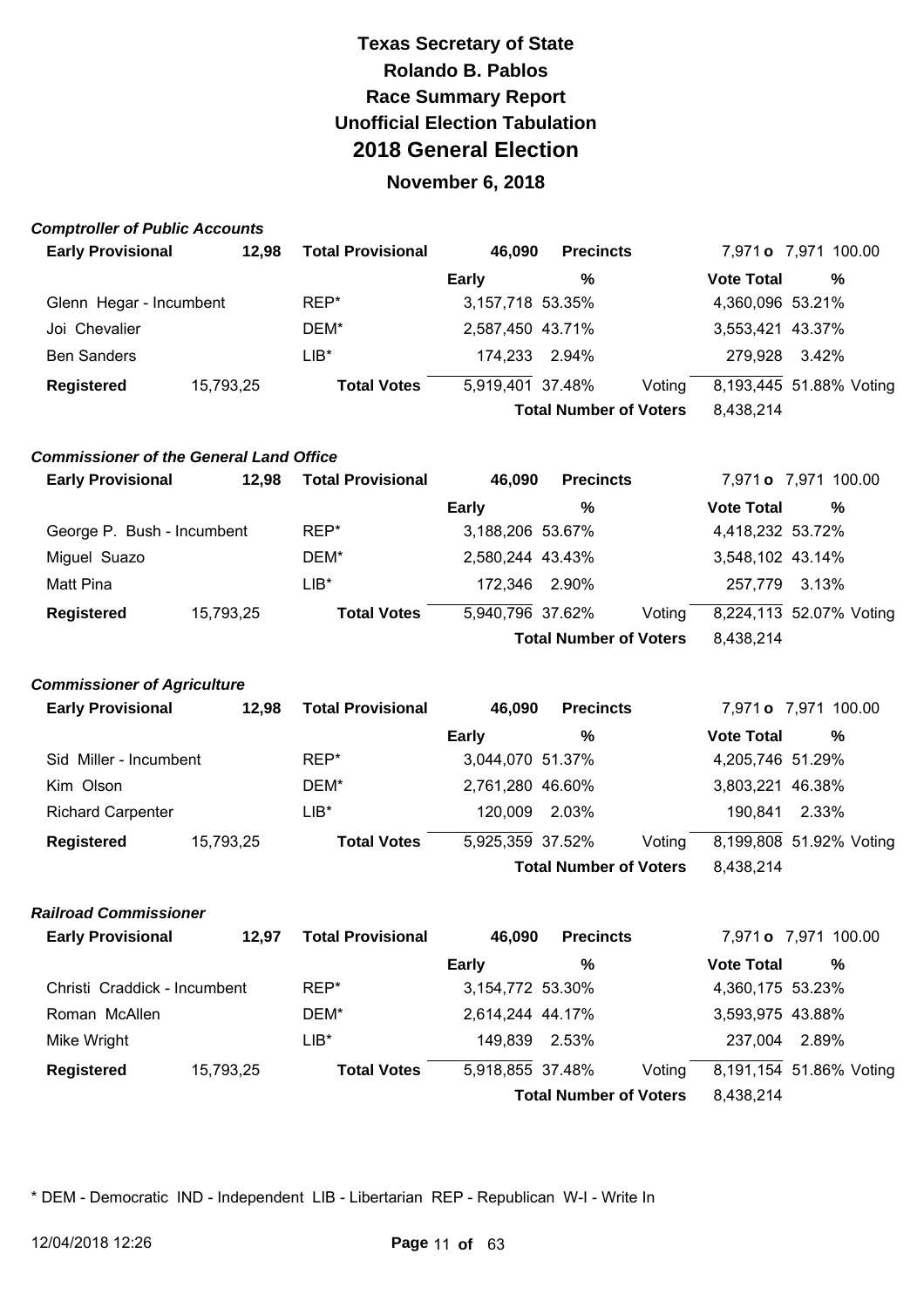#### **November 6, 2018**

| Justice, Supreme Court, Place 2                   |           |                          |                  |                               |        |                   |                             |
|---------------------------------------------------|-----------|--------------------------|------------------|-------------------------------|--------|-------------------|-----------------------------|
| <b>Early Provisional</b>                          | 12,96     | <b>Total Provisional</b> | 46,090           | <b>Precincts</b>              |        |                   | 7,971 <b>o</b> 7,971 100.00 |
|                                                   |           |                          | <b>Early</b>     | $\frac{0}{0}$                 |        | <b>Vote Total</b> | $\frac{9}{6}$               |
| Jimmy Blacklock - Incumbent                       |           | REP*                     | 3,133,354 53.04% |                               |        | 4,344,485 53.16%  |                             |
| Steven Kirkland                                   |           | DEM*                     | 2,773,637 46.96% |                               |        | 3,827,953 46.84%  |                             |
| <b>Registered</b>                                 | 15,793,25 | <b>Total Votes</b>       | 5,906,991 37.40% |                               | Voting |                   | 8,172,438 51.75% Voting     |
|                                                   |           |                          |                  | <b>Total Number of Voters</b> |        | 8,438,214         |                             |
| Justice, Supreme Court, Place 4                   |           |                          |                  |                               |        |                   |                             |
| <b>Early Provisional</b>                          | 12,96     | <b>Total Provisional</b> | 46,090           | <b>Precincts</b>              |        |                   | 7,971 o 7,971 100.00        |
|                                                   |           |                          | <b>Early</b>     | %                             |        | <b>Vote Total</b> | %                           |
| John Devine - Incumbent                           |           | REP*                     | 3,159,585 53.59% |                               |        | 4,383,523 53.74%  |                             |
| R.K. Sandill                                      |           | DEM*                     | 2,736,627 46.41% |                               |        | 3,773,465 46.26%  |                             |
| <b>Registered</b>                                 | 15,793,25 | <b>Total Votes</b>       | 5,896,212 37.33% |                               | Voting |                   | 8,156,988 51.65% Voting     |
|                                                   |           |                          |                  | <b>Total Number of Voters</b> |        | 8,438,214         |                             |
| Justice, Supreme Court, Place 6                   |           |                          |                  |                               |        |                   |                             |
| <b>Early Provisional</b>                          | 12,96     | <b>Total Provisional</b> | 46,090           | <b>Precincts</b>              |        |                   | 7,971 <b>o</b> 7,971 100.00 |
|                                                   |           |                          | <b>Early</b>     | %                             |        | <b>Vote Total</b> | $\frac{0}{0}$               |
| Jeff Brown - Incumbent                            |           | REP*                     | 3,165,987 53.65% |                               |        | 4,388,052 53.74%  |                             |
| Kathy Cheng                                       |           | DEM*                     | 2,735,747 46.35% |                               |        | 3,777,468 46.26%  |                             |
| <b>Registered</b>                                 | 15,793,25 | <b>Total Votes</b>       | 5,901,734 37.37% |                               | Voting |                   | 8,165,520 51.70% Voting     |
|                                                   |           |                          |                  | <b>Total Number of Voters</b> |        | 8,438,214         |                             |
| <b>Presiding Judge, Court of Criminal Appeals</b> |           |                          |                  |                               |        |                   |                             |
| <b>Early Provisional</b>                          | 12,96     | <b>Total Provisional</b> | 46,090           | <b>Precincts</b>              |        |                   | 7,971 <b>o</b> 7,971 100.00 |
|                                                   |           |                          | <b>Early</b>     | %                             |        | <b>Vote Total</b> | $\frac{0}{0}$               |
| Sharon Keller - Incumbent                         |           | REP*                     | 3,092,558 52.35% |                               |        | 4,273,069 52.25%  |                             |
| Maria T. (Terri) Jackson                          |           | DEM*                     | 2,698,313 45.68% |                               |        | 3,715,676 45.44%  |                             |
| William Bryan Strange III                         |           | $LIB*$                   | 116,178          | 1.97%                         |        | 188,678 2.31%     |                             |

\* DEM - Democratic IND - Independent LIB - Libertarian REP - Republican W-I - Write In

**Registered 15,793,25 <b>Total Votes** 5,907,049 37.40% Voting 8,177,423 51.78% Voting

**Total Number of Voters** 8,438,214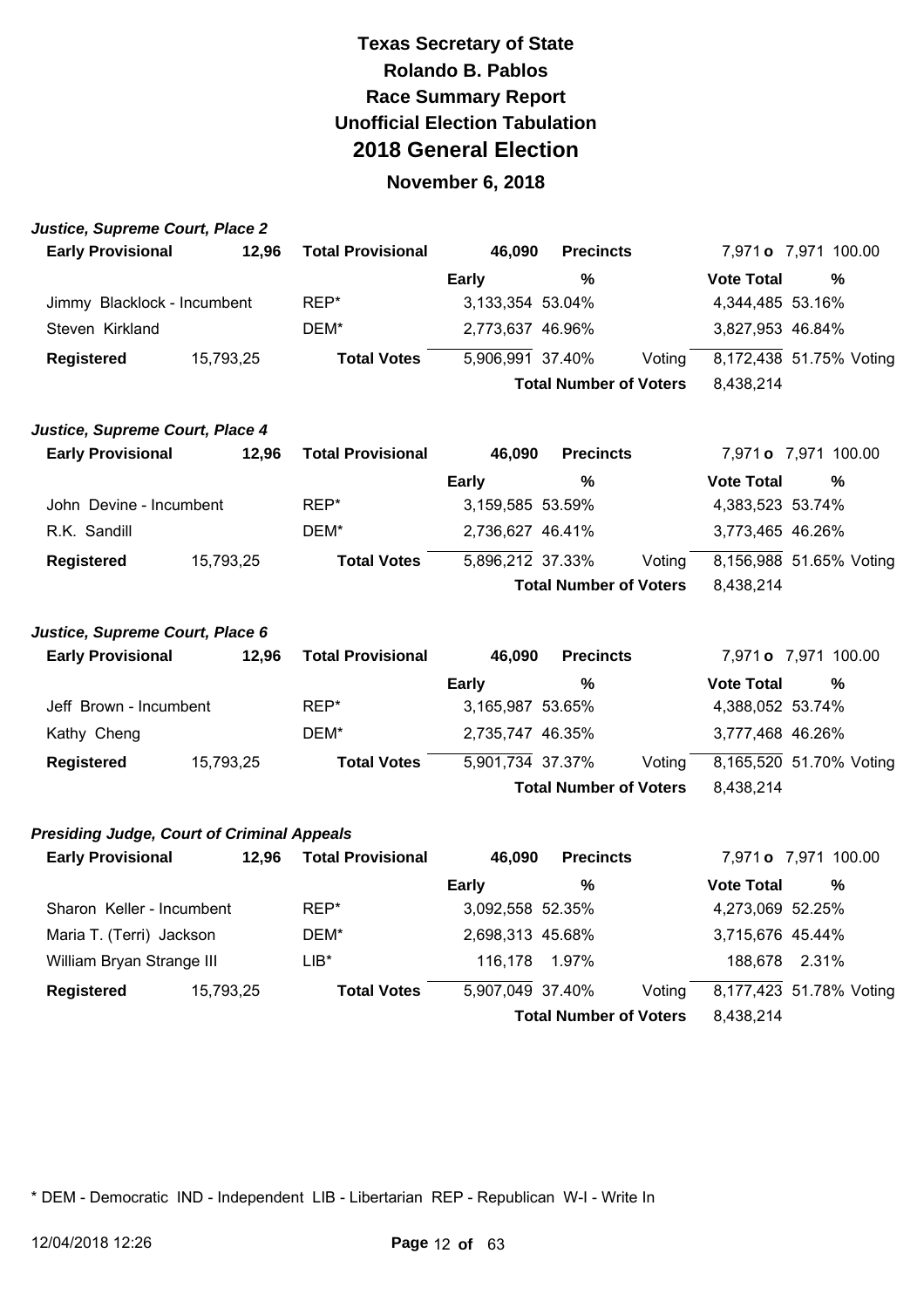#### **November 6, 2018**

| Judge, Court of Criminal Appeals Place 7            |           |                          |                  |                               |        |                             |              |
|-----------------------------------------------------|-----------|--------------------------|------------------|-------------------------------|--------|-----------------------------|--------------|
| <b>Early Provisional</b>                            | 12,96     | <b>Total Provisional</b> | 46,090           | <b>Precincts</b>              |        | 7,971 <b>o</b> 7,971 100.00 |              |
|                                                     |           |                          | <b>Early</b>     | $\frac{0}{0}$                 |        | <b>Vote Total</b>           | $\%$         |
| Barbara Parker Hervey - Incumbent REP*              |           |                          | 3,183,675 54.07% |                               |        | 4,412,391 54.18%            |              |
| Ramona Franklin                                     |           | DEM*                     | 2,704,262 45.93% |                               |        | 3,731,595 45.82%            |              |
| Registered                                          | 15,793,25 | <b>Total Votes</b>       | 5,887,937 37.28% |                               | Voting | 8,143,986 51.57% Voting     |              |
|                                                     |           |                          |                  | <b>Total Number of Voters</b> |        | 8,438,214                   |              |
| Judge, Court of Criminal Appeals Place 8            |           |                          |                  |                               |        |                             |              |
| <b>Early Provisional</b>                            | 12,96     | <b>Total Provisional</b> | 46,090           | <b>Precincts</b>              |        | 7,971 <b>o</b> 7,971 100.00 |              |
|                                                     |           |                          | <b>Early</b>     | %                             |        | <b>Vote Total</b>           | $\%$         |
| Michelle Slaughter                                  |           | REP*                     | 3,426,456 74.47% |                               |        | 4,752,882 74.70%            |              |
| Mark Ash                                            |           | $LIB*$                   | 1,174,379 25.53% |                               |        | 1,609,716 25.30%            |              |
| <b>Registered</b>                                   | 15,793,25 | <b>Total Votes</b>       | 4,600,835 29.13% |                               | Voting | 6,362,598 40.29% Voting     |              |
|                                                     |           |                          |                  | <b>Total Number of Voters</b> |        | 8,438,214                   |              |
| <b>Member, State Board of Education, District 2</b> |           |                          |                  |                               |        |                             | Multi County |
|                                                     |           |                          |                  | <b>Precincts</b>              |        | 513 o 513                   | 100.00       |
|                                                     |           |                          | <b>Early</b>     | %                             |        | <b>Vote Total</b>           | %            |
| Charles "Tad" Hasse                                 |           | REP*                     | 123,681 47.09%   |                               |        | 176,530 46.21%              |              |
| Ruben Cortez, Jr. - Incumbent                       |           | DEM*                     | 138,957 52.91%   |                               |        | 205,520 53.79%              |              |
|                                                     |           | <b>Total Votes</b>       | 262,638          |                               |        | 382,050                     |              |
| <b>Member, State Board of Education, District 3</b> |           |                          |                  |                               |        |                             | Multi County |
|                                                     |           |                          |                  | <b>Precincts</b>              |        | 987 o 987                   | 100.00       |
|                                                     |           |                          |                  |                               |        | <b>17.</b>                  |              |

**Early % Vote Total %**  Marisa B. Perez - Incumbent DEM\* 211,646 100.00 300,927 100.00 **Total Votes** 211,646 300,927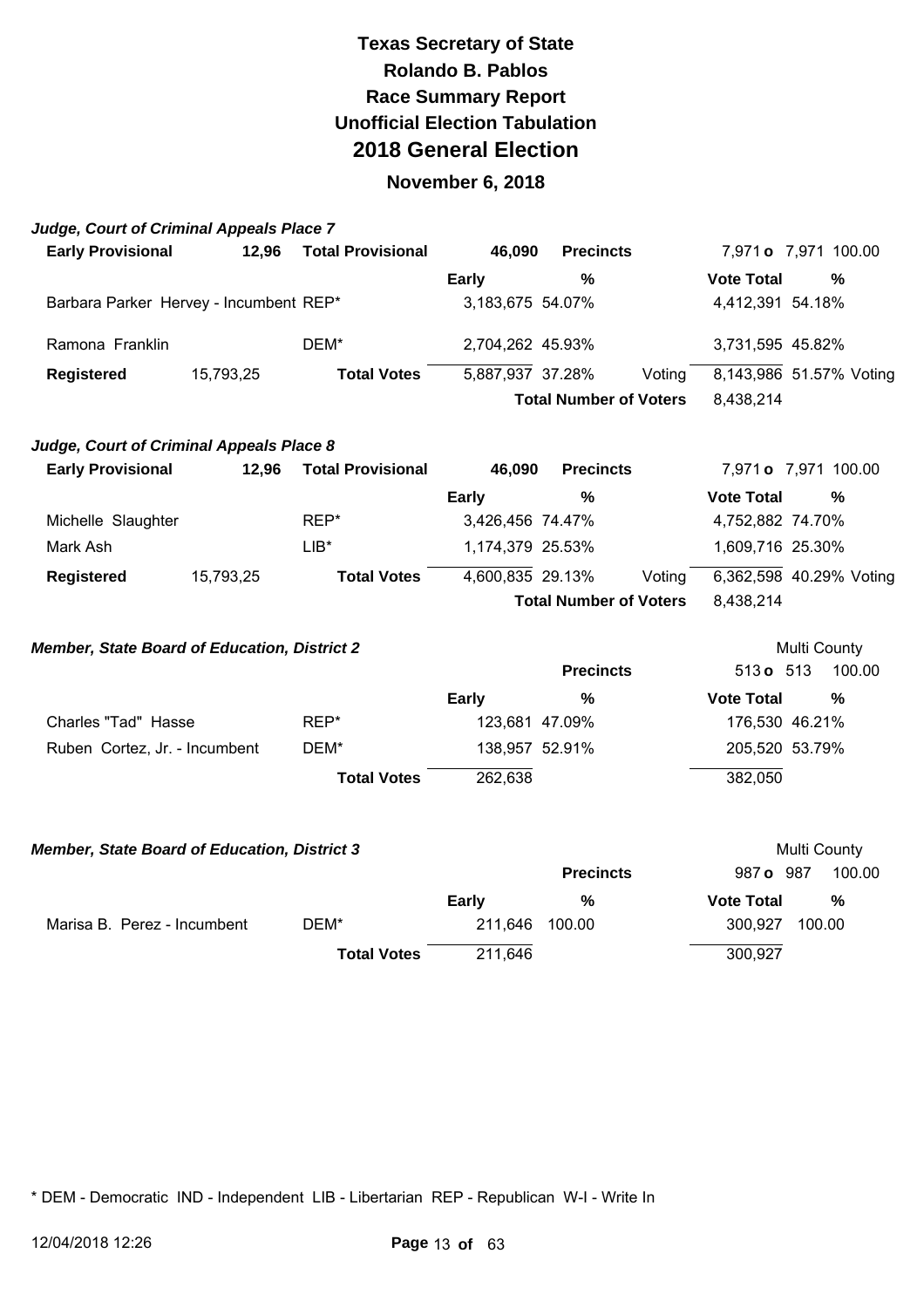#### **November 6, 2018**

| <b>Member, State Board of Education, District 4</b> |                    |              |                  |                   | Multi County                                                            |
|-----------------------------------------------------|--------------------|--------------|------------------|-------------------|-------------------------------------------------------------------------|
|                                                     |                    |              | <b>Precincts</b> |                   | 1,093 o 1,093 100.00                                                    |
|                                                     |                    | <b>Early</b> | %                | <b>Vote Total</b> | %                                                                       |
| Lawrence Allen Jr. - Incumbent                      | DEM*               | 208,550      | 100.00           | 310,995           | 100.00                                                                  |
|                                                     | <b>Total Votes</b> | 208,550      |                  | 310,995           |                                                                         |
| $M$ ambar, Ciais Deard of Education, District $7$   |                    |              |                  |                   | $M_{1}$ , $M_{2}$ , $\bigcap_{n=1}^{\infty}$ , $\bigcap_{n=1}^{\infty}$ |

| <b>Member, State Board of Education, District 7</b> |                    |         |                  | Multi County      |        |  |
|-----------------------------------------------------|--------------------|---------|------------------|-------------------|--------|--|
|                                                     |                    |         | <b>Precincts</b> | 368 o 368         | 100.00 |  |
|                                                     |                    | Early   | %                | <b>Vote Total</b> | %      |  |
| Matt Robinson                                       | REP*               |         | 281,947 59.64%   | 367,953 59.52%    |        |  |
| Elizabeth "Eliz" Markowitz                          | DEM*               |         | 190,768 40.36%   | 250,254 40.48%    |        |  |
|                                                     | <b>Total Votes</b> | 472.715 |                  | 618,207           |        |  |

**Member, State Board of Education, District 11 Multi County Multi County** 

|                                  |                    |                | <b>Precincts</b> |                   | 1,591 <b>o</b> 1,591 100.00 |
|----------------------------------|--------------------|----------------|------------------|-------------------|-----------------------------|
|                                  |                    | Early          | %                | <b>Vote Total</b> | %                           |
| Patricia "Pat" Hardy - Incumbent | REP*               | 277,118 57.73% |                  |                   | 365,505 57.19%              |
| Carla Morton                     | DEM*               |                | 193,559 40.32%   |                   | 258,355 40.43%              |
| Aaron Gutknecht                  | $LIB*$             |                | 9,342 1.95%      |                   | 15,200 2.38%                |
|                                  | <b>Total Votes</b> | 480,019        |                  | 639,060           |                             |

#### **Member, State Board of Education, District 12 Multi County Multi County**

|                      |                    |         | <b>Precincts</b> | 916 <b>o</b> 916  | 100.00 |
|----------------------|--------------------|---------|------------------|-------------------|--------|
|                      |                    | Early   | %                | <b>Vote Total</b> | %      |
| Pam Little           | REP*               |         | 259,019 49.78%   | 333,216 49.47%    |        |
| Suzanne Smith        | DEM*               |         | 249,692 47.98%   | 322,454 47.87%    |        |
| <b>Rachel Wester</b> | LIB*               |         | 11,655 2.24%     | 17.931            | 2.66%  |
|                      | <b>Total Votes</b> | 520,366 |                  | 673,601           |        |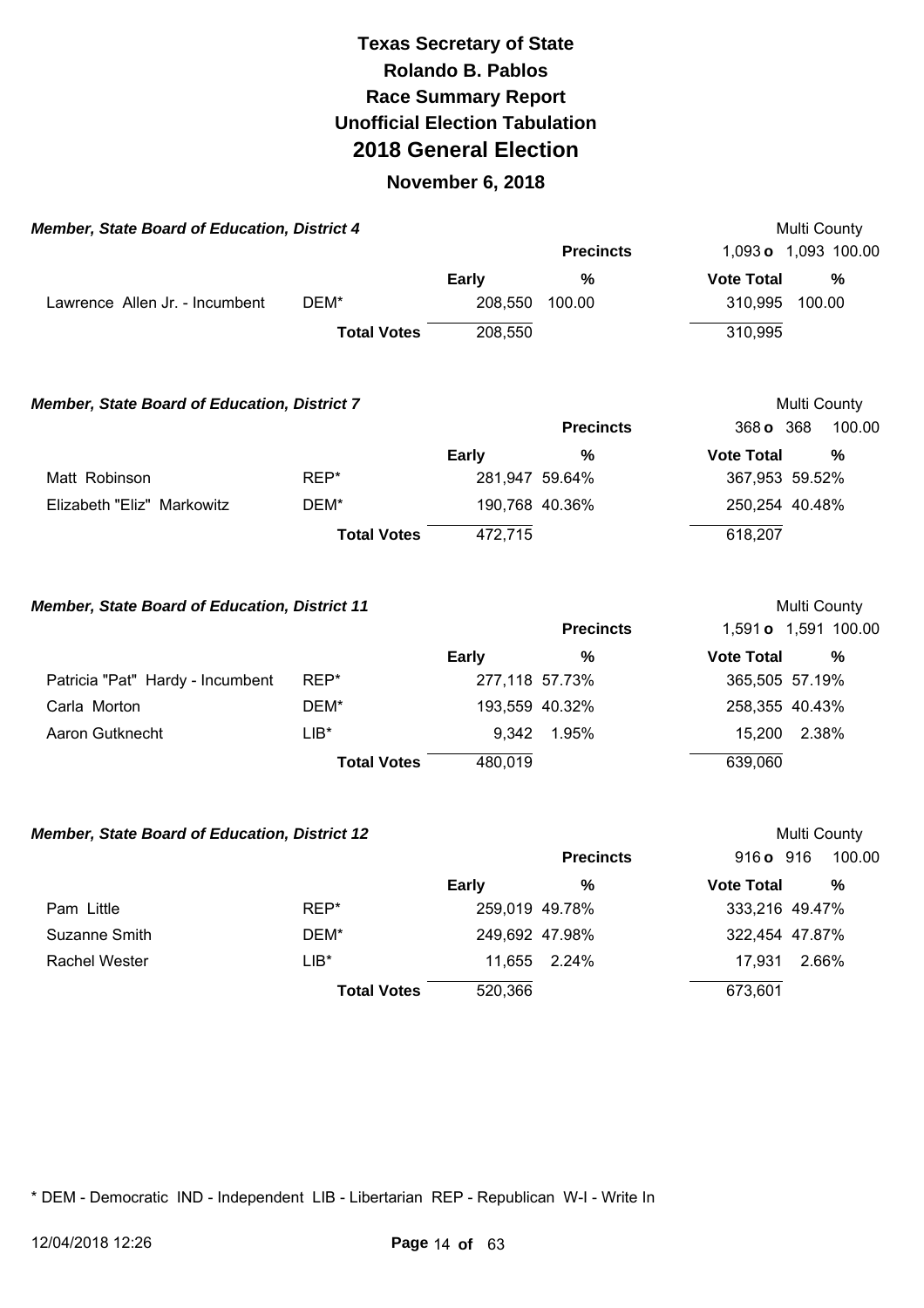### **November 6, 2018**

| <b>Member, State Board of Education, District 13</b> |                    |              |                  | Multi County         |        |
|------------------------------------------------------|--------------------|--------------|------------------|----------------------|--------|
|                                                      |                    |              | <b>Precincts</b> | 1,552 o 1,552 100.00 |        |
|                                                      |                    | <b>Early</b> | %                | <b>Vote Total</b>    | %      |
| A. Denise Russell                                    | REP*               |              | 67,694 23.57%    | 95,801 23.69%        |        |
| Aicha Davis                                          | DEM*               |              | 219,453 76.43%   | 308,649 76.31%       |        |
|                                                      | <b>Total Votes</b> | 287,147      |                  | 404,450              |        |
| <b>State Senator, District 2</b>                     |                    |              |                  | Multi County         |        |
|                                                      |                    |              | <b>Precincts</b> | 994 o 994            | 100.00 |
|                                                      |                    | <b>Early</b> | %                | <b>Vote Total</b>    | %      |
| Bob Hall - Incumbent                                 | REP*               |              | 101,586 58.40%   | 152,659 59.36%       |        |
| Kendall Scudder                                      | DEM*               |              | 72,363 41.60%    | 104,528 40.64%       |        |
|                                                      | <b>Total Votes</b> | 173,949      |                  | 257,187              |        |
| <b>State Senator, District 3</b>                     |                    |              |                  | Multi County         |        |
|                                                      |                    |              | <b>Precincts</b> | 502 <b>o</b> 502     | 100.00 |
|                                                      |                    | <b>Early</b> | $\%$             | <b>Vote Total</b>    | %      |
| Robert Nichols - Incumbent                           | REP*               |              | 145,407 78.86%   | 214,756 78.29%       |        |
| Shirley Layton                                       | DEM*               |              | 37.063 20.10%    | 56.274 20.51%        |        |

| Shirley Layton       | DEM*               |         | 37,063 20.10% |         | 56,274 20.51% |
|----------------------|--------------------|---------|---------------|---------|---------------|
| <b>Bruce Quarles</b> | LIB*               |         | 1.908 1.03%   | 3.280   | 1.20%         |
|                      | <b>Total Votes</b> | 184,378 |               | 274,310 |               |

| <b>State Senator, District 5</b> |                    |                |                  |                   | <b>Multi County</b> |
|----------------------------------|--------------------|----------------|------------------|-------------------|---------------------|
|                                  |                    |                | <b>Precincts</b> | 207 o 207         | 100.00              |
|                                  |                    | <b>Early</b>   | %                | <b>Vote Total</b> | $\frac{0}{0}$       |
| Charles Schwertner - Incumbent   | REP*               |                | 128,653 54.31%   | 182,081 55.38%    |                     |
| Meg Walsh                        | DEM*               | 101,733 42.94% |                  | 136,232 41.44%    |                     |
| Amy Lyons                        | $LIB*$             | 6.509          | 2.75%            | 10.446            | 3.18%               |
|                                  | <b>Total Votes</b> | 236,895        |                  | 328,759           |                     |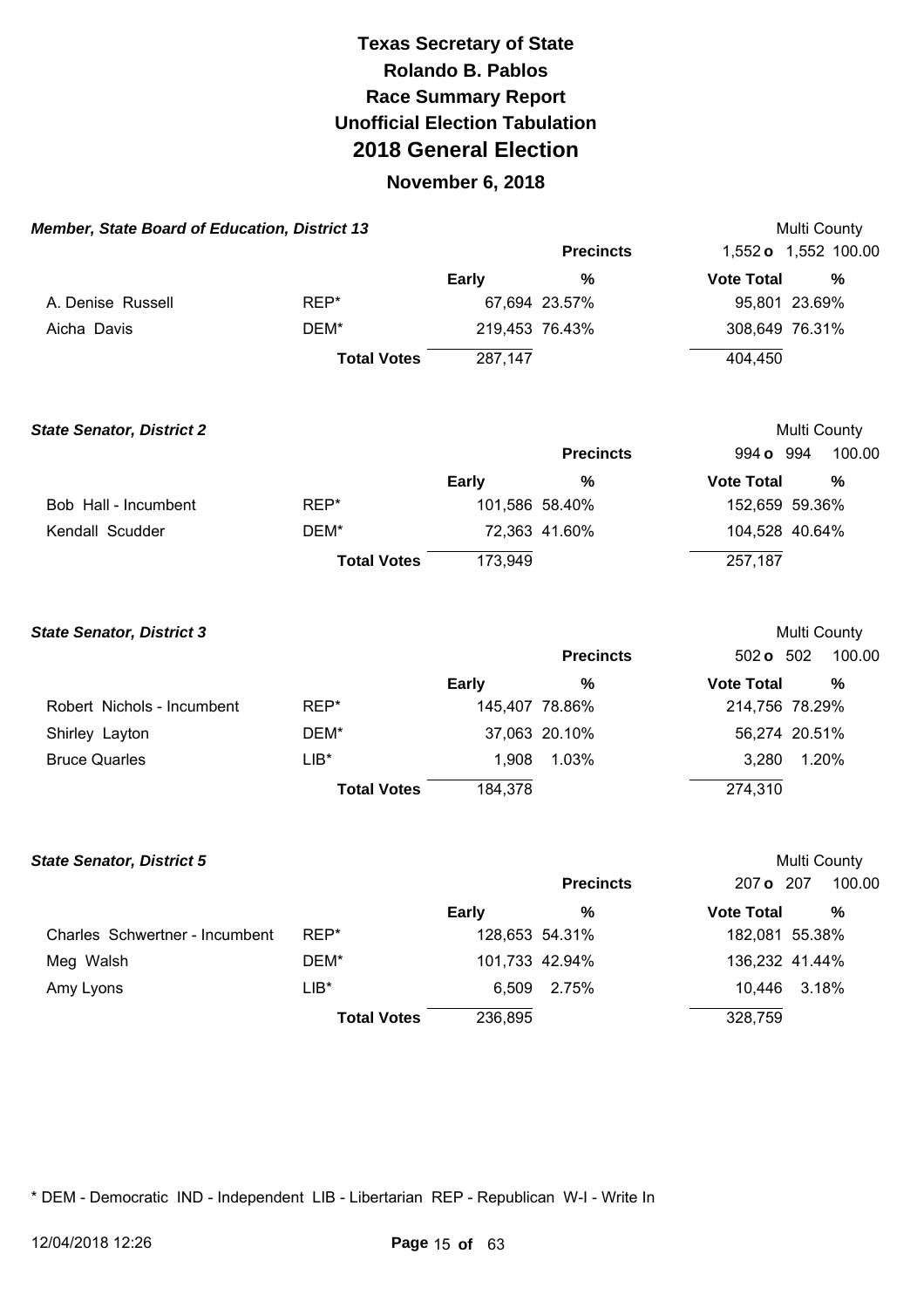### **November 6, 2018**

| <b>State Senator, District 7</b> |                    |                |                  |                   | Single County        |
|----------------------------------|--------------------|----------------|------------------|-------------------|----------------------|
|                                  |                    |                | <b>Precincts</b> |                   | 1,013 o 1,013 100.00 |
|                                  |                    | <b>Early</b>   | %                | <b>Vote Total</b> | %                    |
| Paul Bettencourt - Incumbent     | REP*               | 129,859 58.56% |                  | 177,668 57.77%    |                      |
| David Romero                     | DEM*               |                | 88,151 39.75%    | 123,994 40.32%    |                      |
| <b>Tom Glass</b>                 | $LIB*$             | 3.726          | 1.68%            | 5,866             | 1.91%                |
|                                  | <b>Total Votes</b> | 221,736        |                  | 307,528           |                      |

| <b>State Senator, District 8</b> |                    |                |                  |                   | Multi County   |
|----------------------------------|--------------------|----------------|------------------|-------------------|----------------|
|                                  |                    |                | <b>Precincts</b> | 916 o 916         | 100.00         |
|                                  |                    | <b>Early</b>   | %                | <b>Vote Total</b> | %              |
| Angela Paxton                    | REP*               | 136,775 51.22% |                  |                   | 169,133 51.18% |
| Mark Phariss                     | DEM*               |                | 130,282 48.78%   |                   | 161,324 48.82% |
|                                  | <b>Total Votes</b> | 267.057        |                  | 330,457           |                |

| <b>State Senator, District 9</b> |                    |              |                  |                   | Multi County                |
|----------------------------------|--------------------|--------------|------------------|-------------------|-----------------------------|
|                                  |                    |              | <b>Precincts</b> |                   | 1,552 <b>o</b> 1,552 100.00 |
|                                  |                    | <b>Early</b> | %                | <b>Vote Total</b> | %                           |
| Kelly Hancock - Incumbent        | REP*               |              | 99,752 55.18%    |                   | 132,001 54.07%              |
| Gwenn Burud                      | DEM*               |              | 81,024 44.82%    |                   | 112,113 45.93%              |
|                                  | <b>Total Votes</b> | 180.776      |                  | 244,114           |                             |

| <b>State Senator, District 10</b> |                    |         |                  |                   | Single County  |
|-----------------------------------|--------------------|---------|------------------|-------------------|----------------|
|                                   |                    |         | <b>Precincts</b> | 705 o 705         | 100.00         |
|                                   |                    | Early   | %                | <b>Vote Total</b> | %              |
| Konni Burton - Incumbent          | REP*               |         | 104,865 48.79%   |                   | 138,695 48.29% |
| Beverly Powell                    | DEM*               |         | 110,067 51.21%   |                   | 148,544 51.71% |
|                                   | <b>Total Votes</b> | 214,932 |                  | 287,239           |                |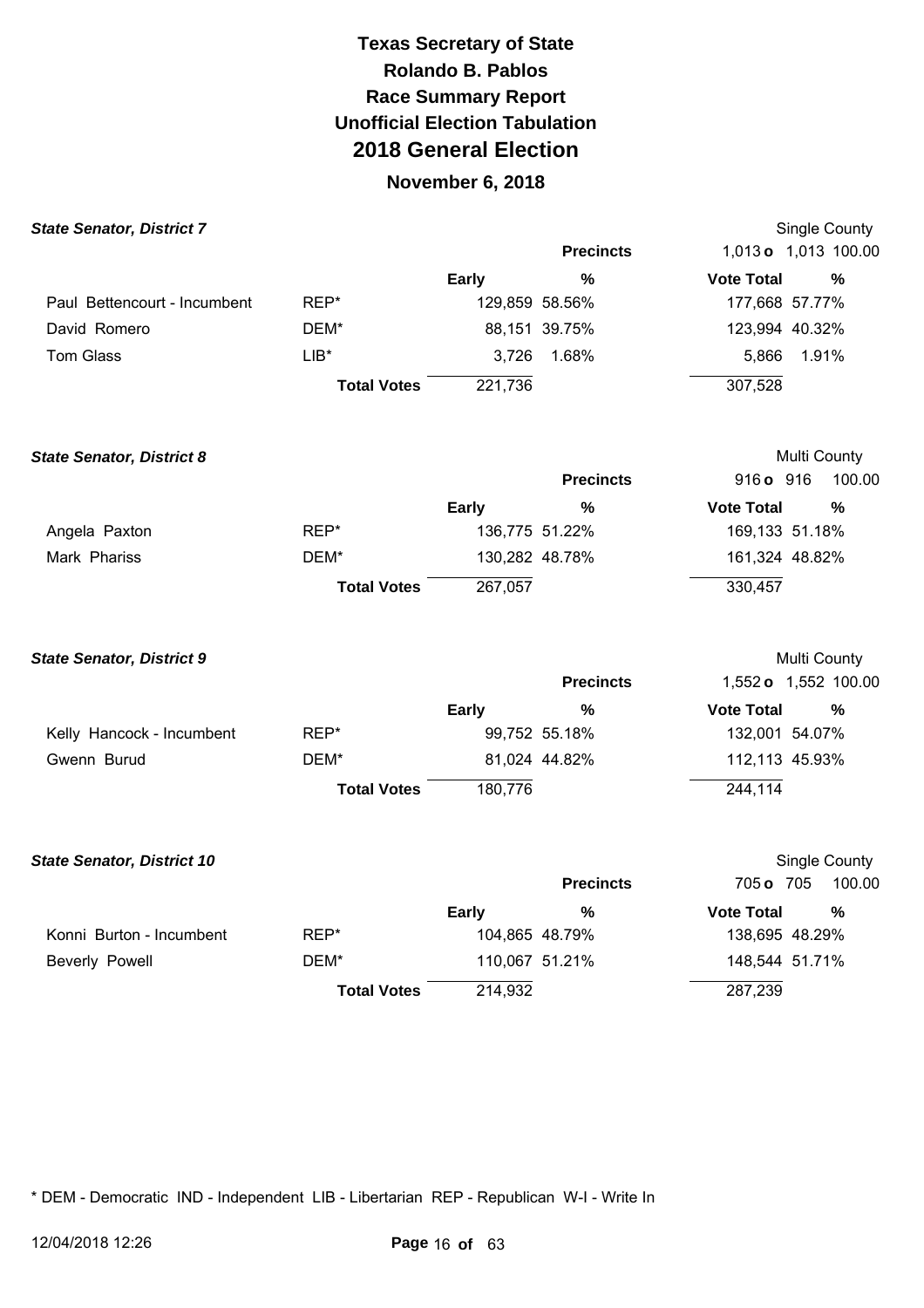## **November 6, 2018**

| <b>State Senator, District 14</b> |                    |                |                  |                   | <b>Multi County</b> |
|-----------------------------------|--------------------|----------------|------------------|-------------------|---------------------|
|                                   |                    |                | <b>Precincts</b> | 181 <b>o</b> 181  | 100.00              |
|                                   |                    | <b>Early</b>   | %                | <b>Vote Total</b> | %                   |
| George W. Hindman                 | REP*               |                | 69,373 23.57%    |                   | 96,355 25.27%       |
| Kirk Watson - Incumbent           | DEM*               | 218,284 74.15% |                  | 274,122 71.89%    |                     |
| Micah M. Verlander                | LIB*               |                | 6,730 2.29%      | 10,838            | 2.84%               |
|                                   | <b>Total Votes</b> | 294,387        |                  | 381,315           |                     |

| <b>State Senator, District 15</b> |                    |              |                  |                   | Single County        |
|-----------------------------------|--------------------|--------------|------------------|-------------------|----------------------|
|                                   |                    |              | <b>Precincts</b> |                   | 1,013 o 1,013 100.00 |
|                                   |                    | <b>Early</b> | %                | <b>Vote Total</b> | %                    |
| Randy Orr                         | REP*               |              | 52,933 32.02%    |                   | 75,423 32.18%        |
| John Whitmire - Incumbent         | DEM*               |              | 108,735 65.77%   | 152,728 65.16%    |                      |
| Gilberto "Gil" Velasquez, Jr.     | $LIB*$             |              | 3,652 2.21%      | 6.226             | 2.66%                |
|                                   | <b>Total Votes</b> | 165,320      |                  | 234,377           |                      |

**State Senator, District 16 State Senator, District 16 Single County Single County Single County Single County** 

|                          |                    |         | <b>Precincts</b> | 847 o 847         | 100.00 |
|--------------------------|--------------------|---------|------------------|-------------------|--------|
|                          |                    | Early   | %                | <b>Vote Total</b> | %      |
| Don Huffines - Incumbent | REP*               |         | 98,138 45.37%    | 134,412 45.93%    |        |
| Nathan Johnson           | DEM*               |         | 118,172 54.63%   | 158,216 54.07%    |        |
|                          | <b>Total Votes</b> | 216.310 |                  | 292,628           |        |

| <b>State Senator, District 17</b> |                    |                |                  |                   | Multi County         |
|-----------------------------------|--------------------|----------------|------------------|-------------------|----------------------|
|                                   |                    |                | <b>Precincts</b> |                   | 1,120 o 1,120 100.00 |
|                                   |                    | <b>Early</b>   | %                | <b>Vote Total</b> | %                    |
| Joan Huffman - Incumbent          | REP*               | 116,317 51.63% |                  | 157,910 51.48%    |                      |
| Rita Lucido                       | DEM*               |                | 105,634 46.89%   | 143,465 46.77%    |                      |
| Lauren LaCount                    | $LIB*$             |                | 3,326 1.48%      | 5.380             | 1.75%                |
|                                   | <b>Total Votes</b> | 225,277        |                  | 306,755           |                      |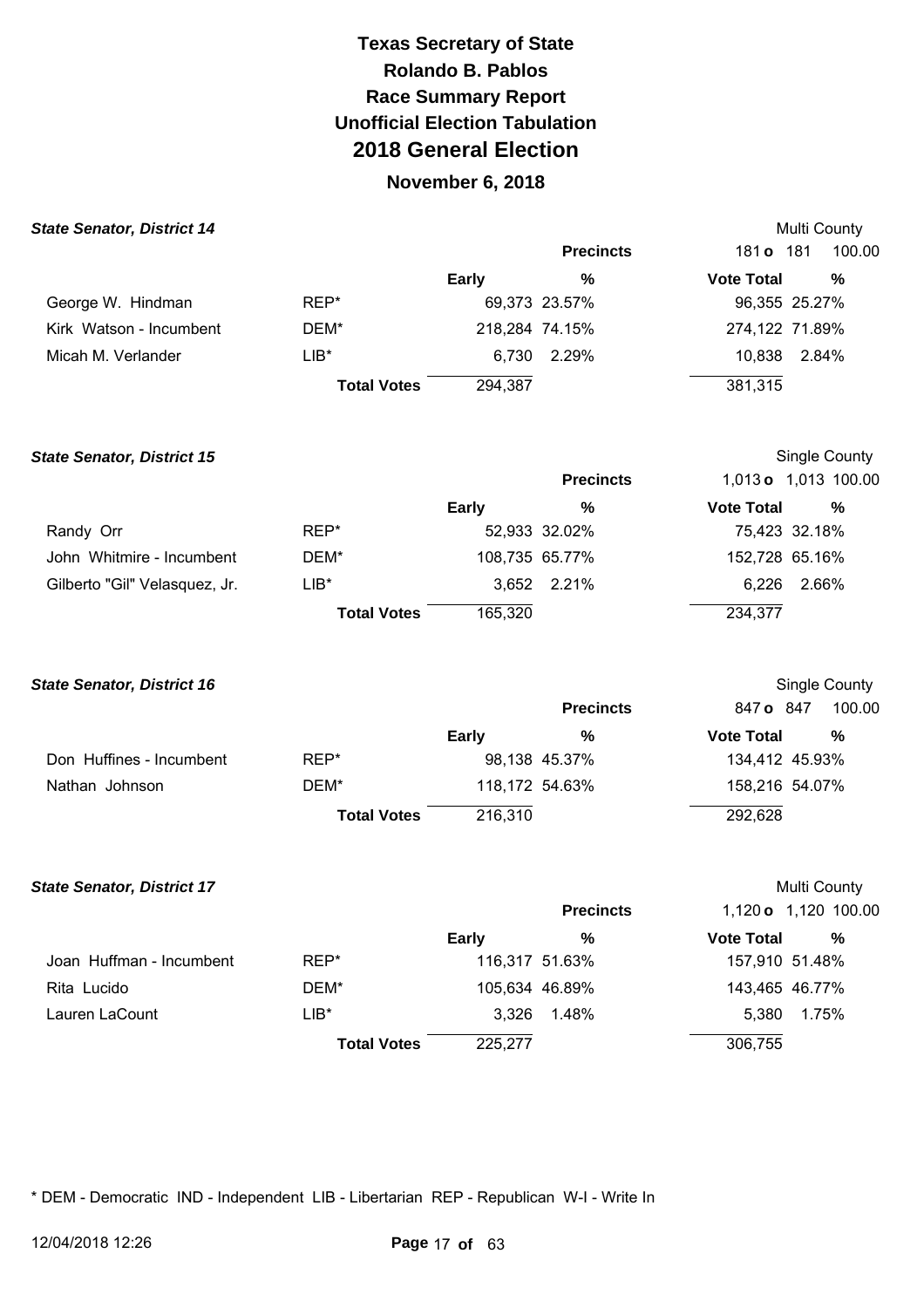### **November 6, 2018**

| <b>State Senator, District 23</b>                       |                    |              |                  | <b>Single County</b>     |
|---------------------------------------------------------|--------------------|--------------|------------------|--------------------------|
|                                                         |                    |              | <b>Precincts</b> | 847 o 847<br>100.00      |
|                                                         |                    | Early        | $\%$             | <b>Vote Total</b><br>%   |
| Royce West - Incumbent                                  | DEM*               | 138,163      | 100.00           | 191,215<br>100.00        |
|                                                         | <b>Total Votes</b> | 138,163      |                  | 191,215                  |
| <b>State Senator, District 25</b>                       |                    |              |                  | Multi County             |
|                                                         |                    |              | <b>Precincts</b> | 1,043 o 1,043 100.00     |
|                                                         |                    | <b>Early</b> | %                | <b>Vote Total</b><br>%   |
| Donna Campbell - Incumbent                              | REP*               |              | 185,886 57.26%   | 235,842 57.74%           |
| Steven Kling                                            | DEM*               |              | 138,721 42.74%   | 172,628 42.26%           |
|                                                         | <b>Total Votes</b> | 324,607      |                  | 408,470                  |
| <b>State Senator, District 30</b>                       |                    |              |                  | Multi County             |
|                                                         |                    |              | <b>Precincts</b> | 522 o 522<br>100.00      |
|                                                         |                    | <b>Early</b> | %                | <b>Vote Total</b><br>%   |
| Pat Fallon                                              | REP*               |              | 166,395 73.46%   | 233,949 73.94%           |
| Kevin Lopez                                             | DEM*               |              | 60,130 26.54%    | 82,449 26.06%            |
|                                                         | <b>Total Votes</b> | 226,525      |                  | 316,398                  |
| <b>State Senator, District 31</b>                       |                    |              |                  | Multi County             |
|                                                         |                    |              | <b>Precincts</b> | 315 o 315<br>100.00      |
|                                                         |                    | <b>Early</b> | %                | <b>Vote Total</b><br>%   |
| Kel Seliger - Incumbent                                 | REP*               |              | 119,125 88.11%   | 171,831 87.54%           |
| Jack B. Westbrook                                       | $LIB*$             |              | 16,070 11.89%    | 24,458 12.46%            |
|                                                         | <b>Total Votes</b> | 135,195      |                  | 196,289                  |
| <b>State Representative District 1 - Unexpired Term</b> |                    |              |                  | Multi County             |
|                                                         |                    |              | <b>Precincts</b> | 100.00<br>94 <b>o</b> 94 |
|                                                         |                    | <b>Early</b> | %                | <b>Vote Total</b><br>%   |
| Gary Van Deaver                                         | REP*               | 22,387       | 100.00           | 43,265<br>100.00         |
|                                                         | <b>Total Votes</b> | 22,387       |                  | 43,265                   |
|                                                         |                    |              |                  |                          |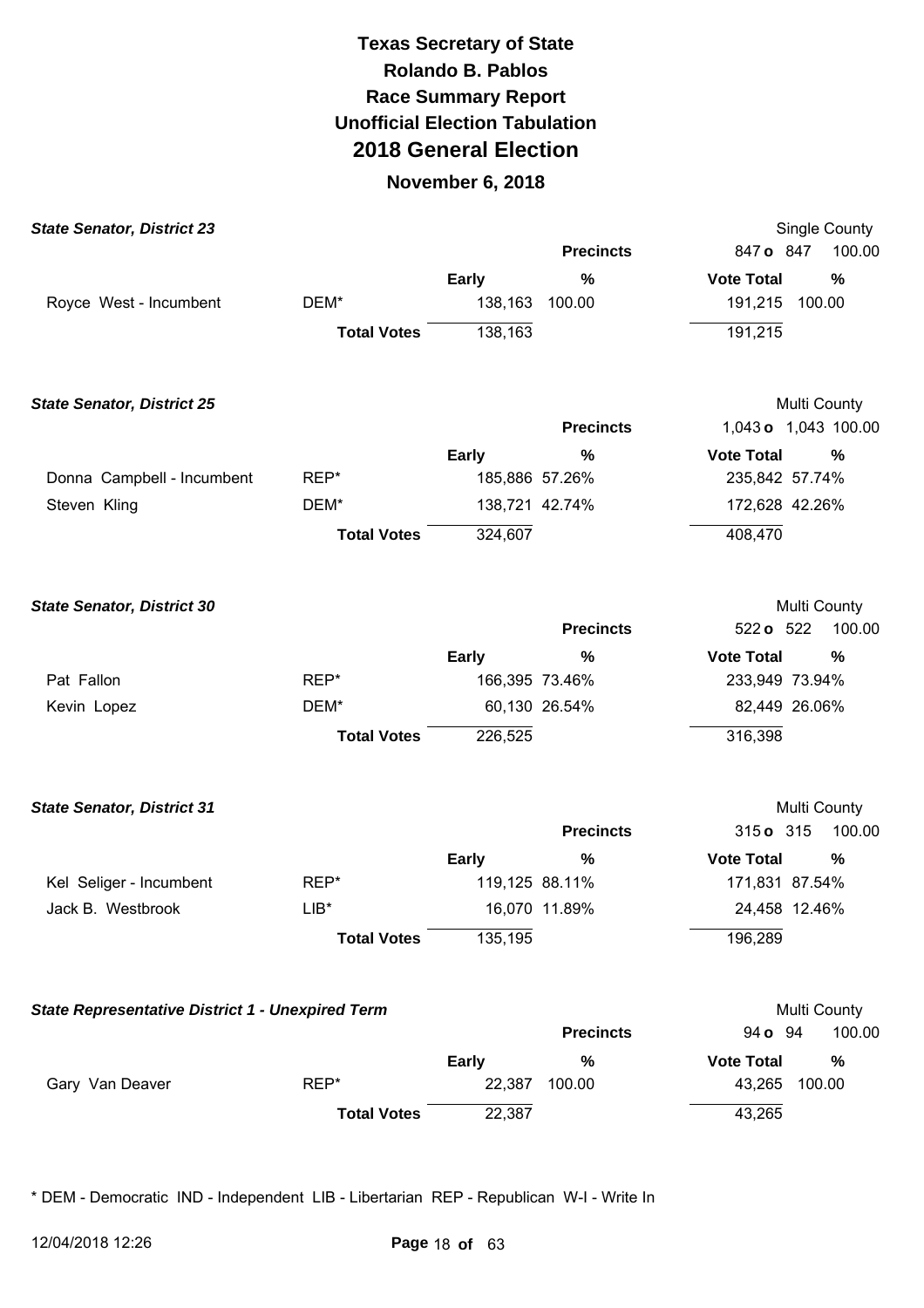#### **November 6, 2018**

| <b>State Representative District 2</b> |                    |              |                  | Multi County      |               |
|----------------------------------------|--------------------|--------------|------------------|-------------------|---------------|
|                                        |                    |              | <b>Precincts</b> | 66 o 66           | 100.00        |
|                                        |                    | <b>Early</b> | $\%$             | <b>Vote Total</b> | %             |
| Dan Flynn - Incumbent                  | REP*               |              | 26,185 80.08%    | 45,808 80.04%     |               |
| <b>Bill Brannon</b>                    | DEM*               |              | 6,515 19.92%     | 11,421 19.96%     |               |
|                                        | <b>Total Votes</b> | 32,700       |                  | 57,229            |               |
| <b>State Representative District 3</b> |                    |              |                  | Multi County      |               |
|                                        |                    |              | <b>Precincts</b> | 118 o 118         | 100.00        |
|                                        |                    | <b>Early</b> | $\frac{0}{0}$    | <b>Vote Total</b> | %             |
| Cecil Bell Jr - Incumbent              | REP*               |              | 35,533 76.76%    | 48,562 76.03%     |               |
| Lisa Seger                             | DEM*               |              | 10,761 23.24%    | 15,314 23.97%     |               |
|                                        | <b>Total Votes</b> | 46,294       |                  | 63,876            |               |
| <b>State Representative District 4</b> |                    |              |                  | Multi County      |               |
|                                        |                    |              | <b>Precincts</b> | 57 o 57           | 100.00        |
|                                        |                    | <b>Early</b> | %                | <b>Vote Total</b> | $\frac{0}{0}$ |
| Keith Bell                             | REP*               |              | 31,840 74.50%    | 44,623 74.03%     |               |
| Eston Williams                         | DEM*               |              | 10,235 23.95%    | 14,595 24.21%     |               |
| D. Allen Miller                        | $LIB*$             | 664          | 1.55%            | 1,060             | 1.76%         |
|                                        | <b>Total Votes</b> | 42,739       |                  | 60,278            |               |
| <b>State Representative District 5</b> |                    |              |                  | Multi County      |               |
|                                        |                    |              | <b>Precincts</b> | 92 o 92           | 100.00        |
|                                        |                    | <b>Early</b> | %                | <b>Vote Total</b> | %             |
| Cole Hefner - Incumbent                | REP*               |              | 29,627 80.82%    | 44,264 79.32%     |               |
| <b>Bill Liebbe</b>                     | DEM*               |              | 7,029 19.18%     | 11,540 20.68%     |               |

**Total Votes** 36,656 55,804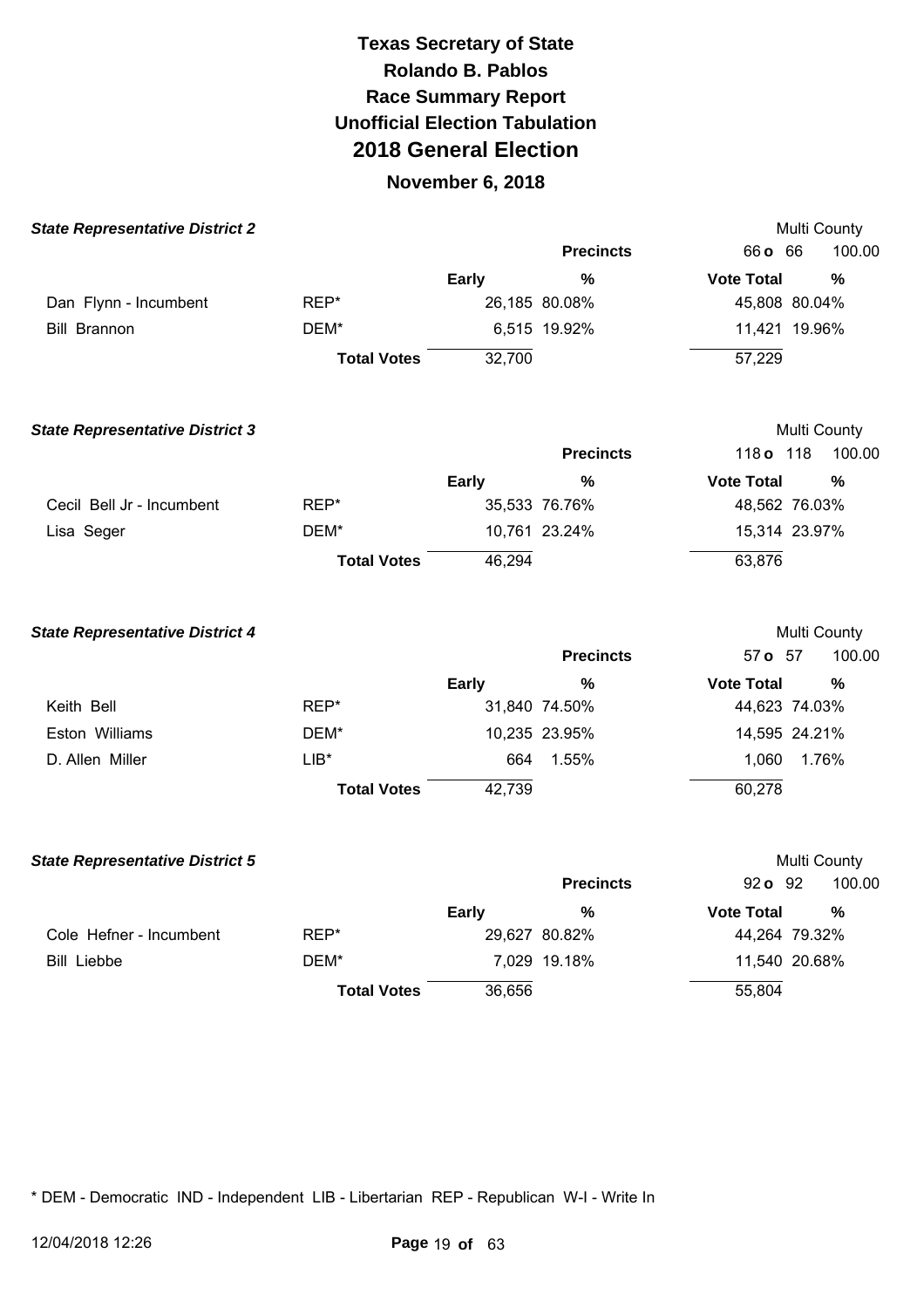### **November 6, 2018**

| <b>State Representative District 6</b> |                    |              |                  |                   | <b>Single County</b> |
|----------------------------------------|--------------------|--------------|------------------|-------------------|----------------------|
|                                        |                    |              | <b>Precincts</b> | $35o$ $35$        | 100.00               |
|                                        |                    | <b>Early</b> | $\frac{0}{0}$    | <b>Vote Total</b> | $\frac{0}{0}$        |
| Matt Schaefer - Incumbent              | REP*               |              | 27,930 76.31%    | 37,056 75.65%     |                      |
| <b>Neal Katz</b>                       | $IND^*$            |              | 8,670 23.69%     | 11,929 24.35%     |                      |
|                                        | <b>Total Votes</b> | 36,600       |                  | 48,985            |                      |
| <b>State Representative District 7</b> |                    |              |                  |                   | Multi County         |
|                                        |                    |              | <b>Precincts</b> | 39 o 39           | 100.00               |
|                                        |                    | <b>Early</b> | %                | <b>Vote Total</b> | $\frac{0}{0}$        |
| Jay Dean - Incumbent                   | REP*               | 27,734       | 100.00           | 39,446            | 100.00               |
|                                        | <b>Total Votes</b> | 27,734       |                  | 39,446            |                      |
| <b>State Representative District 8</b> |                    |              |                  |                   | Multi County         |
|                                        |                    |              | <b>Precincts</b> | 83 o 83           | 100.00               |
|                                        |                    | <b>Early</b> | %                | <b>Vote Total</b> | $\frac{0}{0}$        |
| Cody Harris                            | REP*               |              | 21,925 78.54%    | 36,471 78.25%     |                      |
| Wesley D. Ratcliff                     | DEM*               |              | 5,990 21.46%     | 10,136 21.75%     |                      |
|                                        | <b>Total Votes</b> | 27,915       |                  | 46,607            |                      |
| <b>State Representative District 9</b> |                    |              |                  |                   | Multi County         |
|                                        |                    |              | <b>Precincts</b> | 101 <b>o</b> 101  | 100.00               |
|                                        |                    | Early        | $\frac{0}{0}$    | <b>Vote Total</b> | $\frac{0}{0}$        |
| Chris Paddie - Incumbent               | REP*               | 27,847       | 100.00           | 45,844            | 100.00               |
|                                        | <b>Total Votes</b> | 27,847       |                  | 45,844            |                      |
|                                        |                    |              |                  |                   |                      |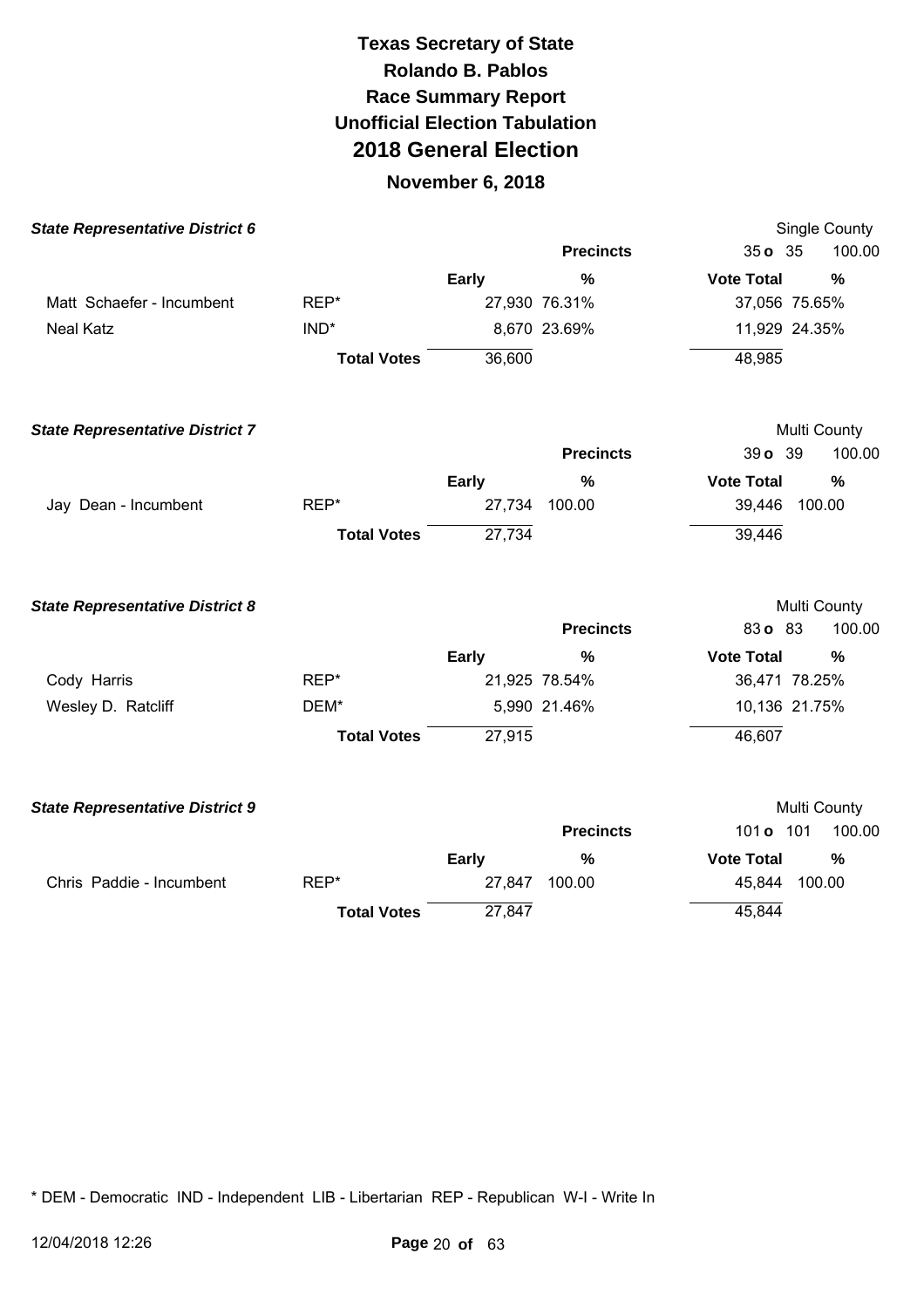### **November 6, 2018**

| <b>State Representative District 10</b> |                    |        |                  |                   | <b>Multi County</b> |
|-----------------------------------------|--------------------|--------|------------------|-------------------|---------------------|
|                                         |                    |        | <b>Precincts</b> | 77 o 77           | 100.00              |
|                                         |                    | Early  | %                | <b>Vote Total</b> | %                   |
| John Wray - Incumbent                   | REP*               |        | 33,703 71.36%    |                   | 44,601 70.28%       |
| Kimberly Emery                          | DEM*               |        | 12,652 26.79%    |                   | 17,405 27.43%       |
| Matt Savino                             | $LIB*$             | 876    | 1.85%            | 1.453             | 2.29%               |
|                                         | <b>Total Votes</b> | 47,231 |                  | 63,459            |                     |

| <b>State Representative District 11</b> |                    |              |                  |                   | Multi County  |
|-----------------------------------------|--------------------|--------------|------------------|-------------------|---------------|
|                                         |                    |              | <b>Precincts</b> | 65 o 65           | 100.00        |
|                                         |                    | <b>Early</b> | %                | <b>Vote Total</b> | %             |
| Travis Clardy - Incumbent               | REP*               |              | 25,188 73.63%    |                   | 38,694 74.37% |
| Alec Johnson                            | DEM*               |              | 9,021 26.37%     |                   | 13,334 25.63% |
|                                         | <b>Total Votes</b> | 34,209       |                  | 52,028            |               |

| <b>State Representative District 12</b> |                    |              |                  |                   | Multi County  |
|-----------------------------------------|--------------------|--------------|------------------|-------------------|---------------|
|                                         |                    |              | <b>Precincts</b> | 113 <b>o</b> 113  | 100.00        |
|                                         |                    | <b>Early</b> | %                | <b>Vote Total</b> | %             |
| Kyle Kacal - Incumbent                  | REP*               |              | 19,923 66.95%    |                   | 33,003 67.59% |
| Marianne Arnold                         | DEM*               |              | 9,834 33.05%     |                   | 15,828 32.41% |
|                                         | <b>Total Votes</b> | 29,757       |                  | 48,831            |               |

| <b>State Representative District 13</b> |                    |              |                  |                   | <b>Multi County</b> |
|-----------------------------------------|--------------------|--------------|------------------|-------------------|---------------------|
|                                         |                    |              | <b>Precincts</b> | 129 o 129         | 100.00              |
|                                         |                    | <b>Early</b> | %                | <b>Vote Total</b> | %                   |
| Ben Leman                               | REP*               |              | 31,402 79.94%    |                   | 48,875 79.33%       |
| Cecil Ray Webster, Sr.                  | DEM*               |              | 7,882 20.06%     |                   | 12,733 20.67%       |
|                                         | <b>Total Votes</b> | 39,284       |                  | 61,608            |                     |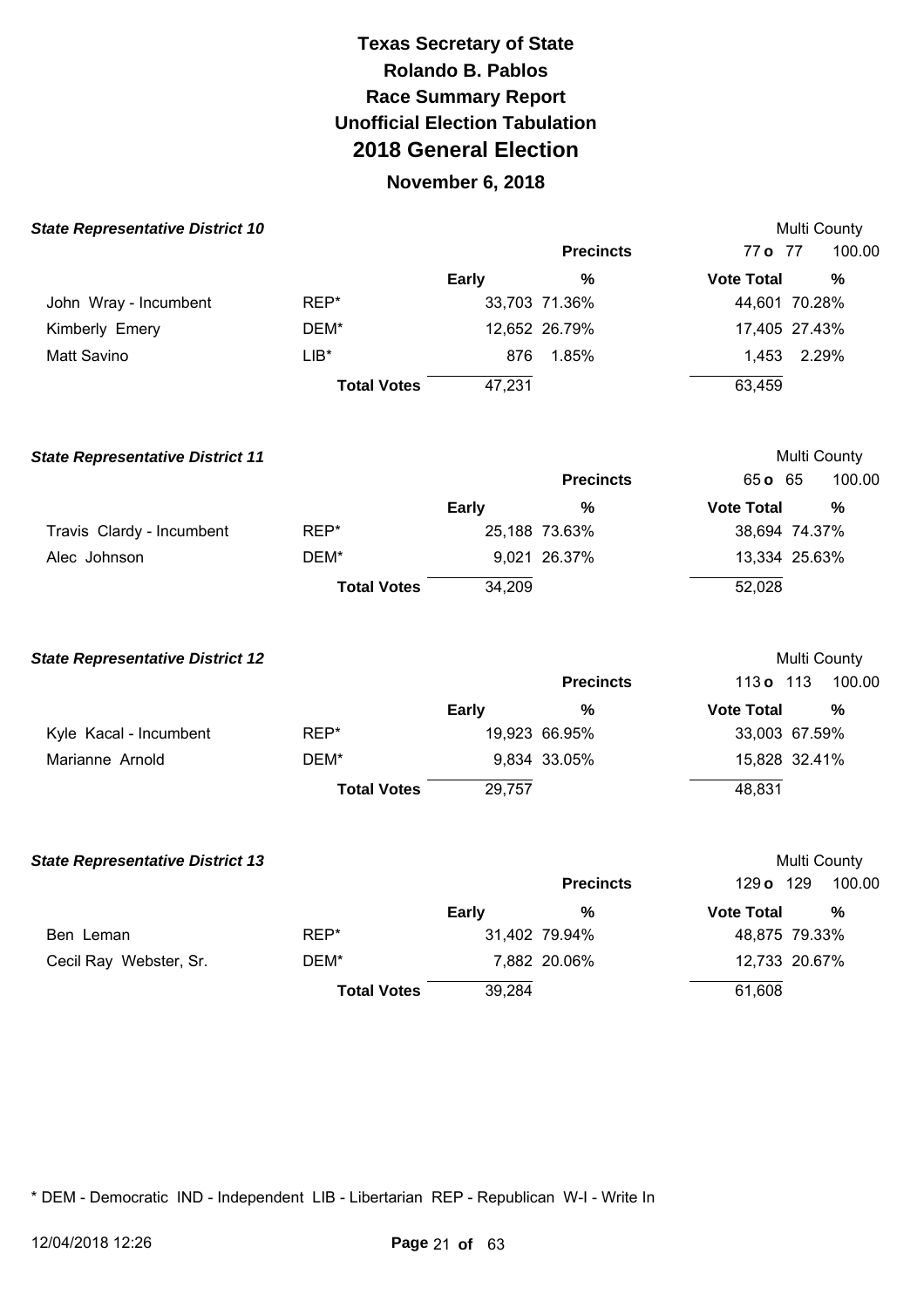### **November 6, 2018**

| <b>State Representative District 14</b> |                    |              |                  |                   | Single County |
|-----------------------------------------|--------------------|--------------|------------------|-------------------|---------------|
|                                         |                    |              | <b>Precincts</b> | 27 o 27           | 100.00        |
|                                         |                    | <b>Early</b> | $\frac{0}{0}$    | <b>Vote Total</b> | $\frac{0}{0}$ |
| John Raney - Incumbent                  | REP*               |              | 17,510 55.69%    | 26,663 56.36%     |               |
| Josh Wilkinson                          | DEM*               |              | 13,930 44.31%    | 20,647 43.64%     |               |
|                                         | <b>Total Votes</b> | 31,440       |                  | 47,310            |               |
| <b>State Representative District 15</b> |                    |              |                  |                   | Single County |
|                                         |                    |              | <b>Precincts</b> | 97 o 97           | 100.00        |
|                                         |                    | <b>Early</b> | $\frac{0}{0}$    | <b>Vote Total</b> | %             |
| Steve Toth                              | REP*               |              | 38,102 66.89%    | 52,895 67.18%     |               |
| Lorena Perez McGill                     | DEM*               |              | 18,857 33.11%    | 25,843 32.82%     |               |
|                                         | <b>Total Votes</b> | 56,959       |                  | 78,738            |               |
| <b>State Representative District 16</b> |                    |              |                  |                   | Single County |
|                                         |                    |              | <b>Precincts</b> | 97 o 97           | 100.00        |
|                                         |                    | <b>Early</b> | $\%$             | <b>Vote Total</b> | $\frac{0}{0}$ |
| Will Metcalf - Incumbent                | REP*               |              | 36,086 81.72%    | 49,184 80.34%     |               |
| Mike Midler                             | DEM*               |              | 8,071 18.28%     | 12,033 19.66%     |               |
|                                         | <b>Total Votes</b> | 44,157       |                  | 61,217            |               |
| <b>State Representative District 17</b> |                    |              |                  |                   | Multi County  |
|                                         |                    |              | <b>Precincts</b> | 95 o 95           | 100.00        |
|                                         |                    | <b>Early</b> | $\%$             | <b>Vote Total</b> | $\frac{0}{0}$ |
| John P. Cyrier - Incumbent              | REP*               |              | 22,687 61.72%    | 33,462 62.55%     |               |
| Michelle Ryan                           | DEM*               |              | 14,071 38.28%    | 20,033 37.45%     |               |
|                                         | <b>Total Votes</b> | 36,758       |                  | 53,495            |               |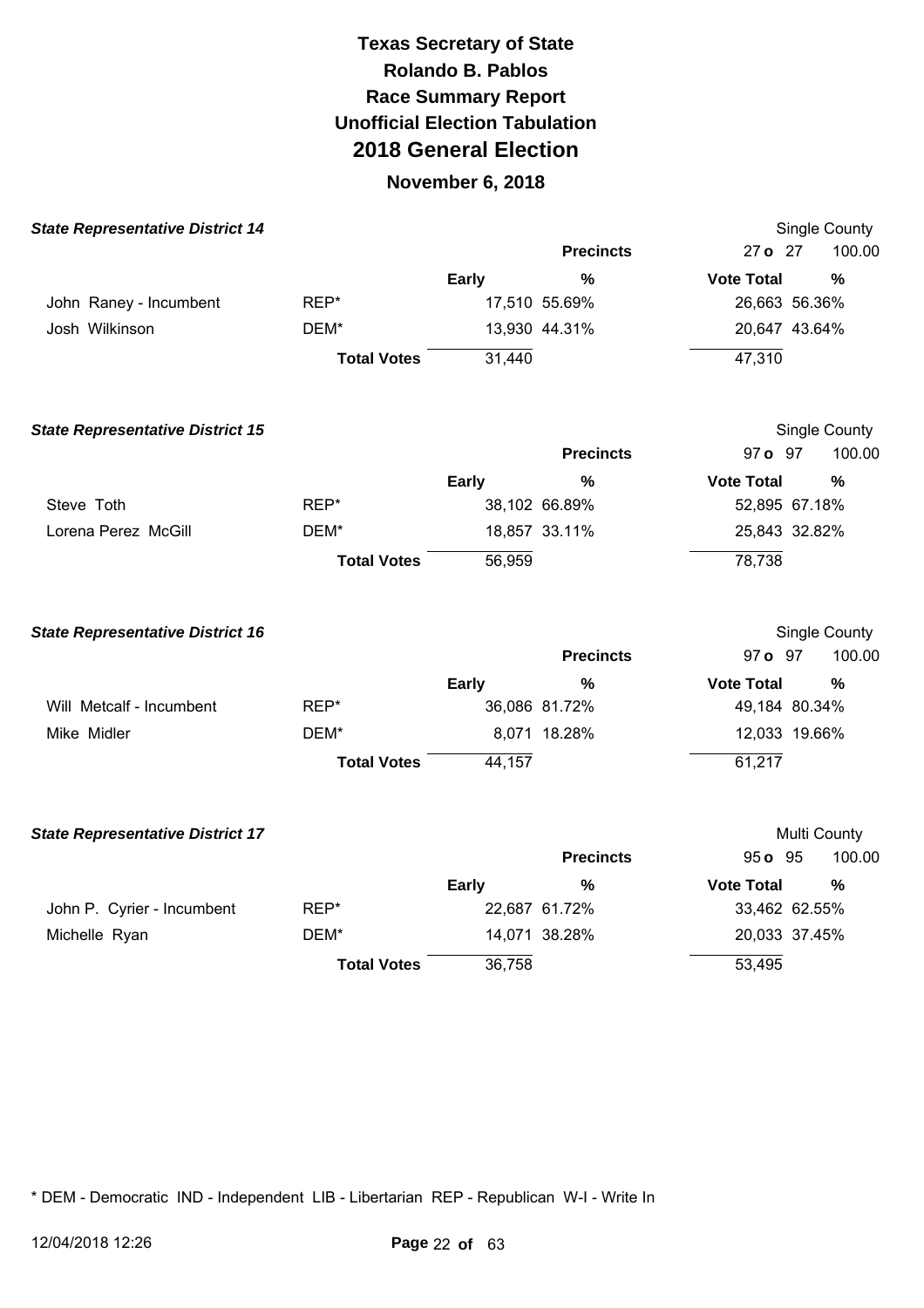### **November 6, 2018**

| <b>State Representative District 18</b> |                    |              |                  | Multi County              |
|-----------------------------------------|--------------------|--------------|------------------|---------------------------|
|                                         |                    |              | <b>Precincts</b> | 59 o 59<br>100.00         |
|                                         |                    | Early        | %                | <b>Vote Total</b><br>%    |
| Ernest Bailes - Incumbent               | REP*               |              | 22,906 77.26%    | 35,538 75.53%             |
| Fred Lemond                             | DEM*               |              | 6,742 22.74%     | 11,514 24.47%             |
|                                         | <b>Total Votes</b> | 29,648       |                  | 47,052                    |
| <b>State Representative District 19</b> |                    |              |                  | Multi County              |
|                                         |                    |              | <b>Precincts</b> | 104 o 104<br>100.00       |
|                                         |                    | Early        | $\%$             | <b>Vote Total</b><br>%    |
| James White - Incumbent                 | REP*               |              | 31,871 83.10%    | 49,926 83.22%             |
| Sherry Williams                         | DEM*               |              | 6,481 16.90%     | 10,070 16.78%             |
|                                         | <b>Total Votes</b> | 38,352       |                  | 59,996                    |
| <b>State Representative District 20</b> |                    |              |                  | Multi County              |
|                                         |                    |              | <b>Precincts</b> | 90 <b>o</b> 90<br>100.00  |
|                                         |                    | <b>Early</b> | %                | <b>Vote Total</b><br>$\%$ |
| Terry M. Wilson - Incumbent             | REP*               |              | 43,493 71.22%    | 57,741 71.56%             |
| Stephen M. Wyman                        | DEM*               |              | 17,575 28.78%    | 22,943 28.44%             |
|                                         | <b>Total Votes</b> | 61,068       |                  | 80,684                    |
| <b>State Representative District 21</b> |                    |              |                  | Multi County              |
|                                         |                    |              | <b>Precincts</b> | 75 o 75<br>100.00         |
|                                         |                    | <b>Early</b> | %                | <b>Vote Total</b><br>%    |
| Dade Phelan - Incumbent                 | REP*               |              | 34,867 100.00    | 46,403 100.00             |
|                                         | <b>Total Votes</b> | 34,867       |                  | 46,403                    |
| <b>State Representative District 22</b> |                    |              |                  | Single County             |
|                                         |                    |              | <b>Precincts</b> | 100.00<br>40 o 40         |
|                                         |                    | <b>Early</b> | $\%$             | <b>Vote Total</b><br>%    |
| Joe Deshotel - Incumbent                | DEM*               | 24,228       | 100.00           | 31,387<br>100.00          |
|                                         | <b>Total Votes</b> | 24,228       |                  | 31,387                    |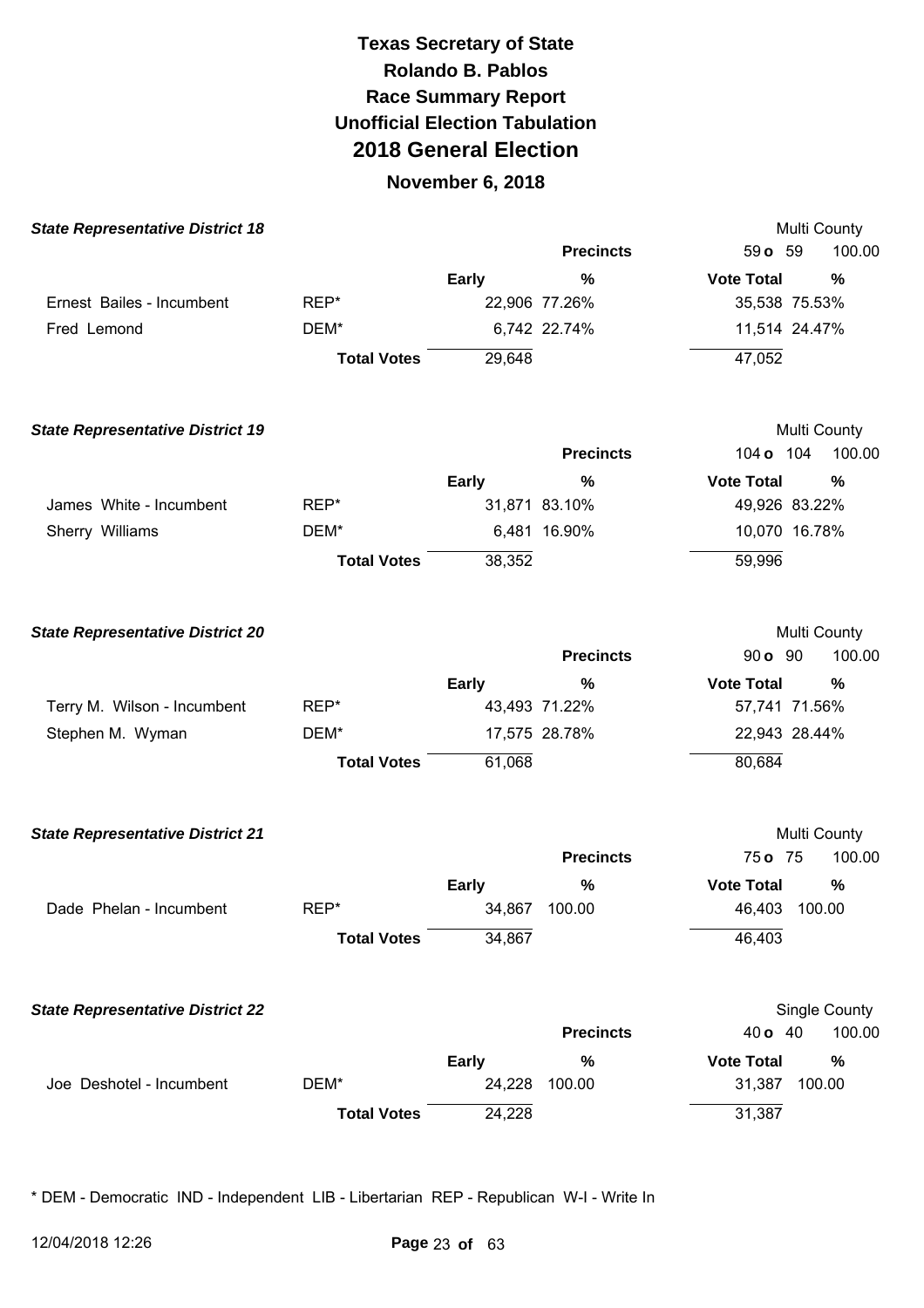## **November 6, 2018**

| <b>State Representative District 23</b> |                    |        |                  |                   | Multi County  |
|-----------------------------------------|--------------------|--------|------------------|-------------------|---------------|
|                                         |                    |        | <b>Precincts</b> | $52o$ 52          | 100.00        |
|                                         |                    | Early  | %                | <b>Vote Total</b> | %             |
| Mayes Middleton                         | REP*               |        | 25,147 57.74%    |                   | 32,553 56.76% |
| Amanda Jamrok                           | DEM*               |        | 17,584 40.38%    |                   | 23,580 41.12% |
| Lawrence Johnson                        | $LIB^*$            | 819    | 1.88%            | 1.218             | 2.12%         |
|                                         | <b>Total Votes</b> | 43,550 |                  | 57,351            |               |

| <b>State Representative District 24</b> |                    |              |                  |                   | Single County |
|-----------------------------------------|--------------------|--------------|------------------|-------------------|---------------|
|                                         |                    |              | <b>Precincts</b> | 360, 36           | 100.00        |
|                                         |                    | <b>Early</b> | %                | <b>Vote Total</b> | %             |
| Greg Bonnen - Incumbent                 | REP*               |              | 38,681 70.56%    |                   | 47,209 69.79% |
| John Y. Phelps                          | DEM*               |              | 15,216 27.75%    |                   | 19,054 28.17% |
| Dick Illyes                             | $LIB*$             | 926          | 1.69%            | 1.384             | 2.05%         |
|                                         | <b>Total Votes</b> | 54,823       |                  | 67,647            |               |

| <b>State Representative District 25</b> |                    |              |                  |                   | Multi County |
|-----------------------------------------|--------------------|--------------|------------------|-------------------|--------------|
|                                         |                    |              | <b>Precincts</b> | 46 <b>o</b> 46    | 100.00       |
|                                         |                    | <b>Early</b> | %                | <b>Vote Total</b> | %            |
| Dennis Bonnen - Incumbent               | REP*               | 30,239       | 100.00           | 40,816            | 100.00       |
|                                         | <b>Total Votes</b> | 30,239       |                  | 40,816            |              |

| <b>State Representative District 26</b> |                    |        |                  |                           | Single County |
|-----------------------------------------|--------------------|--------|------------------|---------------------------|---------------|
|                                         |                    |        | <b>Precincts</b> | $80 \, \text{o} \quad 80$ | 100.00        |
|                                         |                    | Early  | %                | <b>Vote Total</b>         | $\%$          |
| D.F. "Rick" Miller - Incumbent          | REP*               |        | 27,312 52.83%    |                           | 34,432 52.48% |
| L. Sarah Demerchant                     | DEM*               |        | 24,390 47.17%    |                           | 31,177 47.52% |
|                                         | <b>Total Votes</b> | 51,702 |                  | 65,609                    |               |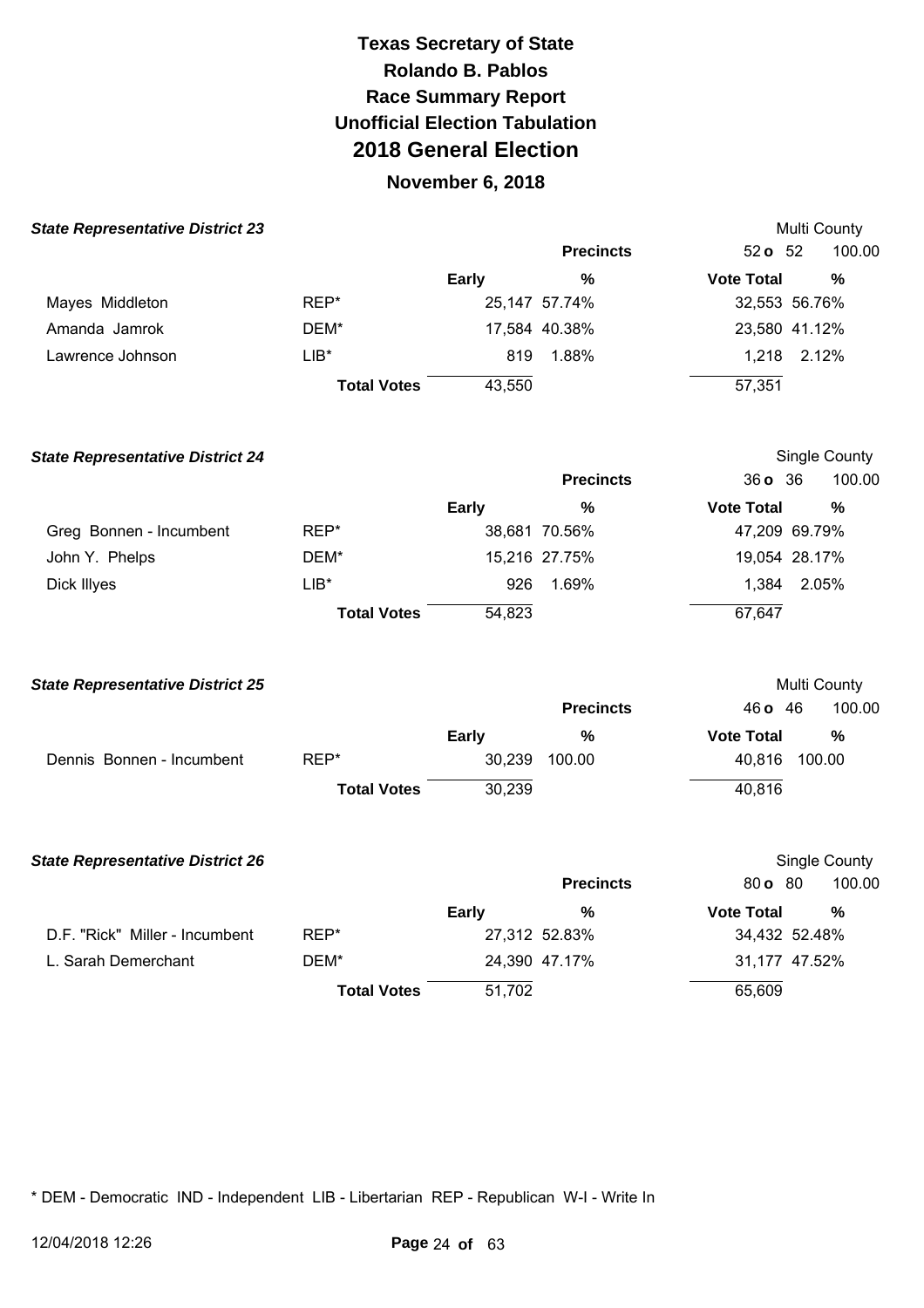### **November 6, 2018**

| <b>State Representative District 27</b> |                    |              |                  |                   | Single County |
|-----------------------------------------|--------------------|--------------|------------------|-------------------|---------------|
|                                         |                    |              | <b>Precincts</b> | 80 o 80           | 100.00        |
|                                         |                    | <b>Early</b> | $\%$             | <b>Vote Total</b> | %             |
| Ron Reynolds - Incumbent                | DEM*               | 36,351       | 100.00           | 47,305            | 100.00        |
|                                         | <b>Total Votes</b> | 36,351       |                  | 47,305            |               |
| <b>State Representative District 28</b> |                    |              |                  |                   | Single County |
|                                         |                    |              | <b>Precincts</b> | 80 o 80           | 100.00        |
|                                         |                    | <b>Early</b> | %                | <b>Vote Total</b> | %             |
| John Zerwas - Incumbent                 | REP*               |              | 35,126 54.68%    | 44,306 54.21%     |               |
| <b>MEGHAN SCOGGINS</b>                  | DEM*               |              | 29,116 45.32%    | 37,427 45.79%     |               |
|                                         | <b>Total Votes</b> | 64,242       |                  | 81,733            |               |
| <b>State Representative District 29</b> |                    |              |                  |                   | Single County |
|                                         |                    |              | <b>Precincts</b> | 27 o 27           | 100.00        |
|                                         |                    | <b>Early</b> | $\%$             | <b>Vote Total</b> | %             |
| Ed Thompson - Incumbent                 | REP*               | 37,484       | 100.00           | 46,639            | 100.00        |
|                                         | <b>Total Votes</b> | 37,484       |                  | 46,639            |               |
| <b>State Representative District 30</b> |                    |              |                  |                   | Multi County  |
|                                         |                    |              | <b>Precincts</b> | 98 o 98           | 100.00        |
|                                         |                    | <b>Early</b> | %                | <b>Vote Total</b> | %             |
| Geanie W. Morrison - Incumbent          | REP*               |              | 26,527 75.79%    | 39,613 74.72%     |               |
| Robin Hayter                            | DEM*               |              | 8,474 24.21%     | 13,404 25.28%     |               |
|                                         | <b>Total Votes</b> | 35,001       |                  | 53,017            |               |
| <b>State Representative District 31</b> |                    |              |                  |                   | Multi County  |
|                                         |                    |              | <b>Precincts</b> | 111 o 111         | 100.00        |
|                                         |                    | <b>Early</b> | $\%$             | <b>Vote Total</b> | $\%$          |
| Ryan Guillen - Incumbent                | DEM*               | 15,393       | 100.00           | 27,389            | 100.00        |
|                                         | <b>Total Votes</b> | 15,393       |                  | 27,389            |               |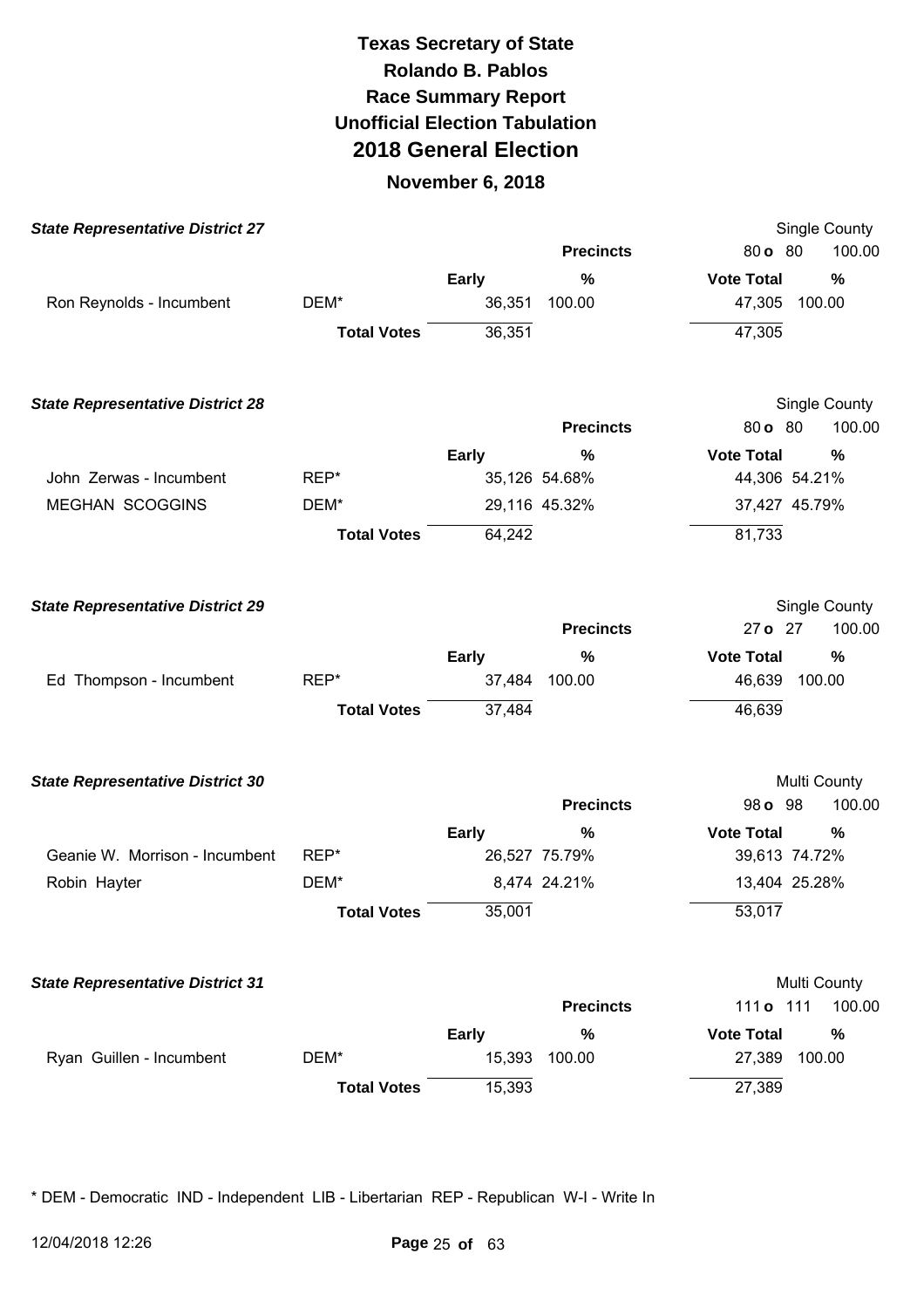### **November 6, 2018**

| <b>State Representative District 32</b> |                    |              |                  | Single County             |
|-----------------------------------------|--------------------|--------------|------------------|---------------------------|
|                                         |                    |              | <b>Precincts</b> | 128 o 128<br>100.00       |
|                                         |                    | <b>Early</b> | $\%$             | <b>Vote Total</b><br>$\%$ |
| Todd Hunter - Incumbent                 | REP*               | 28,080       | 100.00           | 100.00<br>38,288          |
|                                         | <b>Total Votes</b> | 28,080       |                  | 38,288                    |
| <b>State Representative District 33</b> |                    |              |                  | Multi County              |
|                                         |                    |              | <b>Precincts</b> | 86 o 86<br>100.00         |
|                                         |                    | <b>Early</b> | %                | <b>Vote Total</b><br>%    |
| Justin Holland - Incumbent              | REP*               |              | 40,646 64.96%    | 53,761 65.05%             |
| Laura Gunn                              | DEM*               |              | 21,926 35.04%    | 28,885 34.95%             |
|                                         | <b>Total Votes</b> | 62,572       |                  | 82,646                    |
| <b>State Representative District 34</b> |                    |              |                  | Single County             |
|                                         |                    |              | <b>Precincts</b> | 100.00<br>128 o 128       |
|                                         |                    | <b>Early</b> | %                | <b>Vote Total</b><br>%    |
| Chris Hale                              | REP*               |              | 11,536 40.25%    | 16,045 38.91%             |
| Abel Herrero - Incumbent                | DEM*               |              | 17,124 59.75%    | 25,193 61.09%             |
|                                         | <b>Total Votes</b> | 28,660       |                  | 41,238                    |
| <b>State Representative District 35</b> |                    |              |                  | Multi County              |
|                                         |                    |              | <b>Precincts</b> | 185 o 185<br>100.00       |
|                                         |                    | <b>Early</b> | %                | <b>Vote Total</b><br>%    |
| Oscar Longoria - Incumbent              | DEM*               | 16,293       | 100.00           | 23,315<br>100.00          |
|                                         | <b>Total Votes</b> | 16,293       |                  | 23,315                    |
| <b>State Representative District 36</b> |                    |              |                  | Single County             |
|                                         |                    |              | <b>Precincts</b> | 75 o 75<br>100.00         |
|                                         |                    | <b>Early</b> | $\%$             | <b>Vote Total</b><br>$\%$ |
| Sergio Muñoz, Jr. - Incumbent           | DEM*               | 18,934       | 100.00           | 100.00<br>25,934          |
|                                         | <b>Total Votes</b> | 18,934       |                  | 25,934                    |
|                                         |                    |              |                  |                           |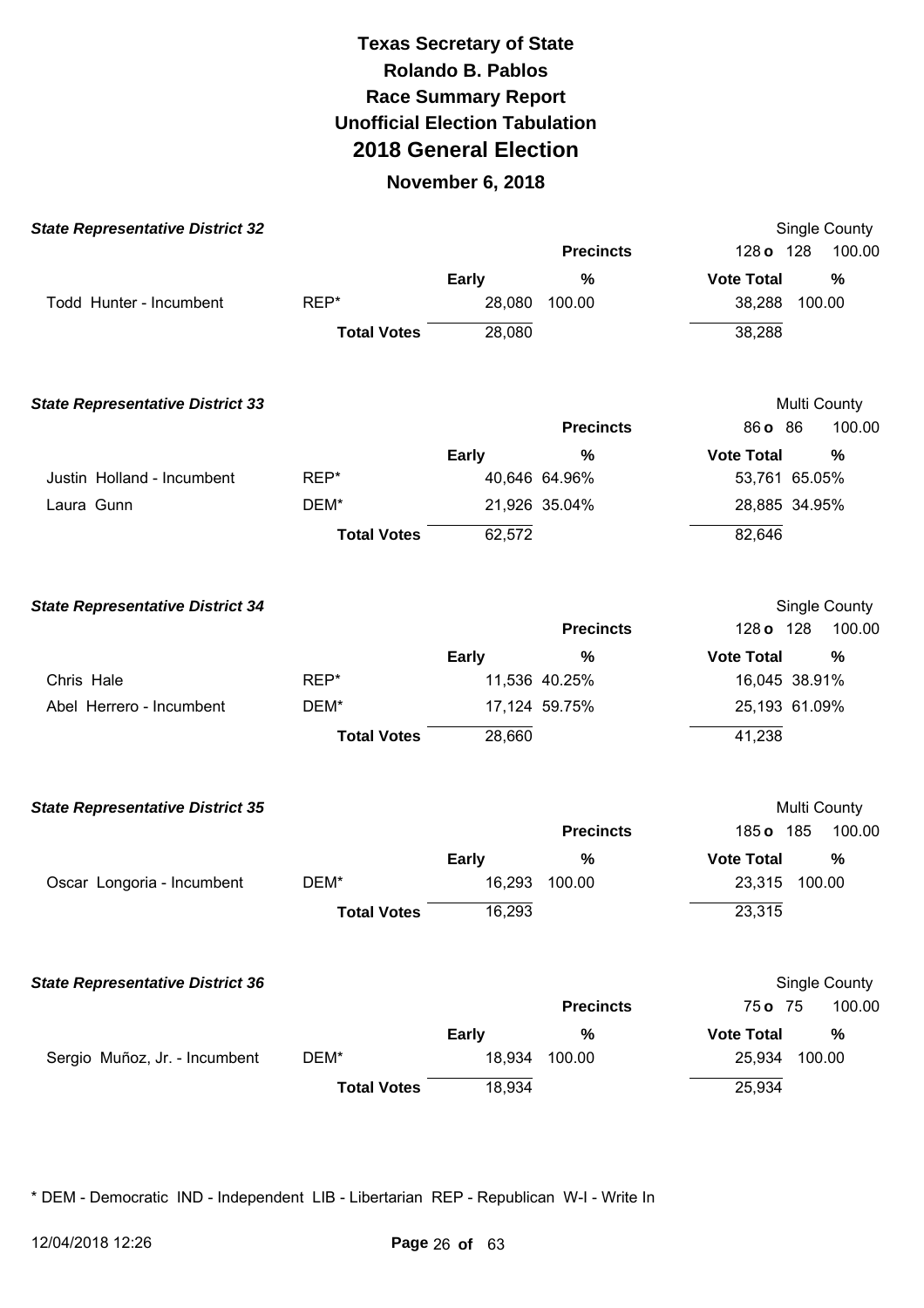#### **November 6, 2018**

| <b>State Representative District 37</b> |                    |              |                  | Single County          |
|-----------------------------------------|--------------------|--------------|------------------|------------------------|
|                                         |                    |              | <b>Precincts</b> | 100.00<br>110 o 110    |
|                                         |                    | <b>Early</b> | %                | <b>Vote Total</b><br>% |
| Alex Dominguez                          | DEM*               | 12,955       | 100.00           | 20,281<br>100.00       |
|                                         | <b>Total Votes</b> | 12,955       |                  | 20,281                 |
| <b>State Representative District 38</b> |                    |              |                  | Single County          |
|                                         |                    |              | <b>Precincts</b> | 100.00<br>110 o 110    |
|                                         |                    | <b>Early</b> | %                | <b>Vote Total</b><br>% |
| Eddie Lucio III - Incumbent             | DEM*               |              | 15,447 100.00    | 24,944 100.00          |
|                                         | <b>Total Votes</b> | 15,447       |                  | 24,944                 |
| <b>State Representative District 39</b> |                    |              |                  | Single County          |
|                                         |                    |              | <b>Precincts</b> | 100.00<br>75 o 75      |
|                                         |                    | <b>Early</b> | %                | <b>Vote Total</b><br>% |
| Armando "Mando" Martínez -<br>Incumbent | DEM*               | 18,736       | 100.00           | 25,803 100.00          |
|                                         | <b>Total Votes</b> | 18,736       |                  | 25,803                 |
| <b>State Representative District 40</b> |                    |              |                  | Single County          |
|                                         |                    |              | <b>Precincts</b> | 75 o 75<br>100.00      |
|                                         |                    | <b>Early</b> | %                | <b>Vote Total</b><br>% |
| Terry Canales - Incumbent               | DEM*               | 17,478       | 100.00           | 24,189<br>100.00       |
|                                         | <b>Total Votes</b> | 17,478       |                  | 24,189                 |
| <b>State Representative District 41</b> |                    |              |                  | Single County          |
|                                         |                    |              | <b>Precincts</b> | 100.00<br>75 o 75      |
|                                         |                    | <b>Early</b> | %                | <b>Vote Total</b><br>% |
| Hilda Garza DeShazo                     | REP*               |              | 12,068 39.22%    | 15,509 38.52%          |
| Bobby Guerra - Incumbent                | DEM*               |              | 18,703 60.78%    | 24,752 61.48%          |
|                                         | <b>Total Votes</b> | 30,771       |                  | 40,261                 |
|                                         |                    |              |                  |                        |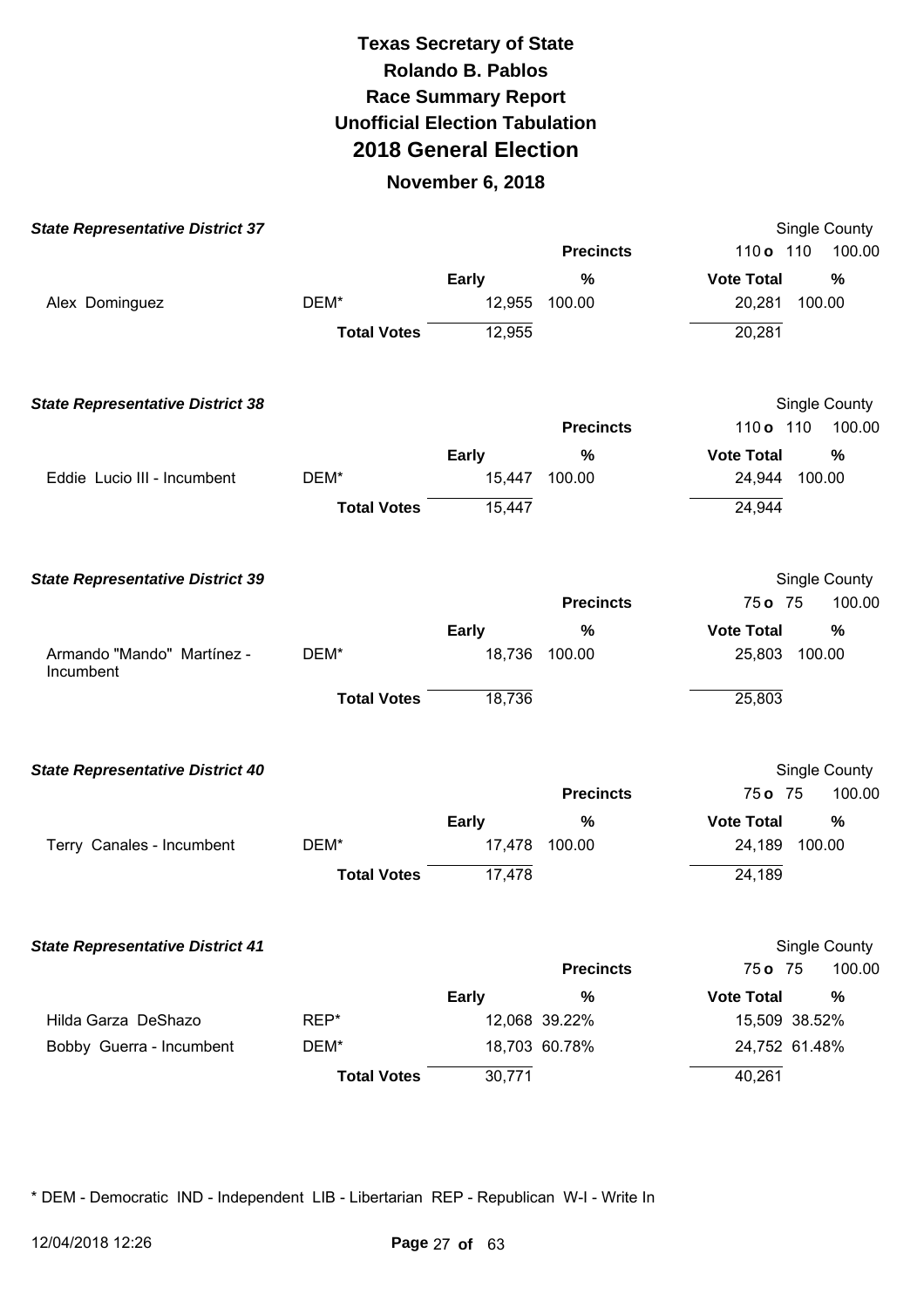### **November 6, 2018**

| <b>State Representative District 42</b> |                    |              |                  |                   | Single County |
|-----------------------------------------|--------------------|--------------|------------------|-------------------|---------------|
|                                         |                    |              | <b>Precincts</b> | 69 o 69           | 100.00        |
|                                         |                    | <b>Early</b> | $\%$             | <b>Vote Total</b> | %             |
| Luis De La Garza                        | REP*               |              | 5,985 26.15%     | 8,775 25.69%      |               |
| Richard Peña Raymond -<br>Incumbent     | DEM*               |              | 16,902 73.85%    | 25,383 74.31%     |               |
|                                         | <b>Total Votes</b> | 22,887       |                  | 34,158            |               |
| <b>State Representative District 43</b> |                    |              |                  | Multi County      |               |
|                                         |                    |              | <b>Precincts</b> | 60 o 60           | 100.00        |
|                                         |                    | <b>Early</b> | %                | <b>Vote Total</b> | %             |
| J.M. Lozano - Incumbent                 | REP*               |              | 16,501 63.15%    | 26,453 61.15%     |               |
| Dee Ann Torres Miller                   | DEM*               |              | 9,627 36.85%     | 16,809 38.85%     |               |
|                                         | <b>Total Votes</b> | 26,128       |                  | 43,262            |               |
| <b>State Representative District 44</b> |                    |              |                  | Multi County      |               |
|                                         |                    |              | <b>Precincts</b> | 52 o 52           | 100.00        |
|                                         |                    | <b>Early</b> | %                | <b>Vote Total</b> | %             |
| John Kuempel - Incumbent                | REP*               |              | 34,048 68.59%    | 48,631 68.67%     |               |
| John D. Rodgers                         | DEM*               |              | 15,593 31.41%    | 22,183 31.33%     |               |
|                                         | <b>Total Votes</b> | 49,641       |                  | 70,814            |               |
| <b>State Representative District 45</b> |                    |              |                  | Multi County      |               |
|                                         |                    |              | <b>Precincts</b> | 62 o 62           | 100.00        |
|                                         |                    | <b>Early</b> | $\%$             | <b>Vote Total</b> | %             |
| Ken Strange                             | REP*               |              | 31,602 48.10%    | 40,381 48.43%     |               |
| Erin Zwiener                            | DEM*               |              | 34,104 51.90%    | 42,999 51.57%     |               |
|                                         | <b>Total Votes</b> | 65,706       |                  | 83,380            |               |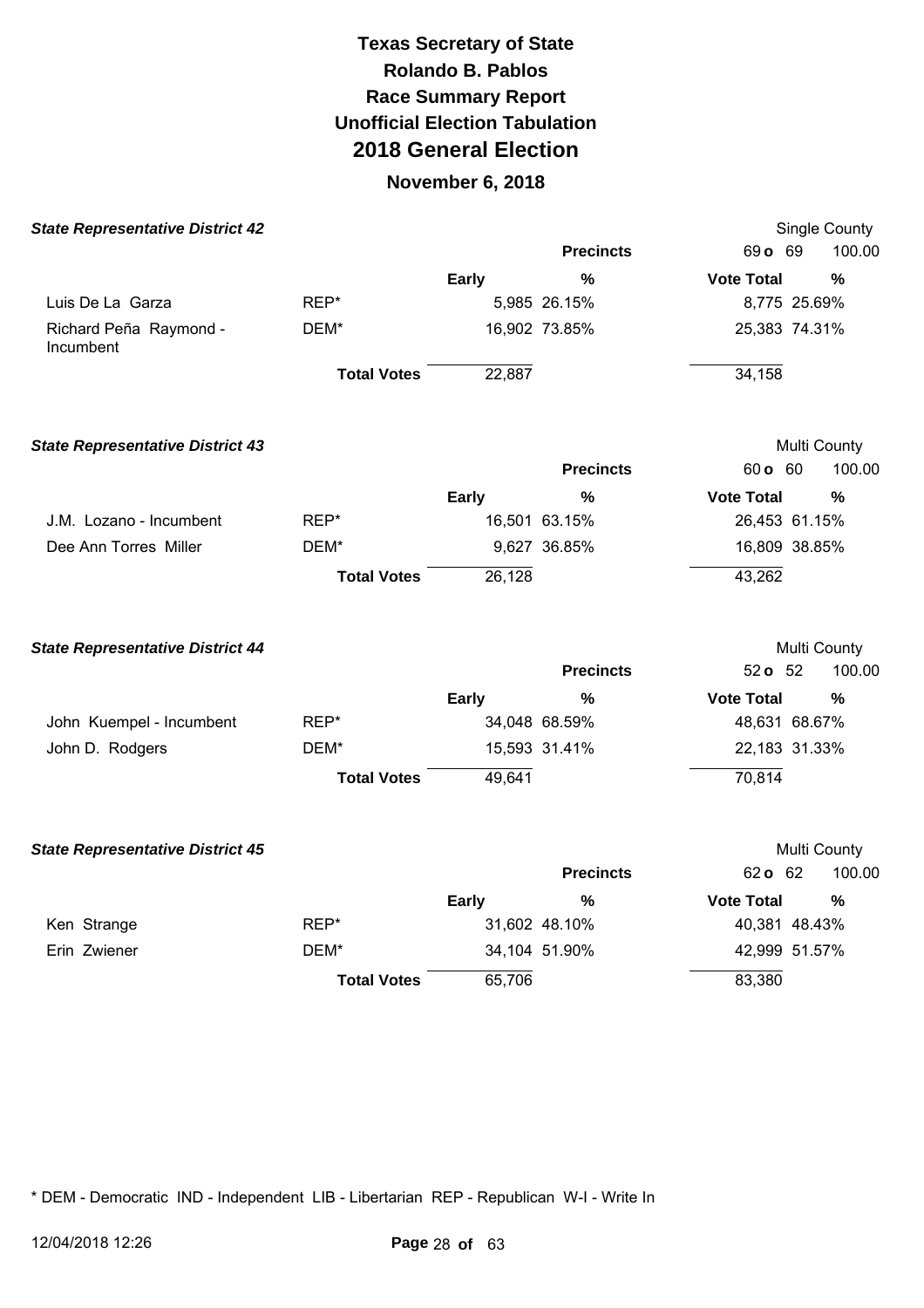### **November 6, 2018**

| <b>State Representative District 46</b> |                    |              |                  |                   | Single County |  |
|-----------------------------------------|--------------------|--------------|------------------|-------------------|---------------|--|
|                                         |                    |              | <b>Precincts</b> | 159 o 159         | 100.00        |  |
|                                         |                    | <b>Early</b> | %                | <b>Vote Total</b> | $\frac{0}{0}$ |  |
| Gabriel Nila                            | REP*               |              | 6,049 13.95%     | 8,470 14.98%      |               |  |
| Sheryl Cole                             | DEM*               |              | 36,268 83.65%    | 46,498 82.21%     |               |  |
| Kevin Ludlow                            | $LIB*$             |              | 1,039 2.40%      | 1,592 2.81%       |               |  |
|                                         | <b>Total Votes</b> | 43,356       |                  | 56,560            |               |  |
| <b>State Representative District 47</b> |                    |              |                  |                   | Single County |  |
|                                         |                    |              | <b>Precincts</b> | 159 o 159         | 100.00        |  |
|                                         |                    | <b>Early</b> | $\frac{0}{0}$    | <b>Vote Total</b> | $\frac{0}{0}$ |  |
| Paul D. Workman - Incumbent             | REP*               |              | 36,999 45.51%    | 49,980 47.66%     |               |  |
| Vikki Goodwin                           | DEM*               |              | 44,308 54.49%    | 54,890 52.34%     |               |  |
|                                         | <b>Total Votes</b> | 81,307       |                  | 104,870           |               |  |
| <b>State Representative District 48</b> |                    |              |                  |                   | Single County |  |
|                                         |                    |              | <b>Precincts</b> | 159 o 159         | 100.00        |  |
|                                         |                    | <b>Early</b> | $\%$             | <b>Vote Total</b> | %             |  |
| Donna Howard - Incumbent                | DEM*               |              | 54,442 100.00    | 67,415 100.00     |               |  |
|                                         | <b>Total Votes</b> | 54,442       |                  | 67,415            |               |  |
| <b>State Representative District 49</b> |                    |              |                  |                   | Single County |  |
|                                         |                    |              | <b>Precincts</b> | 159 o 159         | 100.00        |  |
|                                         |                    | <b>Early</b> | $\frac{0}{0}$    | <b>Vote Total</b> | $\%$          |  |
| Kyle Austin                             | REP*               |              | 11,117 15.09%    | 15,601 16.99%     |               |  |
| Gina Hinojosa - Incumbent               | DEM*               |              | 62,546 84.91%    | 76,198 83.01%     |               |  |
|                                         | <b>Total Votes</b> | 73,663       |                  | 91,799            |               |  |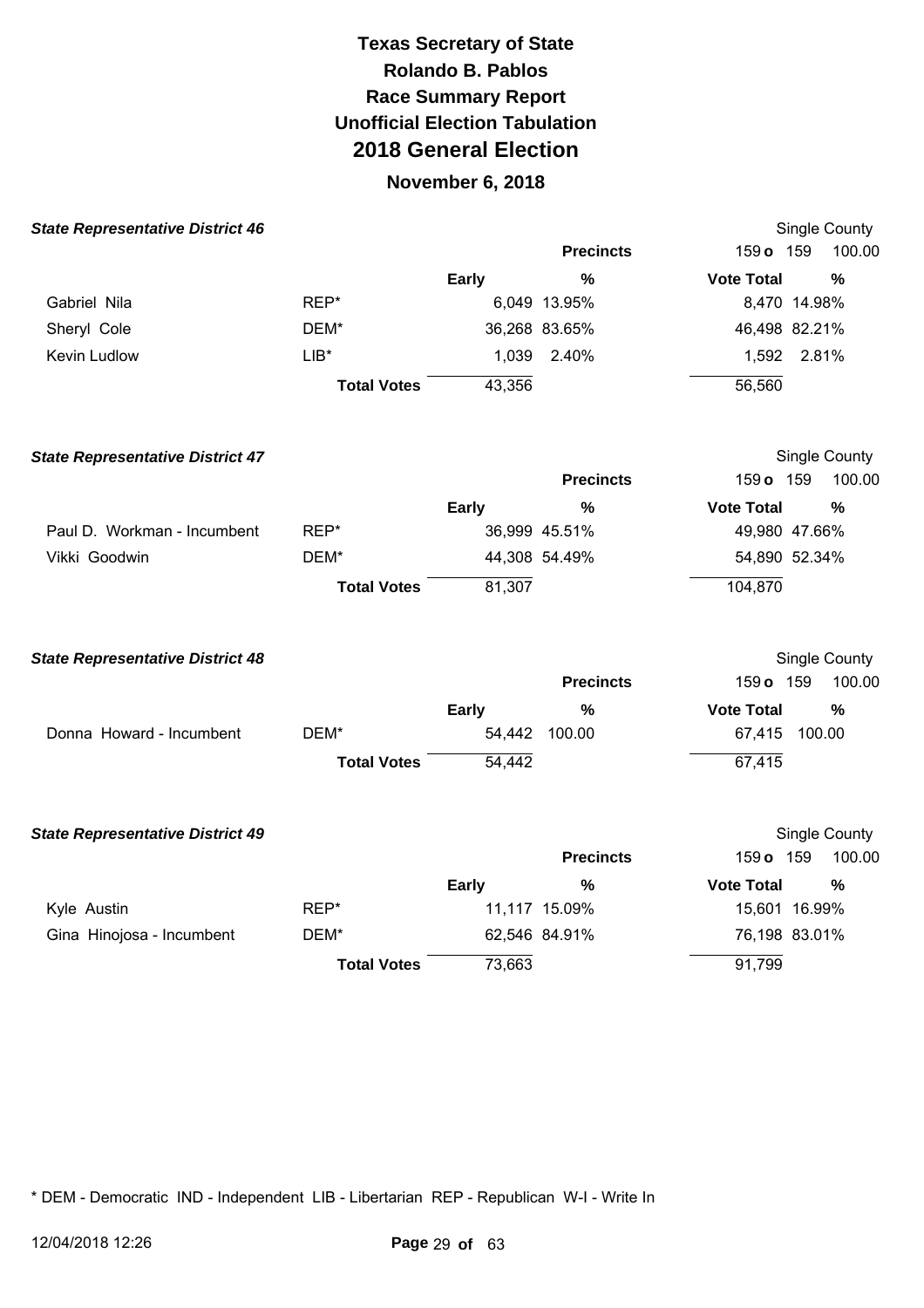#### **November 6, 2018**

| <b>State Representative District 50</b> |                    |              |                  | Single County             |
|-----------------------------------------|--------------------|--------------|------------------|---------------------------|
|                                         |                    |              | <b>Precincts</b> | 159 o 159<br>100.00       |
|                                         |                    | <b>Early</b> | $\%$             | <b>Vote Total</b><br>%    |
| Celia Israel - Incumbent                | DEM*               | 39,708       | 100.00           | 52,559 100.00             |
|                                         | <b>Total Votes</b> | 39,708       |                  | 52,559                    |
| <b>State Representative District 51</b> |                    |              |                  | Single County             |
|                                         |                    |              | <b>Precincts</b> | 100.00<br>159 o 159       |
|                                         |                    | <b>Early</b> | %                | <b>Vote Total</b><br>%    |
| Eddie Rodriguez - Incumbent             | DEM*               | 37,272       | 100.00           | 49,852 100.00             |
|                                         | <b>Total Votes</b> | 37,272       |                  | 49,852                    |
| <b>State Representative District 52</b> |                    |              |                  | Single County             |
|                                         |                    |              | <b>Precincts</b> | 60 o 60<br>100.00         |
|                                         |                    | <b>Early</b> | %                | <b>Vote Total</b><br>$\%$ |
| Cynthia Flores                          | REP*               |              | 25,887 47.55%    | 34,279 48.32%             |
| James Talarico                          | DEM*               |              | 28,560 52.45%    | 36,667 51.68%             |
|                                         | <b>Total Votes</b> | 54,447       |                  | 70,946                    |
| <b>State Representative District 53</b> |                    |              |                  | Multi County              |
|                                         |                    |              | <b>Precincts</b> | 96 <b>o</b> 96<br>100.00  |
|                                         |                    | <b>Early</b> | %                | <b>Vote Total</b><br>$\%$ |
| Andrew S. Murr - Incumbent              | REP*               |              | 39,977 79.98%    | 52,813 78.57%             |
| Stephanie Lochte Ertel                  | DEM*               |              | 10,008 20.02%    | 14,407 21.43%             |
|                                         | <b>Total Votes</b> | 49,985       |                  | 67,220                    |
| <b>State Representative District 54</b> |                    |              |                  | Multi County              |
|                                         |                    |              | <b>Precincts</b> | 55 o 55<br>100.00         |
|                                         |                    | <b>Early</b> | %                | <b>Vote Total</b><br>%    |
| <b>Brad Buckley</b>                     | REP*               |              | 17,810 54.21%    | 25,924 53.84%             |
| Kathy Richerson                         | DEM*               |              | 15,043 45.79%    | 22,222 46.16%             |
|                                         | <b>Total Votes</b> | 32,853       |                  | 48,146                    |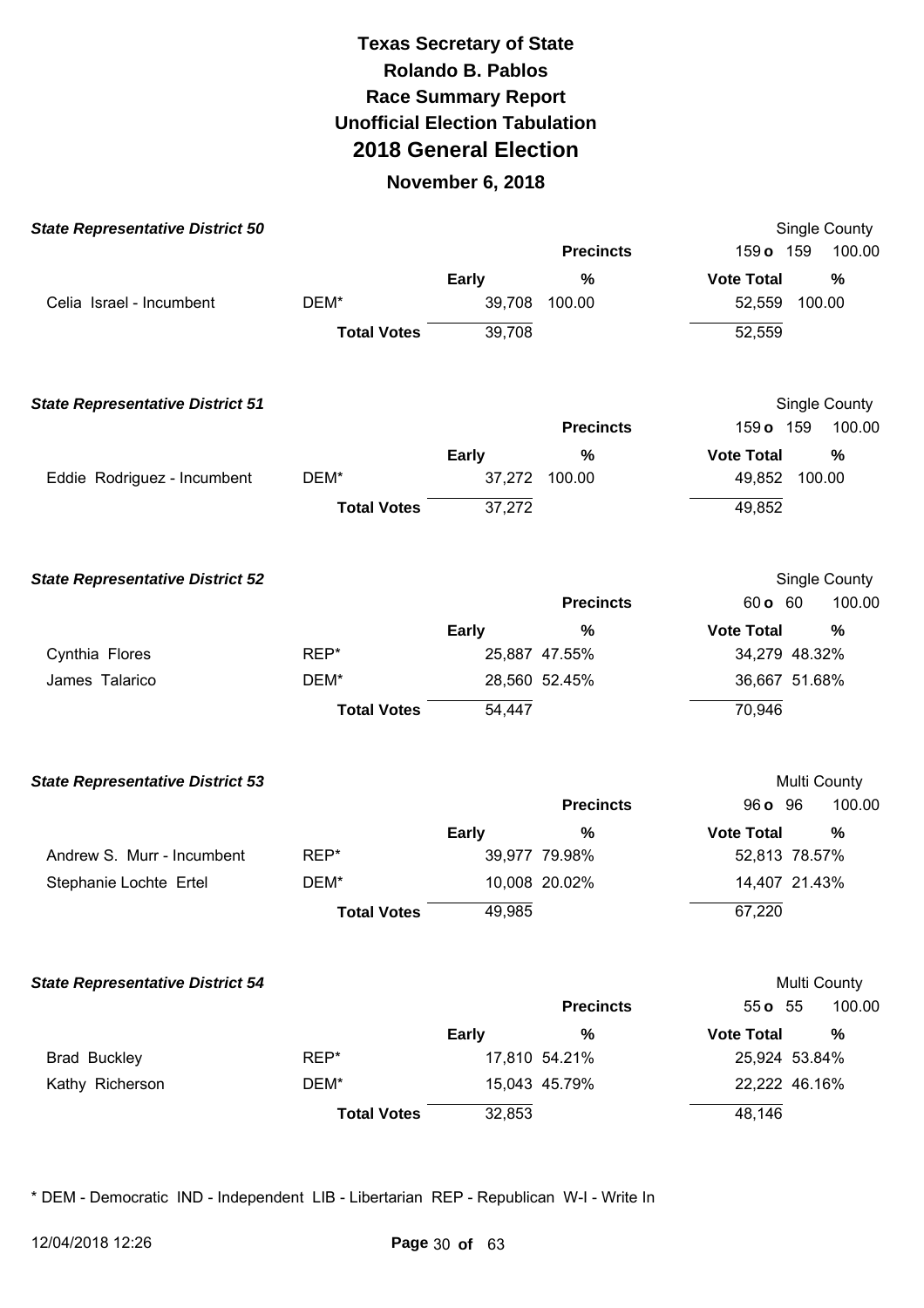#### **November 6, 2018**

| <b>Total Votes</b> | <b>Early</b><br>22,977<br>22,977 | <b>Precincts</b><br>%<br>100.00 | 49 o 49<br><b>Vote Total</b><br>34,219<br>34,219                                 | 100.00<br>%<br>100.00 |
|--------------------|----------------------------------|---------------------------------|----------------------------------------------------------------------------------|-----------------------|
|                    |                                  |                                 |                                                                                  |                       |
|                    |                                  |                                 |                                                                                  |                       |
|                    |                                  |                                 |                                                                                  |                       |
|                    |                                  |                                 |                                                                                  |                       |
|                    |                                  |                                 |                                                                                  | Single County         |
|                    |                                  | <b>Precincts</b>                | 34 o 34                                                                          | 100.00                |
|                    | <b>Early</b>                     | %                               | <b>Vote Total</b>                                                                | %                     |
|                    |                                  |                                 | 37,881 65.79%                                                                    |                       |
|                    |                                  |                                 | 19,694 34.21%                                                                    |                       |
| <b>Total Votes</b> | 40,600                           |                                 | 57,575                                                                           |                       |
|                    |                                  |                                 |                                                                                  | Multi County          |
|                    |                                  | <b>Precincts</b>                | 123 o 123                                                                        | 100.00                |
|                    | <b>Early</b>                     | %                               | <b>Vote Total</b>                                                                | %                     |
|                    |                                  |                                 | 41,118 79.04%                                                                    |                       |
|                    |                                  |                                 | 10,901 20.96%                                                                    |                       |
| <b>Total Votes</b> | 33,401                           |                                 | 52,019                                                                           |                       |
|                    |                                  |                                 |                                                                                  | Multi County          |
|                    |                                  | <b>Precincts</b>                | 49 o 49                                                                          | 100.00                |
|                    | <b>Early</b>                     | %                               | <b>Vote Total</b>                                                                | %                     |
|                    |                                  |                                 | 49,201                                                                           | 100.00                |
| <b>Total Votes</b> | 35,182                           |                                 | 49,201                                                                           |                       |
|                    |                                  |                                 |                                                                                  | Multi County          |
|                    |                                  | <b>Precincts</b>                | 83 o 83                                                                          | 100.00                |
|                    | <b>Early</b>                     | $\%$                            | <b>Vote Total</b>                                                                | %                     |
|                    | 26,122                           | 100.00                          | 39,217                                                                           | 100.00                |
| <b>Total Votes</b> | 26,122                           |                                 | 39,217                                                                           |                       |
|                    |                                  |                                 | 26,648 65.64%<br>13,952 34.36%<br>26,777 80.17%<br>6,624 19.83%<br>35,182 100.00 |                       |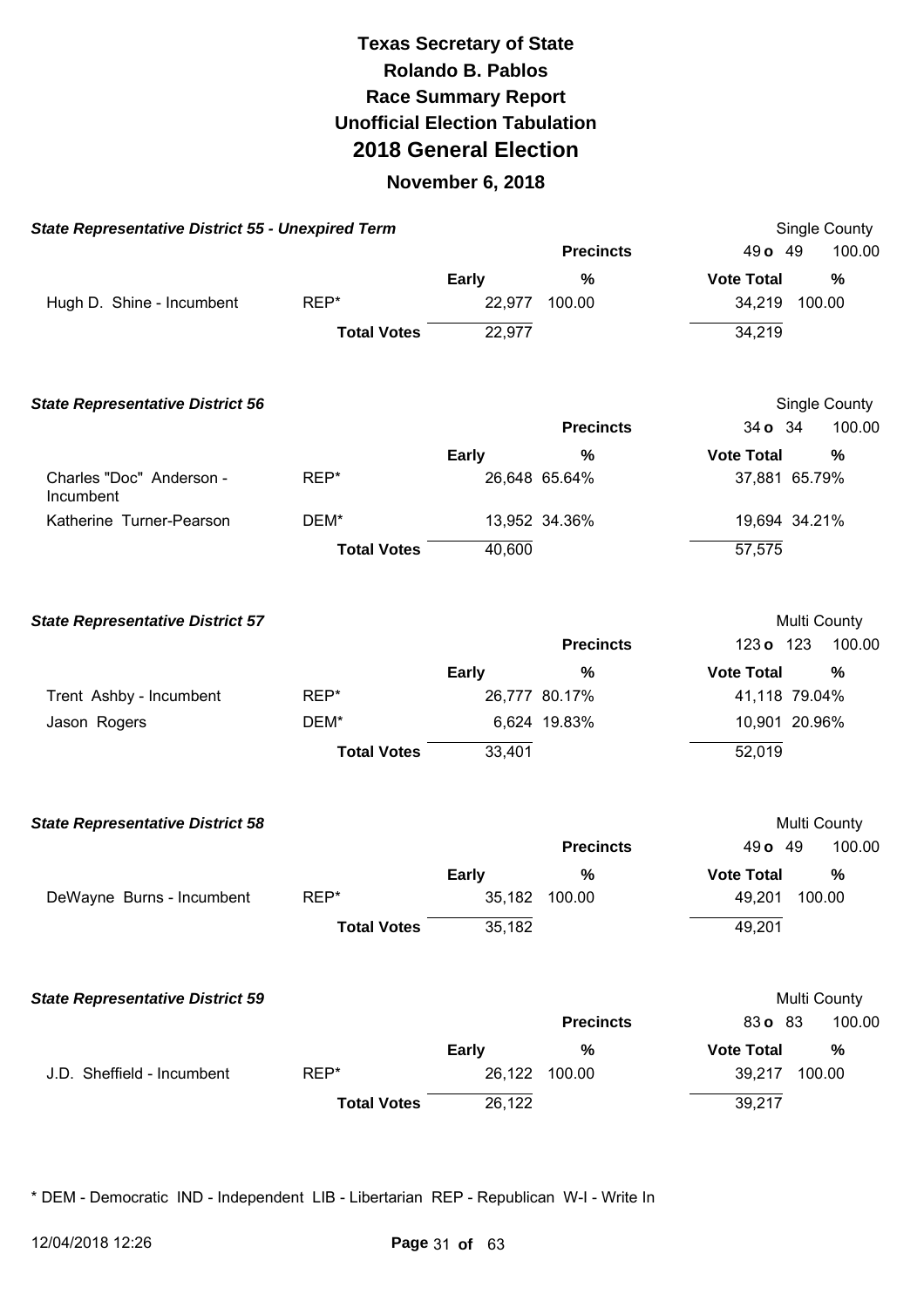### **November 6, 2018**

| <b>State Representative District 60</b> |                    |              |                  | Multi County                       |
|-----------------------------------------|--------------------|--------------|------------------|------------------------------------|
|                                         |                    |              | <b>Precincts</b> | 83o 83<br>100.00                   |
|                                         |                    | <b>Early</b> | $\%$             | <b>Vote Total</b><br>$\%$          |
| Mike Lang - Incumbent                   | REP*               | 36,524       | 100.00           | 56,650<br>100.00                   |
|                                         | <b>Total Votes</b> | 36,524       |                  | 56,650                             |
| <b>State Representative District 61</b> |                    |              |                  | Multi County                       |
|                                         |                    |              | <b>Precincts</b> | 65 o 65<br>100.00                  |
|                                         |                    | Early        | $\%$             | <b>Vote Total</b><br>%             |
| Phil King - Incumbent                   | REP*               | 48,707       | 100.00           | 66,643 100.00                      |
|                                         | <b>Total Votes</b> | 48,707       |                  | 66,643                             |
| <b>State Representative District 62</b> |                    |              | <b>Precincts</b> | Multi County<br>49 o 49<br>100.00  |
|                                         |                    | Early        | $\%$             | <b>Vote Total</b><br>%             |
| Reggie Smith                            | REP*               |              | 27,954 75.89%    | 41,899 76.16%                      |
| Valerie N. Hefner                       | DEM*               |              | 8,313 22.57%     | 12,047 21.90%                      |
| David Schaab                            | $LIB^*$            | 567          | 1.54%            | 1,071<br>1.95%                     |
|                                         | <b>Total Votes</b> | 36,834       |                  | 55,017                             |
| <b>State Representative District 63</b> |                    |              |                  | Single County                      |
|                                         |                    |              | <b>Precincts</b> | 180 o 180<br>100.00                |
|                                         |                    | <b>Early</b> | $\%$             | <b>Vote Total</b><br>$\frac{0}{0}$ |
| Tan Parker - Incumbent                  | REP*               |              | 41,634 67.07%    | 52,893 67.17%                      |
| Laura Haines                            | DEM*               |              | 20,441 32.93%    | 25,852 32.83%                      |
|                                         | <b>Total Votes</b> | 62,075       |                  | 78,745                             |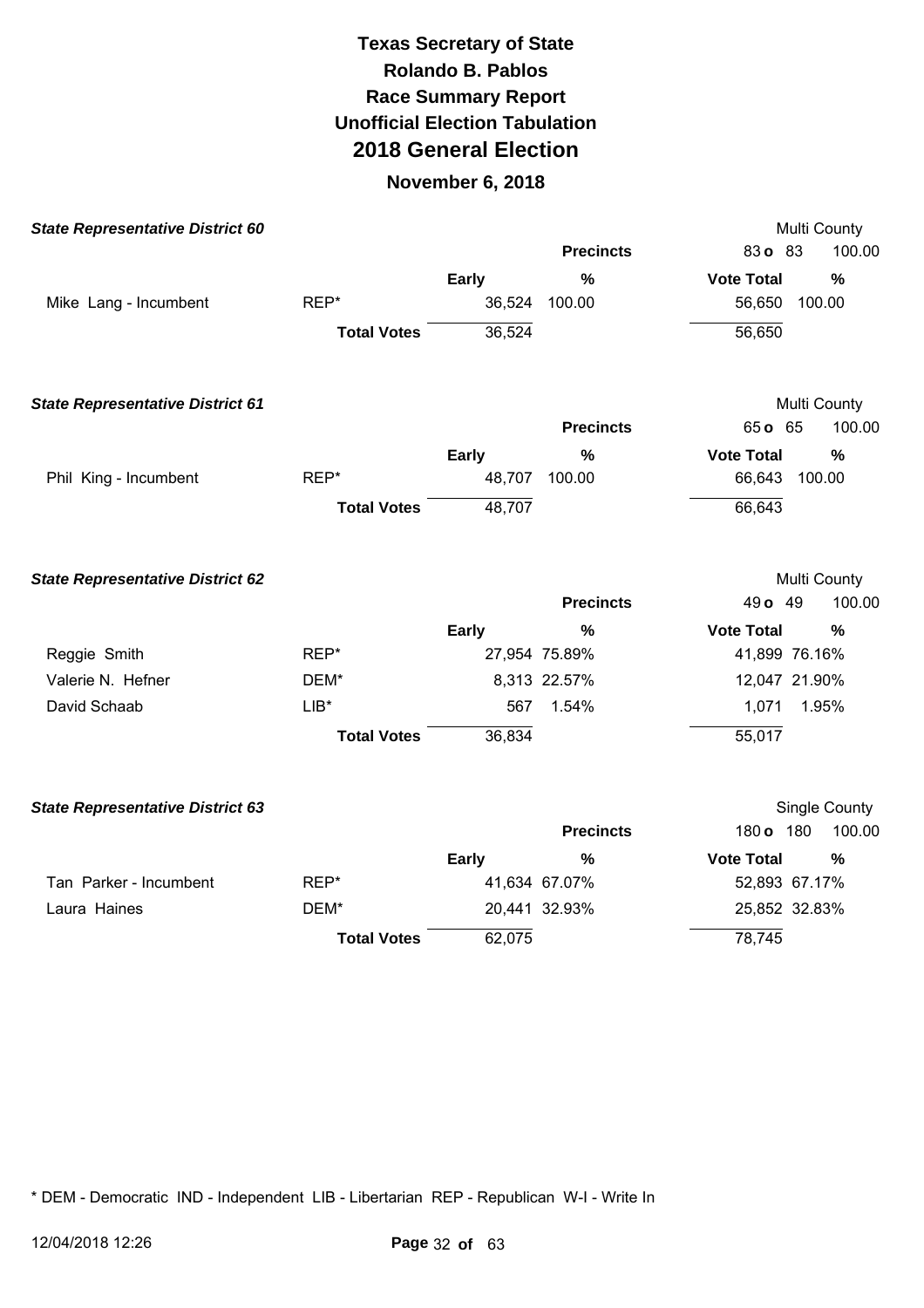### **November 6, 2018**

| <b>State Representative District 64</b> |                    |              |                  |                   | Single County |
|-----------------------------------------|--------------------|--------------|------------------|-------------------|---------------|
|                                         |                    |              | <b>Precincts</b> | $180$ o           | 100.00<br>180 |
|                                         |                    | <b>Early</b> | %                | <b>Vote Total</b> | %             |
| Lynn Stucky - Incumbent                 | REP*               |              | 28,722 54.04%    |                   | 36,195 52.83% |
| Andrew Morris                           | DEM*               |              | 23,231 43.71%    |                   | 30,465 44.47% |
| <b>Nick Dietrich</b>                    | $LIB*$             |              | 1,195 2.25%      | 1.849             | 2.70%         |
|                                         | <b>Total Votes</b> | 53,148       |                  | 68,509            |               |

| <b>State Representative District 65</b> |                    |              |                  |                   | Single County |  |
|-----------------------------------------|--------------------|--------------|------------------|-------------------|---------------|--|
|                                         |                    |              | <b>Precincts</b> | 180 o             | 180<br>100.00 |  |
|                                         |                    | <b>Early</b> | %                | <b>Vote Total</b> | %             |  |
| Ron Simmons - Incumbent                 | REP*               |              | 22,735 49.77%    |                   | 28,567 48.87% |  |
| Michelle Beckley                        | DEM*               |              | 22,941 50.23%    |                   | 29,894 51.13% |  |
|                                         | <b>Total Votes</b> | 45,676       |                  | 58,461            |               |  |

| <b>State Representative District 66</b> |                    |              |                  |                   | Single County |
|-----------------------------------------|--------------------|--------------|------------------|-------------------|---------------|
|                                         |                    |              | <b>Precincts</b> | 69 o 69           | 100.00        |
|                                         |                    | <b>Early</b> | %                | <b>Vote Total</b> | %             |
| Matt Shaheen - Incumbent                | REP*               |              | 28,909 50.80%    |                   | 34,142 50.28% |
| Sharon Hirsch                           | DEM*               |              | 27,999 49.20%    |                   | 33,764 49.72% |
|                                         | <b>Total Votes</b> | 56,908       |                  | 67,906            |               |

| <b>State Representative District 67</b> |                    |              |                  |                   | Single County |
|-----------------------------------------|--------------------|--------------|------------------|-------------------|---------------|
|                                         |                    |              | <b>Precincts</b> | 69 o 69           | 100.00        |
|                                         |                    | <b>Early</b> | %                | <b>Vote Total</b> | %             |
| Jeff Leach - Incumbent                  | REP*               |              | 30,628 51.37%    |                   | 37,075 51.14% |
| Sarah Depew                             | DEM*               |              | 28,994 48.63%    |                   | 35,425 48.86% |
|                                         | <b>Total Votes</b> | 59,622       |                  | 72,500            |               |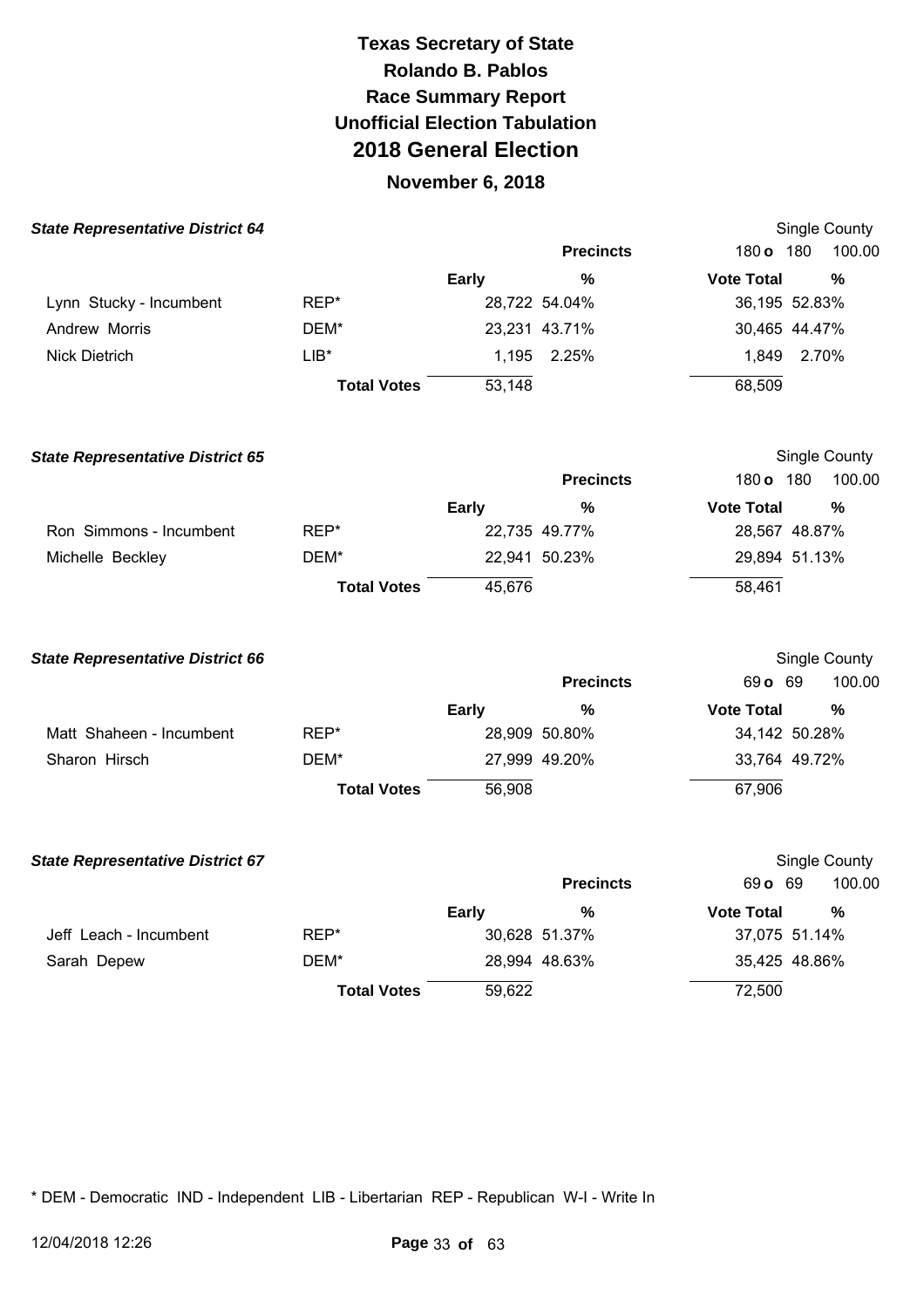#### **November 6, 2018**

| <b>State Representative District 68</b> |                    |              |                  | Multi County                      |
|-----------------------------------------|--------------------|--------------|------------------|-----------------------------------|
|                                         |                    |              | <b>Precincts</b> | 173 o 173<br>100.00               |
|                                         |                    | <b>Early</b> | $\%$             | <b>Vote Total</b><br>%            |
| Drew Springer - Incumbent               | REP*               | 27,193       | 100.00           | 45,794 100.00                     |
|                                         | <b>Total Votes</b> | 27,193       |                  | 45,794                            |
| <b>State Representative District 69</b> |                    |              |                  | Multi County                      |
|                                         |                    |              | <b>Precincts</b> | 108<br>108 <sub>o</sub><br>100.00 |
|                                         |                    | <b>Early</b> | %                | <b>Vote Total</b><br>%            |
| James Frank - Incumbent                 | REP*               | 23,703       | 100.00           | 36,033<br>100.00                  |
|                                         | <b>Total Votes</b> | 23,703       |                  | 36,033                            |
| <b>State Representative District 70</b> |                    |              |                  | Single County                     |
|                                         |                    |              | <b>Precincts</b> | 69 o 69<br>100.00                 |
|                                         |                    | <b>Early</b> | %                | <b>Vote Total</b><br>%            |
| Scott Sanford - Incumbent               | REP*               |              | 42,324 61.89%    | 52,354 61.77%                     |
| Julie Luton                             | DEM*               |              | 26,057 38.11%    | 32,398 38.23%                     |
|                                         | <b>Total Votes</b> | 68,381       |                  | 84,752                            |
| <b>State Representative District 71</b> |                    |              |                  | Multi County                      |
|                                         |                    |              | <b>Precincts</b> | 100.00<br>42 o 42                 |
|                                         |                    | <b>Early</b> | %                | <b>Vote Total</b><br>%            |
| Stan Lambert - Incumbent                | REP*               |              | 25,732 78.21%    | 38,430 78.07%                     |
| Sam Hatton                              | DEM*               |              | 7,169 21.79%     | 10,792 21.93%                     |
|                                         | <b>Total Votes</b> | 32,901       |                  | 49,222                            |
| <b>State Representative District 72</b> |                    |              |                  | Multi County                      |
|                                         |                    |              | <b>Precincts</b> | 100.00<br>73o 73                  |
|                                         |                    | <b>Early</b> | %                | <b>Vote Total</b><br>%            |
| Drew Darby - Incumbent                  | REP*               | 28,220       | 100.00           | 100.00<br>41,369                  |
|                                         | <b>Total Votes</b> | 28,220       |                  | 41,369                            |
|                                         |                    |              |                  |                                   |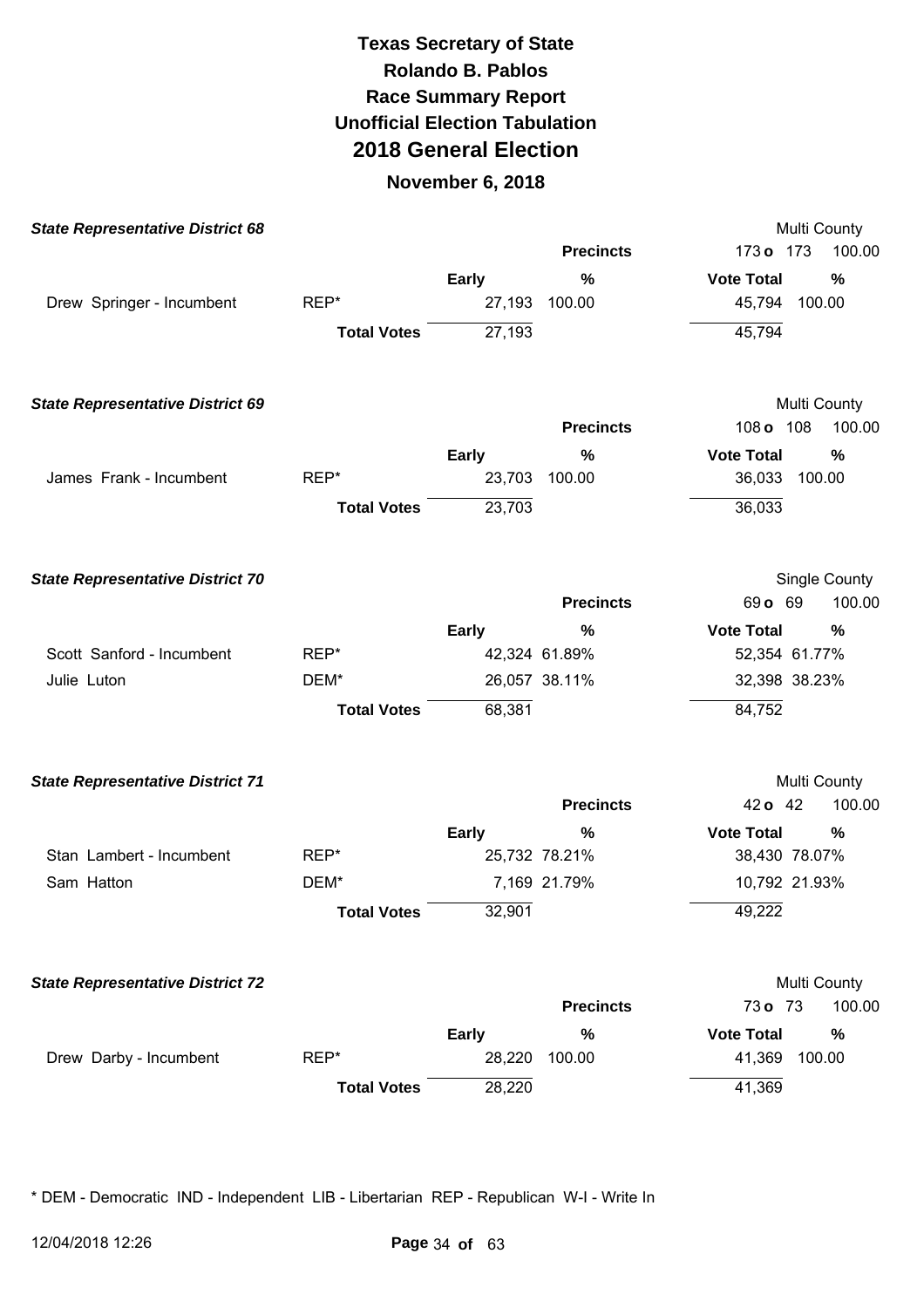### **November 6, 2018**

| <b>State Representative District 73</b> |                    |              |                    | Multi County                                  |
|-----------------------------------------|--------------------|--------------|--------------------|-----------------------------------------------|
|                                         |                    |              | <b>Precincts</b>   | 100.00<br>$55o$ 55                            |
|                                         |                    | <b>Early</b> | %                  | <b>Vote Total</b><br>%                        |
| Kyle Biedermann - Incumbent             | REP*               |              | 53,674 74.81%      | 69,006 74.81%                                 |
| Stephanie Phillips                      | DEM*               |              | 18,072 25.19%      | 23,237 25.19%                                 |
|                                         | <b>Total Votes</b> | 71,746       |                    | 92,243                                        |
| <b>State Representative District 74</b> |                    |              |                    | Multi County                                  |
|                                         |                    |              | <b>Precincts</b>   | 100.00<br>97 o 97                             |
|                                         |                    | <b>Early</b> | %                  | <b>Vote Total</b><br>$\%$                     |
| Poncho Nevárez - Incumbent              | DEM*               | 17,219       | 100.00             | 25,096<br>100.00                              |
|                                         | <b>Total Votes</b> | 17,219       |                    | 25,096                                        |
| <b>State Representative District 75</b> |                    |              |                    | Single County                                 |
|                                         |                    |              | <b>Precincts</b>   | 192 o 192<br>100.00                           |
|                                         |                    | <b>Early</b> | %                  | <b>Vote Total</b><br>%                        |
| Mary E. Gonzalez - Incumbent            | DEM*               | 19,303       | 100.00             | 29,956<br>100.00                              |
|                                         | <b>Total Votes</b> | 19,303       |                    | 29,956                                        |
| <b>State Representative District 76</b> |                    |              |                    | Single County                                 |
|                                         |                    |              | <b>Precincts</b>   | 192 o 192<br>100.00                           |
|                                         |                    | <b>Early</b> | $\%$               | <b>Vote Total</b><br>$\%$                     |
| Cesar J. Blanco - Incumbent             | DEM*               | 18,985       | 100.00             | 100.00<br>29,063                              |
|                                         | <b>Total Votes</b> | 18,985       |                    | 29,063                                        |
| <b>State Representative District 77</b> |                    |              |                    | Single County                                 |
|                                         |                    |              | <b>Precincts</b>   | 100.00<br>192 o 192                           |
| Evelina "Lina" Ortega - Incumbent       | DEM*               | <b>Early</b> | %<br>18,354 100.00 | <b>Vote Total</b><br>$\%$<br>27,168<br>100.00 |
|                                         | <b>Total Votes</b> | 18,354       |                    | 27,168                                        |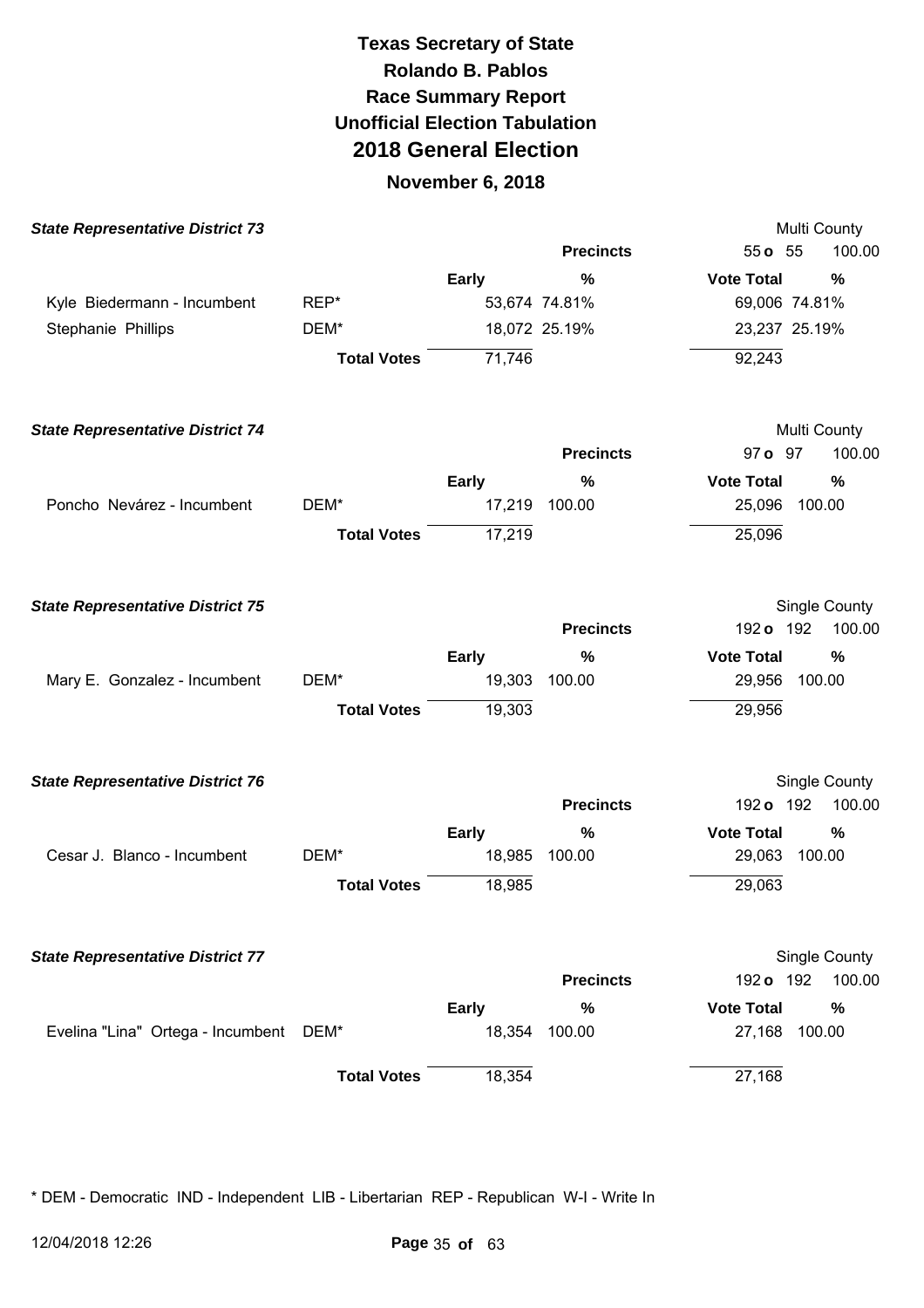### **November 6, 2018**

| <b>State Representative District 78</b> |                    |              |                  | Single County                      |
|-----------------------------------------|--------------------|--------------|------------------|------------------------------------|
|                                         |                    |              | <b>Precincts</b> | 100.00<br>192 <b>o</b> 192         |
|                                         |                    | <b>Early</b> | %                | <b>Vote Total</b><br>$\frac{0}{0}$ |
| Jeffrey Lane                            | REP*               |              | 11,838 34.44%    | 16,741 34.80%                      |
| Joe Moody - Incumbent                   | DEM*               |              | 22,530 65.56%    | 31,361 65.20%                      |
|                                         | <b>Total Votes</b> | 34,368       |                  | 48,102                             |
| <b>State Representative District 79</b> |                    |              |                  | Single County                      |
|                                         |                    |              | <b>Precincts</b> | 192 o 192<br>100.00                |
|                                         |                    | <b>Early</b> | %                | <b>Vote Total</b><br>%             |
| Joe C. Pickett - Incumbent              | DEM*               | 23,125       | 100.00           | 32,728 100.00                      |
|                                         | <b>Total Votes</b> | 23,125       |                  | 32,728                             |
| <b>State Representative District 80</b> |                    |              |                  | Multi County                       |
|                                         |                    |              | <b>Precincts</b> | 117 o 117<br>100.00                |
|                                         |                    | <b>Early</b> | %                | <b>Vote Total</b><br>%             |
| Tracy King - Incumbent                  | DEM*               |              | 17,070 100.00    | 27,733<br>100.00                   |
|                                         | <b>Total Votes</b> | 17,070       |                  | 27,733                             |
| <b>State Representative District 81</b> |                    |              |                  | Multi County                       |
|                                         |                    |              | <b>Precincts</b> | 47 o 47<br>100.00                  |
|                                         |                    | <b>Early</b> | %                | <b>Vote Total</b><br>%             |
| Brooks Landgraf - Incumbent             | REP*               |              | 20,100 77.47%    | 29,018 75.01%                      |
| Armando Gamboa                          | DEM*               |              | 5,844 22.53%     | 9,670 24.99%                       |
|                                         | <b>Total Votes</b> | 25,944       |                  | 38,688                             |
| <b>State Representative District 82</b> |                    |              |                  | Multi County                       |
|                                         |                    |              | <b>Precincts</b> | 100.00<br>50 o 50                  |
|                                         |                    | <b>Early</b> | $\frac{0}{0}$    | <b>Vote Total</b><br>%             |
| Tom Craddick - Incumbent                | REP*               |              | 28,486 81.82%    | 37,504 80.29%                      |
| Spencer Bounds                          | DEM*               |              | 6,331 18.18%     | 9,207 19.71%                       |
|                                         | <b>Total Votes</b> | 34,817       |                  | 46,711                             |
|                                         |                    |              |                  |                                    |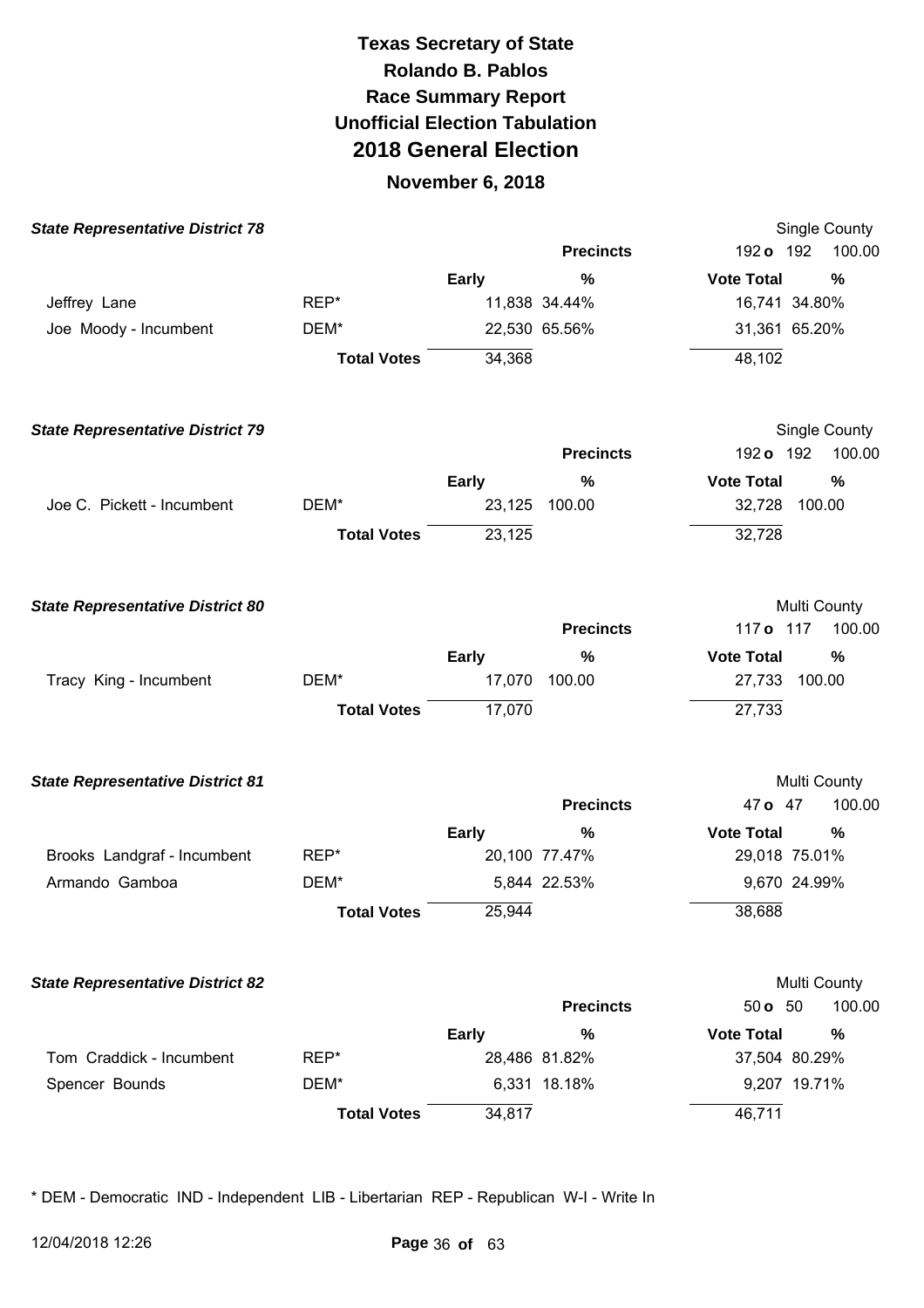### **November 6, 2018**

| <b>State Representative District 83</b> |                    |              |                  |                   | Multi County  |
|-----------------------------------------|--------------------|--------------|------------------|-------------------|---------------|
|                                         |                    |              | <b>Precincts</b> | 90 o 90           | 100.00        |
|                                         |                    | Early        | %                | <b>Vote Total</b> | %             |
| Dustin Burrows - Incumbent              | REP*               |              | 34,429 78.15%    | 45,327 77.35%     |               |
| Drew Landry                             | DEM*               |              | 9,625 21.85%     | 13,276 22.65%     |               |
|                                         | <b>Total Votes</b> | 44,054       |                  | 58,603            |               |
| <b>State Representative District 84</b> |                    |              |                  |                   | Single County |
|                                         |                    |              | <b>Precincts</b> | 38 o 38           | 100.00        |
|                                         |                    | <b>Early</b> | $\frac{0}{0}$    | <b>Vote Total</b> | $\frac{0}{0}$ |
| John Frullo - Incumbent                 | REP*               |              | 21,827 61.84%    | 27,499 60.18%     |               |
| Samantha Carrillo Fields                | DEM*               |              | 13,470 38.16%    | 18,192 39.82%     |               |
|                                         | <b>Total Votes</b> | 35,297       |                  | 45,691            |               |
| <b>State Representative District 85</b> |                    |              |                  |                   | Multi County  |
|                                         |                    |              | <b>Precincts</b> | 99 o 99           | 100.00        |
|                                         |                    | <b>Early</b> | $\%$             | <b>Vote Total</b> | $\%$          |
| Phil Stephenson - Incumbent             | REP*               |              | 22,867 57.50%    | 31,977 56.50%     |               |
| Jennifer Cantu                          | DEM*               |              | 16,904 42.50%    | 24,618 43.50%     |               |
|                                         | <b>Total Votes</b> | 39,771       |                  | 56,595            |               |
| <b>State Representative District 86</b> |                    |              |                  |                   | Multi County  |
|                                         |                    |              | <b>Precincts</b> | 51 <b>o</b> 51    | 100.00        |
|                                         |                    | <b>Early</b> | %                | <b>Vote Total</b> | %             |
| John Smithee - Incumbent                | REP*               |              | 34,151 82.97%    | 46,237 82.26%     |               |
| Mike Purcell                            | DEM*               |              | 7,008 17.03%     | 9,968 17.74%      |               |
|                                         | <b>Total Votes</b> | 41,159       |                  | 56,205            |               |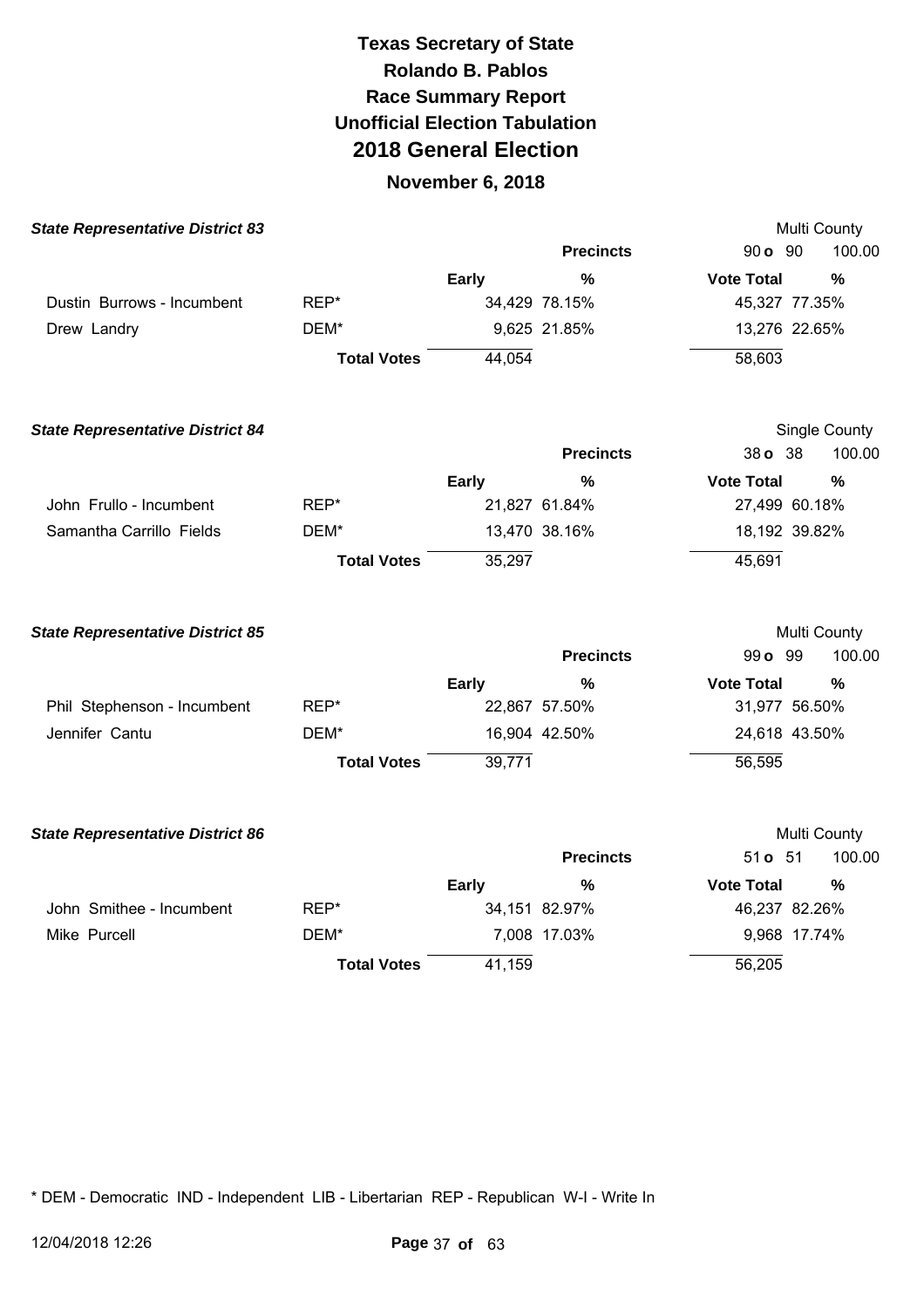### **November 6, 2018**

| <b>State Representative District 87</b> |                    |              |                  | Multi County              |  |
|-----------------------------------------|--------------------|--------------|------------------|---------------------------|--|
|                                         |                    |              | <b>Precincts</b> | 51 <b>o</b> 51<br>100.00  |  |
|                                         |                    | <b>Early</b> | $\%$             | <b>Vote Total</b><br>%    |  |
| Four Price - Incumbent                  | REP*               |              | 20,072 100.00    | 32,232 100.00             |  |
|                                         | <b>Total Votes</b> | 20,072       |                  | 32,232                    |  |
| <b>State Representative District 88</b> |                    |              |                  | Multi County              |  |
|                                         |                    |              | <b>Precincts</b> | 156 o 156<br>100.00       |  |
|                                         |                    | <b>Early</b> | %                | <b>Vote Total</b><br>%    |  |
| Ken King - Incumbent                    | REP*               |              | 19,417 85.86%    | 33,690 83.75%             |  |
| Ezekiel Barron                          | DEM*               |              | 3,198 14.14%     | 6,536 16.25%              |  |
|                                         | <b>Total Votes</b> | 22,615       |                  | 40,226                    |  |
| <b>State Representative District 89</b> |                    |              |                  | Single County             |  |
|                                         |                    |              | <b>Precincts</b> | 69 o 69<br>100.00         |  |
|                                         |                    | <b>Early</b> | %                | <b>Vote Total</b><br>%    |  |
| Candy Noble                             | REP*               |              | 36,160 59.59%    | 44,312 59.57%             |  |
| Ray Ash                                 | DEM*               |              | 24,526 40.41%    | 30,080 40.43%             |  |
|                                         | <b>Total Votes</b> | 60,686       |                  | 74,392                    |  |
| <b>State Representative District 90</b> |                    |              |                  | Single County             |  |
|                                         |                    |              | <b>Precincts</b> | 705 o 705<br>100.00       |  |
|                                         |                    | Early        | $\%$             | <b>Vote Total</b><br>%    |  |
| Ramon Romero Jr. - Incumbent            | DEM*               | 13,259       | 100.00           | 20,675<br>100.00          |  |
|                                         | <b>Total Votes</b> | 13,259       |                  | 20,675                    |  |
| <b>State Representative District 91</b> |                    |              |                  | Single County             |  |
|                                         |                    |              | <b>Precincts</b> | 705 o 705<br>100.00       |  |
|                                         |                    | <b>Early</b> | $\%$             | <b>Vote Total</b><br>$\%$ |  |
| Stephanie Klick - Incumbent             | REP*               |              | 25,906 63.97%    | 34,569 63.53%             |  |
| Jeromey Sims                            | DEM*               |              | 14,588 36.03%    | 19,845 36.47%             |  |
|                                         | <b>Total Votes</b> | 40,494       |                  | 54,414                    |  |
|                                         |                    |              |                  |                           |  |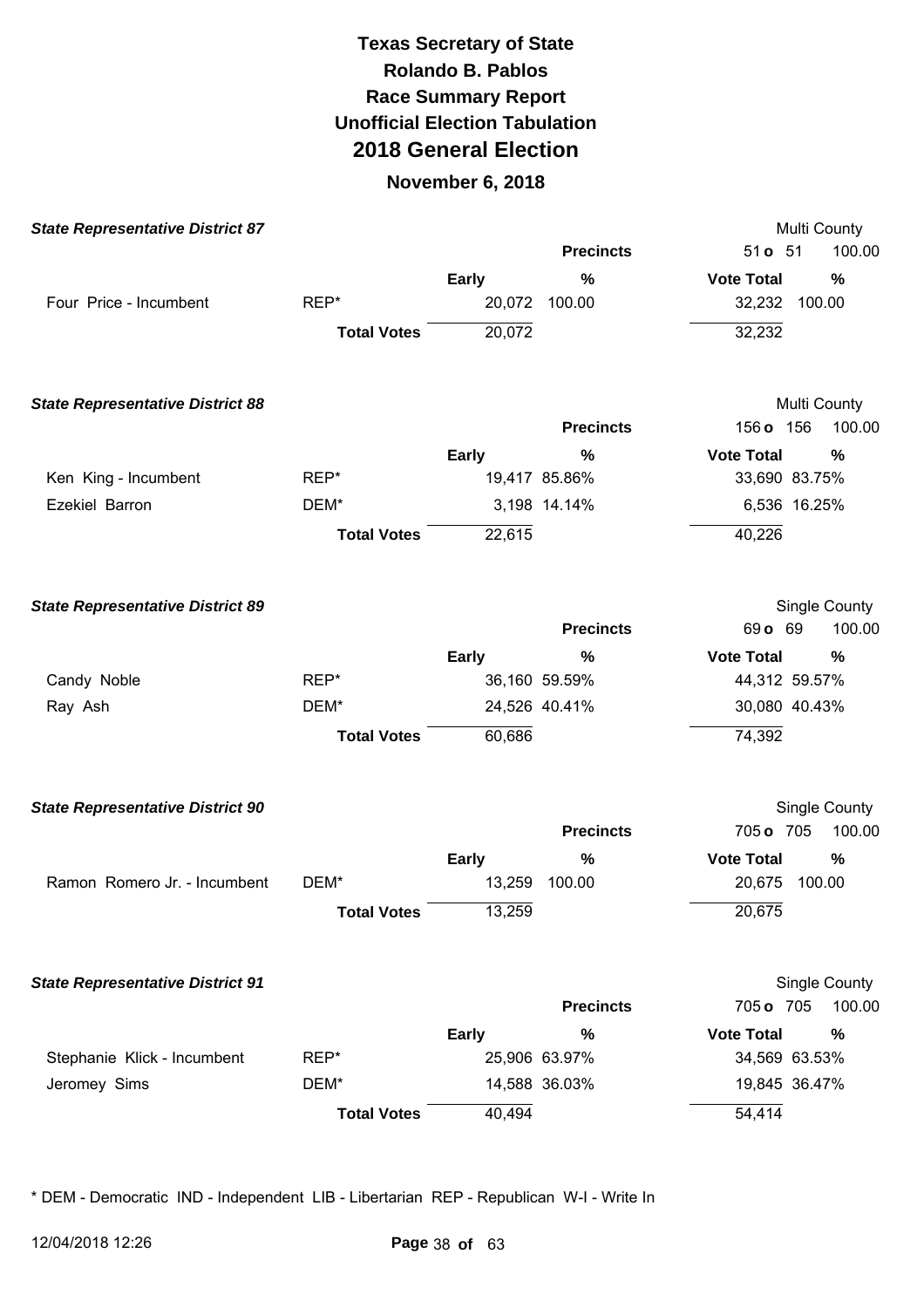## **November 6, 2018**

| <b>State Representative District 92</b> |                    |              |                  |                   | Single County |
|-----------------------------------------|--------------------|--------------|------------------|-------------------|---------------|
|                                         |                    |              | <b>Precincts</b> | 705 o 705         | 100.00        |
|                                         |                    | <b>Early</b> | %                | <b>Vote Total</b> | %             |
| Jonathan Stickland - Incumbent          | REP*               |              | 23,320 50.95%    |                   | 29,697 49.84% |
| Steve Riddell                           | DEM*               |              | 21,389 46.73%    |                   | 28,251 47.41% |
| Eric P. Espinoza                        | $LIB*$             |              | 1,059 2.31%      | 1.641             | 2.75%         |
|                                         | <b>Total Votes</b> | 45,768       |                  | 59,589            |               |

| <b>State Representative District 93</b> |                    |        |                  |                   | Single County |  |
|-----------------------------------------|--------------------|--------|------------------|-------------------|---------------|--|
|                                         |                    |        | <b>Precincts</b> | 705 o 705         | 100.00        |  |
|                                         |                    | Early  | %                | <b>Vote Total</b> | %             |  |
| Matt Krause - Incumbent                 | REP*               |        | 22,296 53.98%    |                   | 30,819 53.89% |  |
| Nancy Bean                              | DEM*               |        | 19,006 46.02%    |                   | 26,369 46.11% |  |
|                                         | <b>Total Votes</b> | 41,302 |                  | 57,188            |               |  |

| <b>State Representative District 94</b> |                    |              |                  |                   | Single County |
|-----------------------------------------|--------------------|--------------|------------------|-------------------|---------------|
|                                         |                    |              | <b>Precincts</b> | 705 o 705         | 100.00        |
|                                         |                    | <b>Early</b> | %                | <b>Vote Total</b> | %             |
| Tony Tinderholt - Incumbent             | REP*               |              | 24,653 53.14%    |                   | 32,395 52.51% |
| Finnigan Jones                          | DEM*               |              | 20,324 43.81%    |                   | 27,071 43.88% |
| Jessica Pallett                         | $LIB*$             |              | 1,416 3.05%      |                   | 2,228 3.61%   |
|                                         | <b>Total Votes</b> | 46,393       |                  | 61,694            |               |

| <b>State Representative District 95</b> |                    |              |                  |                   | Single County |
|-----------------------------------------|--------------------|--------------|------------------|-------------------|---------------|
|                                         |                    |              | <b>Precincts</b> | 705 o 705         | 100.00        |
|                                         |                    | <b>Early</b> | %                | <b>Vote Total</b> | %             |
| Stephen A. West                         | REP*               |              | 6,567 21.56%     |                   | 9,384 21.79%  |
| Nicole Collier - Incumbent              | DEM*               |              | 23,486 77.12%    |                   | 32,953 76.51% |
| Joshua G. Burns                         | $LIB*$             | 401          | 1.32%            | 734               | 1.70%         |
|                                         | <b>Total Votes</b> | 30,454       |                  | 43,071            |               |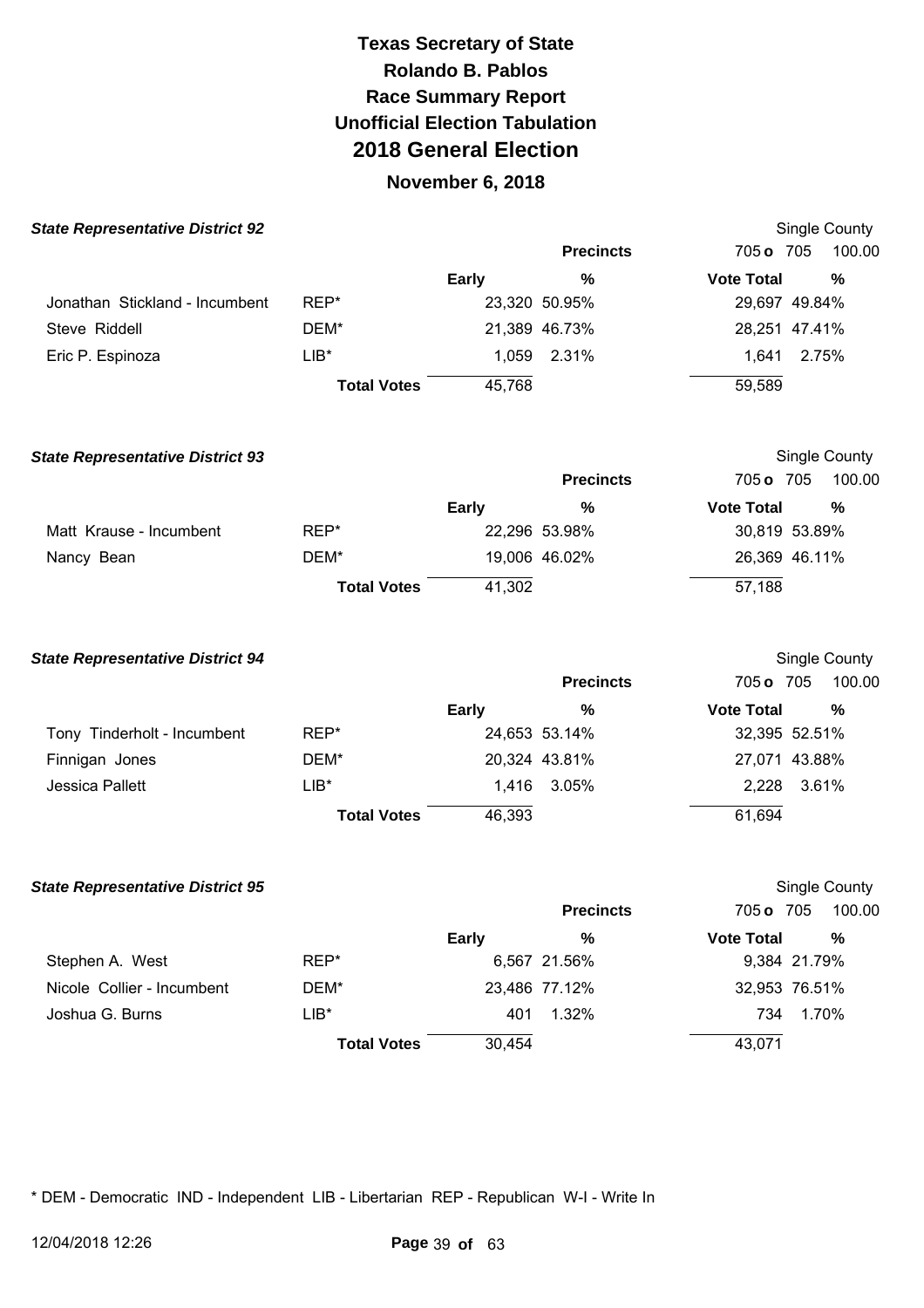### **November 6, 2018**

| <b>State Representative District 96</b> |                    |              |                  |                   | Single County |
|-----------------------------------------|--------------------|--------------|------------------|-------------------|---------------|
|                                         |                    |              | <b>Precincts</b> | 705 o 705         | 100.00        |
|                                         |                    | <b>Early</b> | %                | <b>Vote Total</b> | %             |
| Bill Zedler - Incumbent                 | REP*               |              | 24,536 51.18%    |                   | 32,656 50.86% |
| Ryan E. Ray                             | DEM*               |              | 22,658 47.26%    |                   | 30,295 47.19% |
| Stephen Parmer                          | $LIB*$             | 746          | 1.56%            | 1.251             | 1.95%         |
|                                         | <b>Total Votes</b> | 47,940       |                  | 64,202            |               |

| <b>State Representative District 97</b> |                    |              |                  | Single County     |               |  |
|-----------------------------------------|--------------------|--------------|------------------|-------------------|---------------|--|
|                                         |                    |              | <b>Precincts</b> | 705 o 705         | 100.00        |  |
|                                         |                    | <b>Early</b> | %                | <b>Vote Total</b> | %             |  |
| Craig Goldman - Incumbent               | REP*               |              | 26,160 52.89%    |                   | 35,083 53.22% |  |
| Beth Llewellyn McLaughlin               | DEM*               |              | 22,551 45.59%    |                   | 29,549 44.83% |  |
| Rod Wingo                               | LIB*               | 752          | 1.52%            | 1.283             | 1.95%         |  |
|                                         | <b>Total Votes</b> | 49,463       |                  | 65,915            |               |  |

| <b>State Representative District 98</b> |                    |              |                  |                   | Single County |
|-----------------------------------------|--------------------|--------------|------------------|-------------------|---------------|
|                                         |                    |              | <b>Precincts</b> | 705 o 705         | 100.00        |
|                                         |                    | <b>Early</b> | %                | <b>Vote Total</b> | %             |
| Giovanni Capriglione - Incumbent        | REP*               |              | 45,587 68.33%    |                   | 56,694 68.31% |
| Mica J. Ringo                           | DEM*               |              | 19,773 29.64%    |                   | 24,294 29.27% |
| H. Todd J. Moore                        | $LIB*$             |              | 1,356 2.03%      |                   | 2,002 2.41%   |
|                                         | <b>Total Votes</b> | 66,716       |                  | 82,990            |               |

| <b>State Representative District 99</b> |                    |              |                  |                   | Single County |  |  |
|-----------------------------------------|--------------------|--------------|------------------|-------------------|---------------|--|--|
|                                         |                    |              | <b>Precincts</b> | 705 o 705         | 100.00        |  |  |
|                                         |                    | <b>Early</b> | %                | <b>Vote Total</b> | %             |  |  |
| Charlie Geren - Incumbent               | REP*               |              | 27,154 64.35%    |                   | 37,944 64.32% |  |  |
| Michael Stackhouse                      | DEM*               |              | 15,045 35.65%    |                   | 21,053 35.68% |  |  |
|                                         | <b>Total Votes</b> | 42,199       |                  | 58,997            |               |  |  |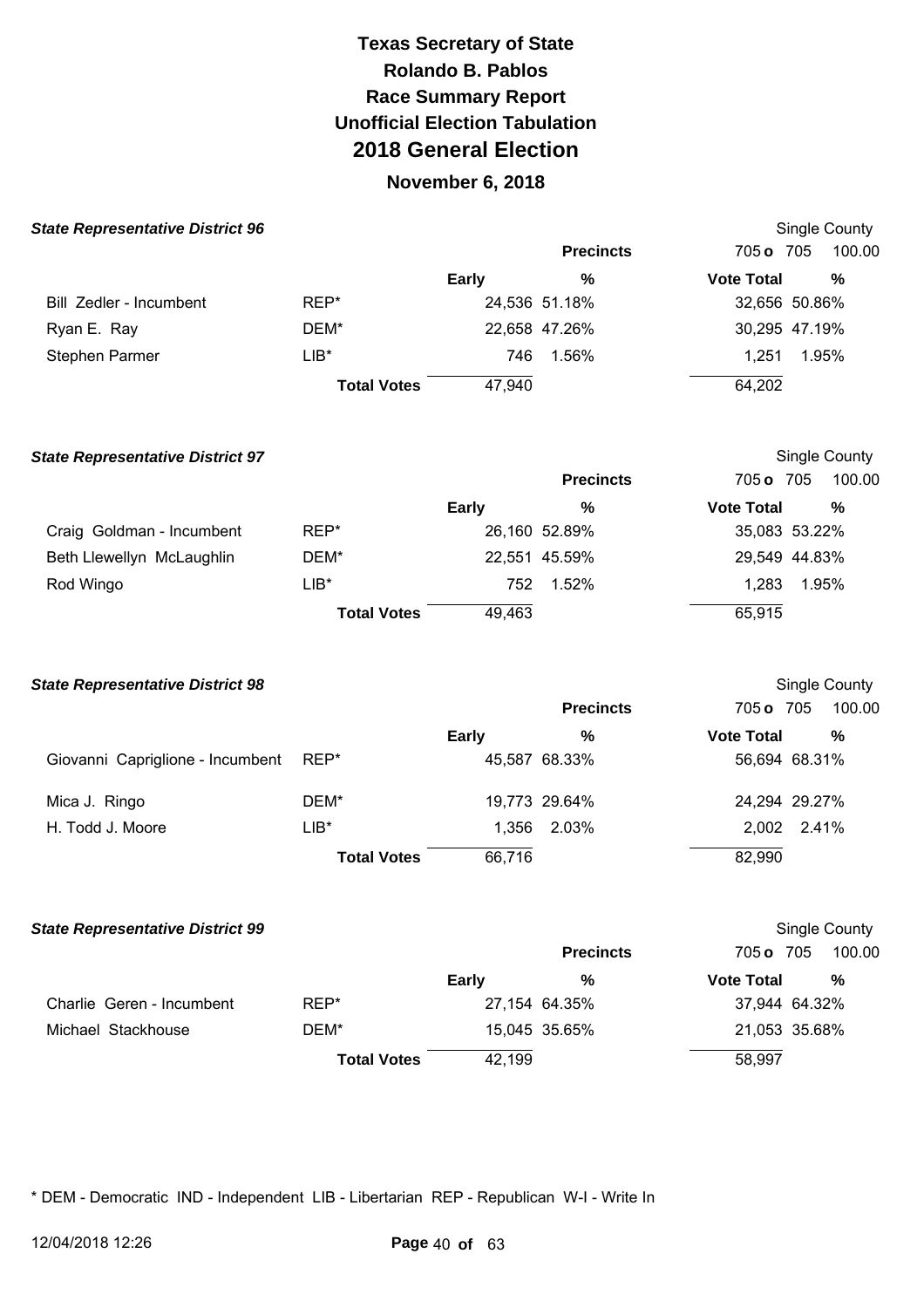#### **November 6, 2018**

| <b>State Representative District 100</b> |                    |              |                  | <b>Single County</b>      |
|------------------------------------------|--------------------|--------------|------------------|---------------------------|
|                                          |                    |              | <b>Precincts</b> | 847 o 847<br>100.00       |
|                                          |                    | <b>Early</b> | $\%$             | <b>Vote Total</b><br>%    |
| Eric Johnson - Incumbent                 | DEM*               | 23,891       | 100.00           | 100.00<br>33,751          |
|                                          | <b>Total Votes</b> | 23,891       |                  | 33,751                    |
| <b>State Representative District 101</b> |                    |              |                  | <b>Single County</b>      |
|                                          |                    |              | <b>Precincts</b> | 100.00<br>705 o 705       |
|                                          |                    | <b>Early</b> | $\%$             | <b>Vote Total</b><br>$\%$ |
| Chris Turner - Incumbent                 | DEM*               |              | 21,897 88.36%    | 31,053 87.39%             |
| James Allen                              | $LIB*$             |              | 2,885 11.64%     | 4,480 12.61%              |
|                                          | <b>Total Votes</b> | 24,782       |                  | 35,533                    |
| <b>State Representative District 102</b> |                    |              |                  | Single County             |
|                                          |                    |              | <b>Precincts</b> | 847 o 847<br>100.00       |
|                                          |                    | <b>Early</b> | %                | <b>Vote Total</b><br>%    |
| Linda Koop - Incumbent                   | REP*               |              | 19,338 46.48%    | 26,648 47.18%             |
| Ana-Maria Ramos                          | DEM*               |              | 22,265 53.52%    | 29,829 52.82%             |
|                                          | <b>Total Votes</b> | 41,603       |                  | 56,477                    |
| <b>State Representative District 103</b> |                    |              |                  | Single County             |
|                                          |                    |              | <b>Precincts</b> | 100.00<br>847 o 847       |
|                                          |                    | <b>Early</b> | %                | <b>Vote Total</b><br>%    |
| Jerry Fortenberry                        | REP*               |              | 5,474 20.82%     | 8,268 21.80%              |
| Rafael M. Anchia - Incumbent             | DEM*               |              | 20,814 79.18%    | 29,661 78.20%             |
|                                          | <b>Total Votes</b> | 26,288       |                  | 37,929                    |
| <b>State Representative District 104</b> |                    |              |                  | Single County             |
|                                          |                    |              | <b>Precincts</b> | 100.00<br>847 o 847       |
|                                          |                    | <b>Early</b> | %                | <b>Vote Total</b><br>%    |
| Jessica Gonzalez                         | DEM*               |              | 17,112 100.00    | 25,824<br>100.00          |
|                                          | <b>Total Votes</b> | 17,112       |                  | 25,824                    |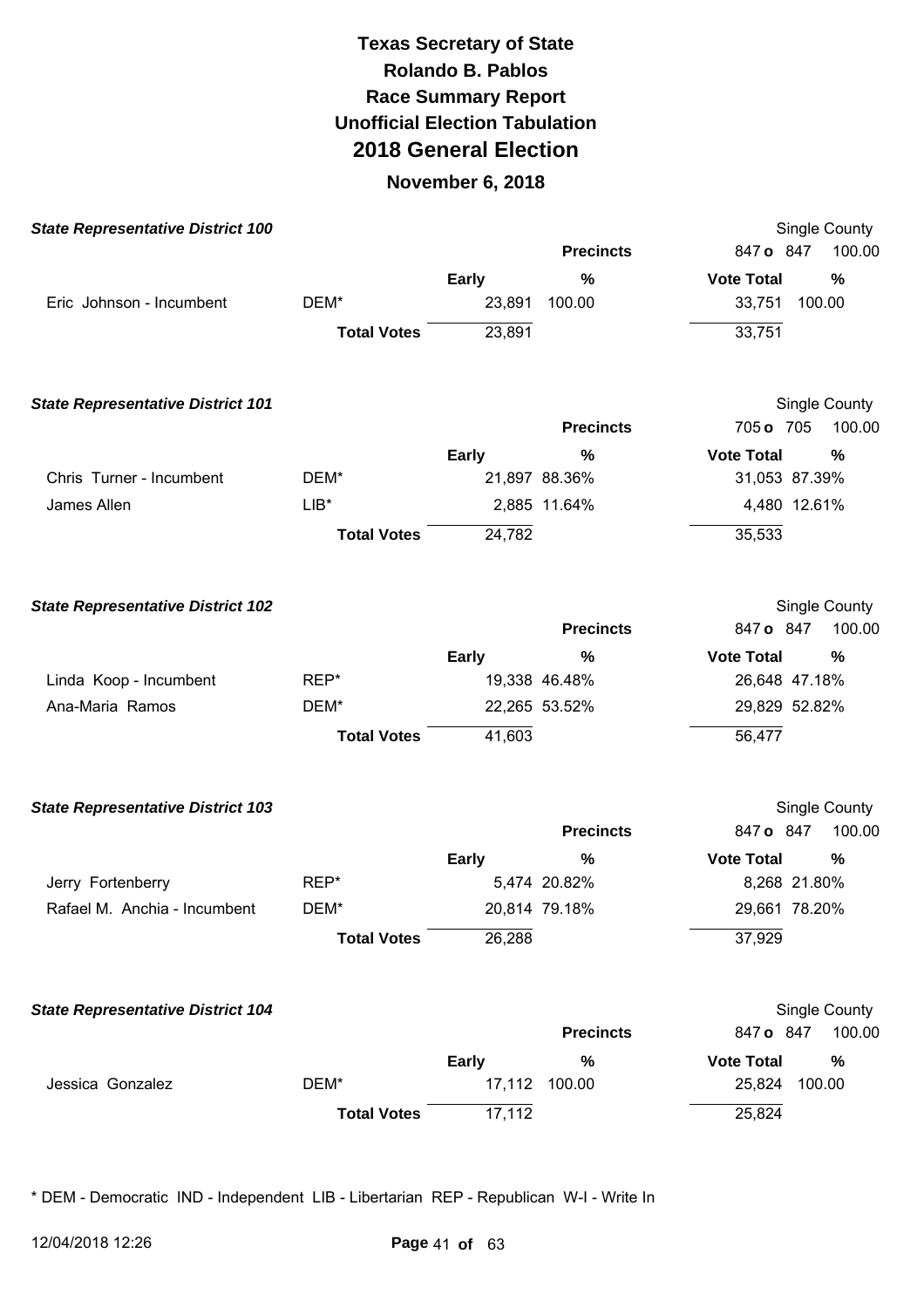### **November 6, 2018**

| <b>State Representative District 105</b> |                    |              |                  |                   | Single County |
|------------------------------------------|--------------------|--------------|------------------|-------------------|---------------|
|                                          |                    |              | <b>Precincts</b> | 847 o 847         | 100.00        |
|                                          |                    | <b>Early</b> | $\frac{0}{0}$    | <b>Vote Total</b> | %             |
| Rodney Anderson - Incumbent              | REP*               |              | 14,805 46.63%    | 20,266 45.31%     |               |
| Thresa "Terry" Meza                      | DEM*               |              | 16,943 53.37%    | 24,466 54.69%     |               |
|                                          | <b>Total Votes</b> | 31,748       |                  | 44,732            |               |
| <b>State Representative District 106</b> |                    |              |                  |                   | Single County |
|                                          |                    |              | <b>Precincts</b> | 180 o 180         | 100.00        |
|                                          |                    | <b>Early</b> | %                | <b>Vote Total</b> | $\frac{0}{0}$ |
| Jared Patterson                          | REP*               |              | 38,135 58.47%    | 48,374 58.33%     |               |
| Ramona Thompson                          | DEM*               |              | 27,088 41.53%    | 34,561 41.67%     |               |
|                                          | <b>Total Votes</b> | 65,223       |                  | 82,935            |               |
| <b>State Representative District 107</b> |                    |              |                  |                   | Single County |
|                                          |                    |              | <b>Precincts</b> | 847 o 847         | 100.00        |
|                                          |                    | <b>Early</b> | %                | <b>Vote Total</b> | $\frac{0}{0}$ |
| Deanna Maria Metzger                     | REP*               |              | 15,443 42.94%    | 21,770 42.94%     |               |
| Victoria Neave - Incumbent               | DEM*               |              | 20,517 57.06%    | 28,923 57.06%     |               |
|                                          | <b>Total Votes</b> | 35,960       |                  | 50,693            |               |
| <b>State Representative District 108</b> |                    |              |                  |                   | Single County |
|                                          |                    |              | <b>Precincts</b> | 847 o 847         | 100.00        |
|                                          |                    | <b>Early</b> | %                | <b>Vote Total</b> | %             |
| Morgan Meyer - Incumbent                 | REP*               |              | 27,090 48.36%    | 39,294 50.28%     |               |
| Joanna Cattanach                         | DEM*               |              | 28,931 51.64%    | 38,854 49.72%     |               |
|                                          | <b>Total Votes</b> | 56,021       |                  | 78,148            |               |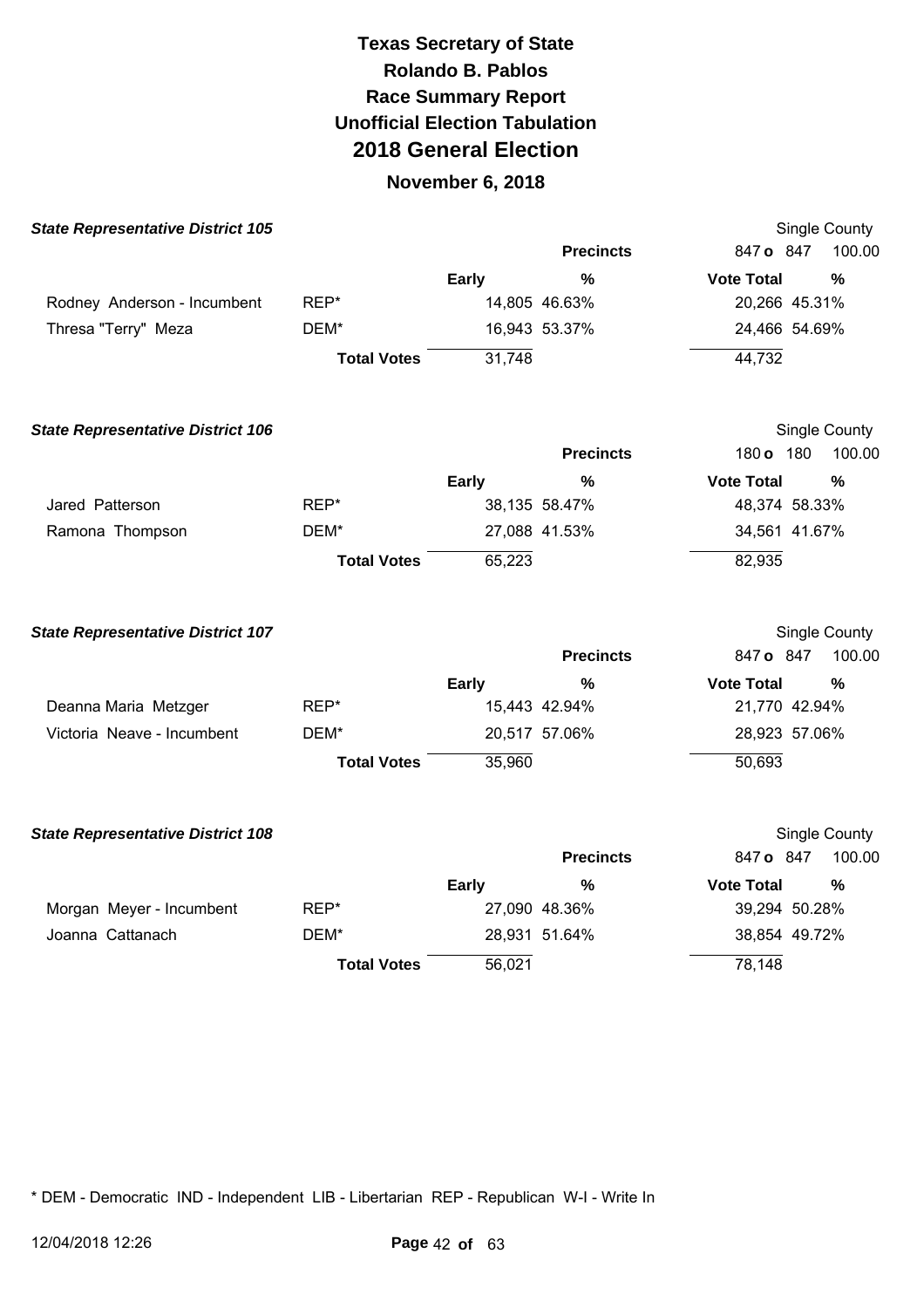### **November 6, 2018**

| <b>State Representative District 109</b> |                    |              |                  |                   | Single County        |
|------------------------------------------|--------------------|--------------|------------------|-------------------|----------------------|
|                                          |                    |              | <b>Precincts</b> | 847 o 847         | 100.00               |
|                                          |                    | <b>Early</b> | %                | <b>Vote Total</b> | %                    |
| Carl Sherman                             | DEM*               |              | 39,554 98.52%    |                   | 51,864 98.47%        |
| Casey Littlejohn                         | $W-I^*$            | 596          | 1.48%            | 804               | 1.53%                |
|                                          | <b>Total Votes</b> | 40,150       |                  | 52,668            |                      |
| <b>State Representative District 110</b> |                    |              |                  |                   | Single County        |
|                                          |                    |              | <b>Precincts</b> | 847 o 847         | 100.00               |
|                                          |                    | <b>Early</b> | $\%$             | <b>Vote Total</b> | %                    |
| Toni Rose - Incumbent                    | DEM*               | 17,856       | 100.00           |                   | 27,248 100.00        |
|                                          | <b>Total Votes</b> | 17,856       |                  | 27,248            |                      |
| <b>State Representative District 111</b> |                    |              |                  |                   | Single County        |
|                                          |                    |              | <b>Precincts</b> | 847 o 847         | 100.00               |
|                                          |                    | <b>Early</b> | $\%$             | <b>Vote Total</b> | %                    |
| Yvonne Davis - Incumbent                 | DEM*               | 33,444       | 100.00           | 44,239            | 100.00               |
|                                          | <b>Total Votes</b> | 33,444       |                  | 44,239            |                      |
| <b>State Representative District 112</b> |                    |              |                  |                   | <b>Single County</b> |
|                                          |                    |              | <b>Precincts</b> | 847 o 847         | 100.00               |
|                                          |                    | <b>Early</b> | %                | <b>Vote Total</b> | %                    |
| Angie Chen Button - Incumbent            | REP*               |              | 19,075 50.71%    |                   | 27,031 51.08%        |
| Brandy K Chambers                        | DEM*               |              | 18,541 49.29%    |                   | 25,891 48.92%        |
|                                          | <b>Total Votes</b> | 37,616       |                  | 52,922            |                      |
| <b>State Representative District 113</b> |                    |              |                  |                   | Single County        |
|                                          |                    |              | <b>Precincts</b> | 847 o 847         | 100.00               |
|                                          |                    | <b>Early</b> | %                | <b>Vote Total</b> | %                    |
| Jonathan Boos                            | REP*               |              | 17,696 46.40%    |                   | 24,407 46.52%        |
| <b>Rhetta Andrews Bowers</b>             | DEM*               |              | 20,442 53.60%    |                   | 28,060 53.48%        |
|                                          | <b>Total Votes</b> | 38,138       |                  | 52,467            |                      |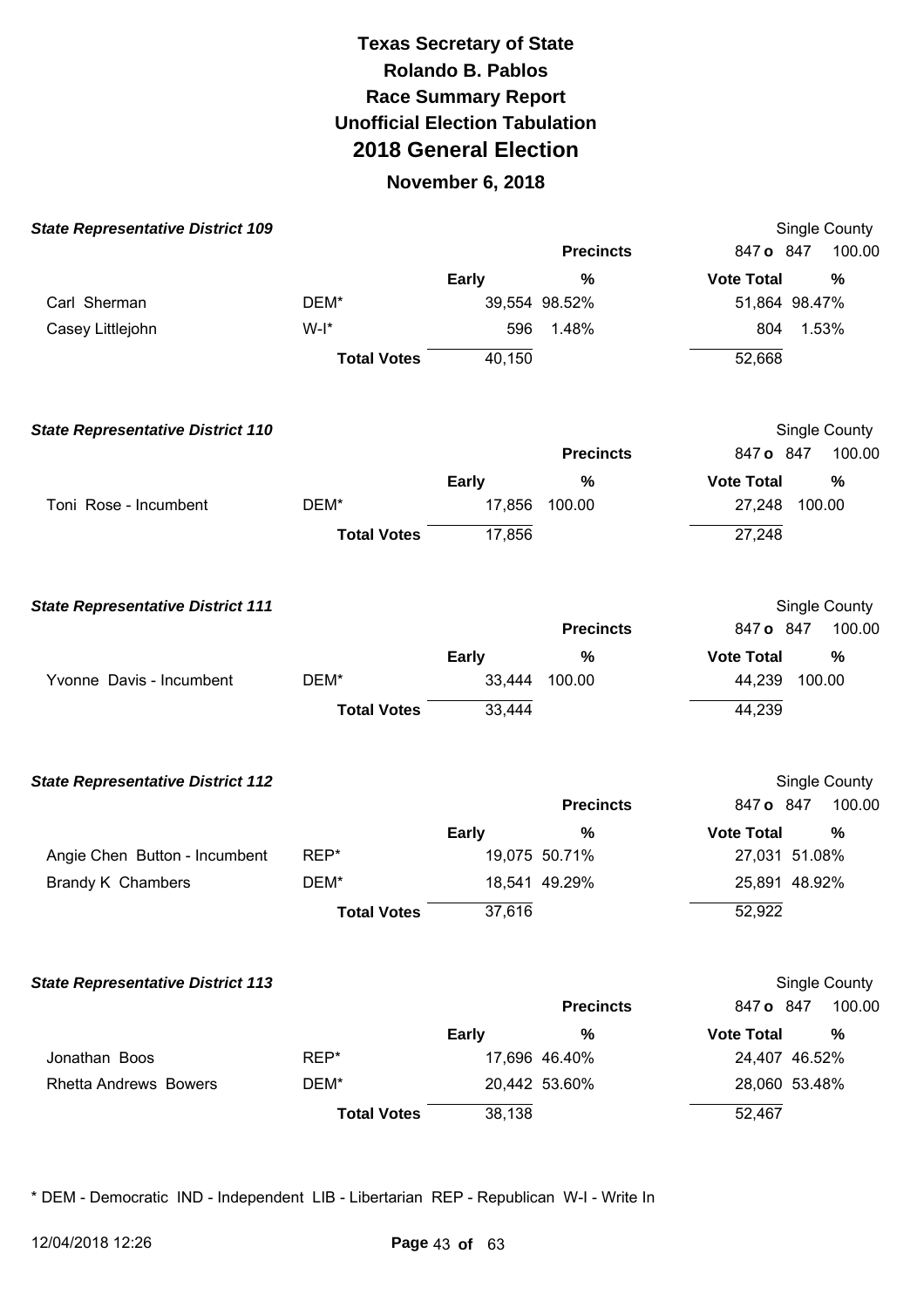### **November 6, 2018**

| <b>State Representative District 114</b> |                    |              |                  | Single County                      |
|------------------------------------------|--------------------|--------------|------------------|------------------------------------|
|                                          |                    |              | <b>Precincts</b> | 100.00<br>847 o 847                |
|                                          |                    | <b>Early</b> | $\frac{0}{0}$    | <b>Vote Total</b><br>$\frac{0}{0}$ |
| Lisa Luby Ryan                           | REP*               |              | 21,793 43.76%    | 29,401 44.45%                      |
| John Turner                              | DEM*               |              | 28,010 56.24%    | 36,744 55.55%                      |
|                                          | <b>Total Votes</b> | 49,803       |                  | 66,145                             |
| <b>State Representative District 115</b> |                    |              |                  | Single County                      |
|                                          |                    |              | <b>Precincts</b> | 847 o 847<br>100.00                |
|                                          |                    | <b>Early</b> | %                | <b>Vote Total</b><br>%             |
| Matt Rinaldi - Incumbent                 | REP*               |              | 18,976 43.77%    | 24,459 43.27%                      |
| Julie Johnson                            | DEM*               |              | 24,373 56.23%    | 32,065 56.73%                      |
|                                          | <b>Total Votes</b> | 43,349       |                  | 56,524                             |
| <b>State Representative District 116</b> |                    |              |                  | Single County                      |
|                                          |                    |              | <b>Precincts</b> | 753 o 753<br>100.00                |
|                                          |                    | <b>Early</b> | %                | <b>Vote Total</b><br>%             |
| Fernando Padron                          | REP*               |              | 10,380 29.81%    | 13,612 29.60%                      |
| Trey Martinez Fischer                    | DEM*               |              | 24,439 70.19%    | 32,375 70.40%                      |
|                                          | <b>Total Votes</b> | 34,819       |                  | 45,987                             |
| <b>State Representative District 117</b> |                    |              |                  | Single County                      |
|                                          |                    |              | <b>Precincts</b> | 100.00<br>753 o 753                |
|                                          |                    | <b>Early</b> | %                | <b>Vote Total</b><br>$\frac{0}{0}$ |
| Michael Berlanga                         | REP*               |              | 17,536 42.64%    | 24,352 42.62%                      |
| Philip Cortez - Incumbent                | DEM*               |              | 23,591 57.36%    | 32,779 57.38%                      |

\* DEM - Democratic IND - Independent LIB - Libertarian REP - Republican W-I - Write In

**Total Votes** 

41,127

57,131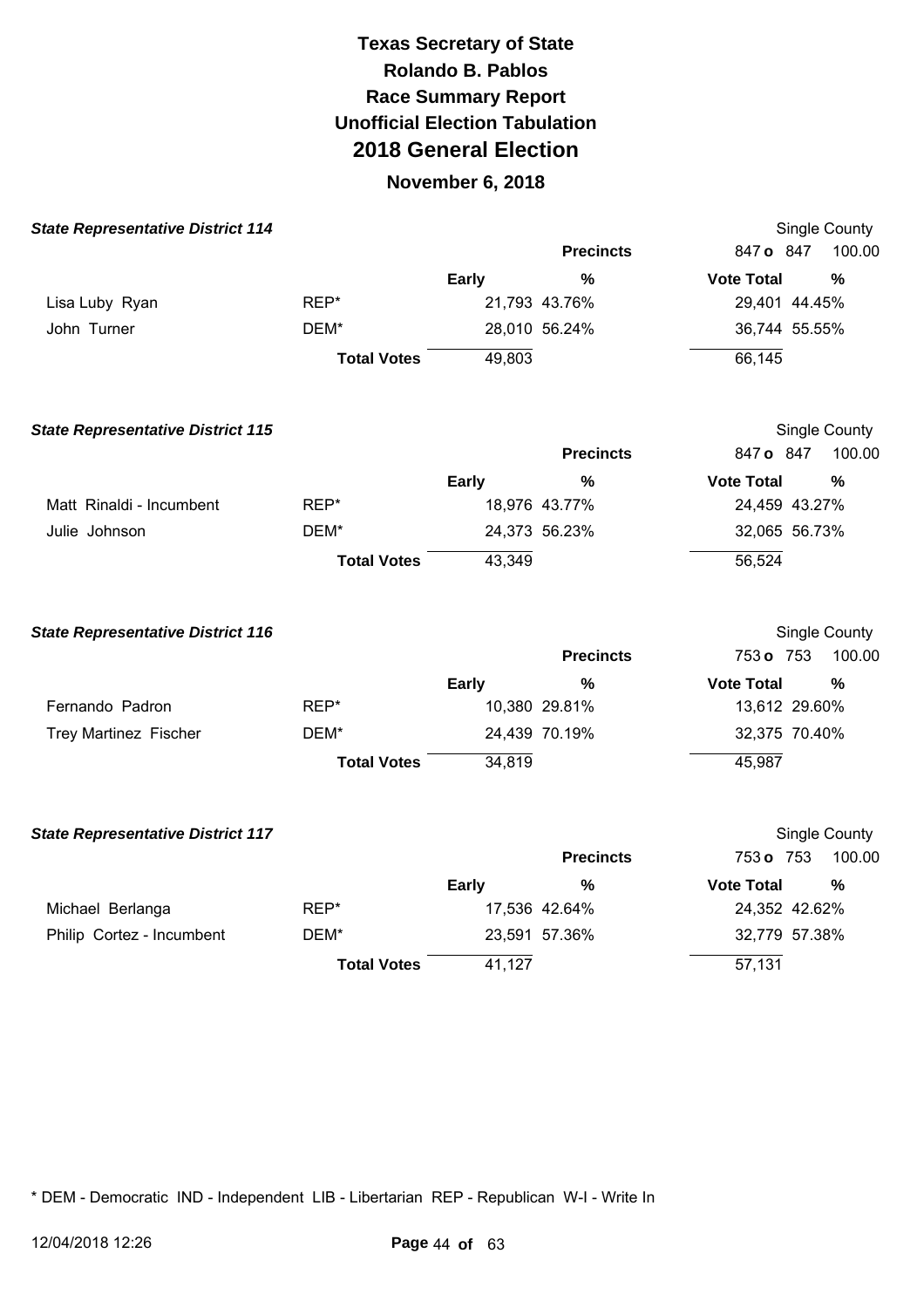### **November 6, 2018**

| <b>State Representative District 118</b> |                    |              |                  |                   | Single County |
|------------------------------------------|--------------------|--------------|------------------|-------------------|---------------|
|                                          |                    |              | <b>Precincts</b> | 753 o 753         | 100.00        |
|                                          |                    | <b>Early</b> | $\frac{0}{0}$    | <b>Vote Total</b> | %             |
| John Lujan                               | REP*               |              | 13,233 42.97%    | 17,298 41.96%     |               |
| Leo Pacheco                              | DEM*               |              | 17,561 57.03%    | 23,929 58.04%     |               |
|                                          | <b>Total Votes</b> | 30,794       |                  | 41,227            |               |
| <b>State Representative District 119</b> |                    |              |                  |                   | Single County |
|                                          |                    |              | <b>Precincts</b> | 753 o 753         | 100.00        |
|                                          |                    | Early        | $\frac{0}{0}$    | <b>Vote Total</b> | %             |
| Roland Gutierrez - Incumbent             | DEM*               |              | 21,933 100.00    | 30,171            | 100.00        |
|                                          | <b>Total Votes</b> | 21,933       |                  | 30,171            |               |
| <b>State Representative District 120</b> |                    |              |                  |                   | Single County |
|                                          |                    |              | <b>Precincts</b> | 753 o 753         | 100.00        |
|                                          |                    | <b>Early</b> | %                | <b>Vote Total</b> | %             |
| Ronald Payne                             | REP*               |              | 9,724 32.17%     | 13,269 31.63%     |               |
| Barbara Gervin-Hawkins -<br>Incumbent    | DEM*               |              | 20,505 67.83%    | 28,679 68.37%     |               |
|                                          | <b>Total Votes</b> | 30,229       |                  | 41,948            |               |
| <b>State Representative District 121</b> |                    |              |                  |                   | Single County |
|                                          |                    |              | <b>Precincts</b> | 753 o 753         | 100.00        |
|                                          |                    | <b>Early</b> | %                | <b>Vote Total</b> | %             |
| Steve Allison                            | REP*               |              | 31,367 53.76%    | 38,619 53.23%     |               |
| Celina D. Montoya                        | DEM*               |              | 25,967 44.50%    | 32,420 44.69%     |               |
| <b>Mallory Olfers</b>                    | $LIB*$             | 1,016        | 1.74%            | 1,513             | 2.09%         |
|                                          | <b>Total Votes</b> | 58,350       |                  | 72,552            |               |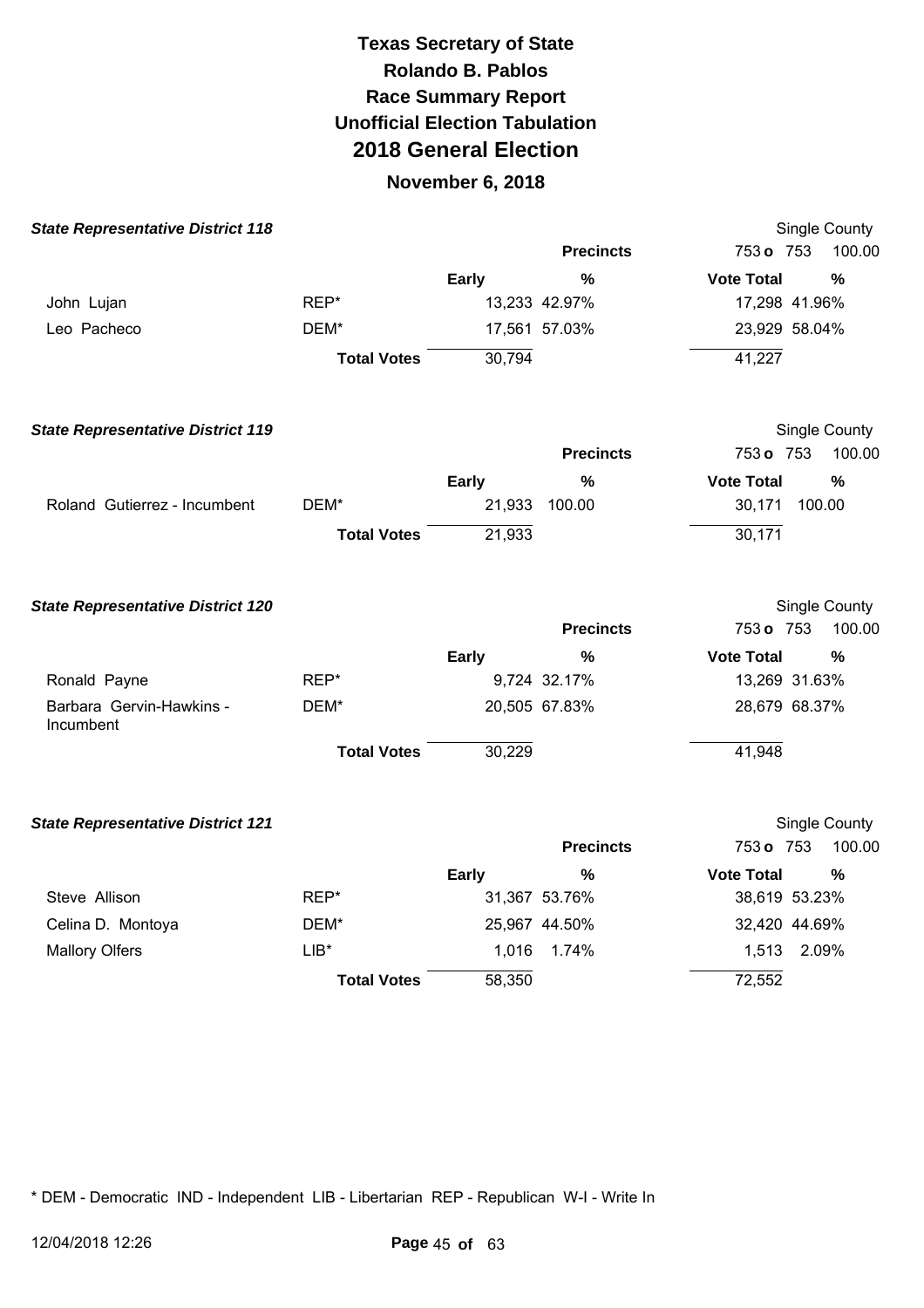### **November 6, 2018**

| <b>State Representative District 122</b> |                    |              |                  | Single County     |               |
|------------------------------------------|--------------------|--------------|------------------|-------------------|---------------|
|                                          |                    |              | <b>Precincts</b> | 753 o 753         | 100.00        |
|                                          |                    | Early        | $\%$             | <b>Vote Total</b> | %             |
| Lyle Larson - Incumbent                  | REP*               |              | 46,298 62.13%    | 58,062 62.01%     |               |
| Claire Barnett                           | DEM*               |              | 28,214 37.87%    | 35,577 37.99%     |               |
|                                          | <b>Total Votes</b> | 74,512       |                  | 93,639            |               |
| <b>State Representative District 123</b> |                    |              |                  | Single County     |               |
|                                          |                    |              | <b>Precincts</b> | 753 o 753         | 100.00        |
|                                          |                    | <b>Early</b> | $\%$             | <b>Vote Total</b> | %             |
| Diego Bernanl - Incumbent                | DEM*               |              | 27,214 100.00    | 36,631<br>100.00  |               |
|                                          | <b>Total Votes</b> | 27,214       |                  | 36,631            |               |
| <b>State Representative District 124</b> |                    |              |                  | Single County     |               |
|                                          |                    |              | <b>Precincts</b> | 753 o 753         | 100.00        |
|                                          |                    | <b>Early</b> | %                | <b>Vote Total</b> | %             |
| Johnny S. Arredondo                      | REP*               |              | 10,958 32.33%    | 15,151 32.36%     |               |
| Ina Minjarez - Incumbent                 | DEM*               |              | 22,931 67.67%    | 31,674 67.64%     |               |
|                                          | <b>Total Votes</b> | 33,889       |                  | 46,825            |               |
| <b>State Representative District 125</b> |                    |              |                  | Single County     |               |
|                                          |                    |              | <b>Precincts</b> | 753 o 753         | 100.00        |
|                                          |                    | Early        | $\frac{0}{0}$    | <b>Vote Total</b> | $\frac{0}{0}$ |
| Justin Rodriguez - Incumbent             | DEM*               |              | 24,850 81.12%    | 32,791 81.39%     |               |
| Eric S. Pina                             | $LIB*$             |              | 5,782 18.88%     | 7,500 18.61%      |               |
|                                          | <b>Total Votes</b> | 30,632       |                  | 40,291            |               |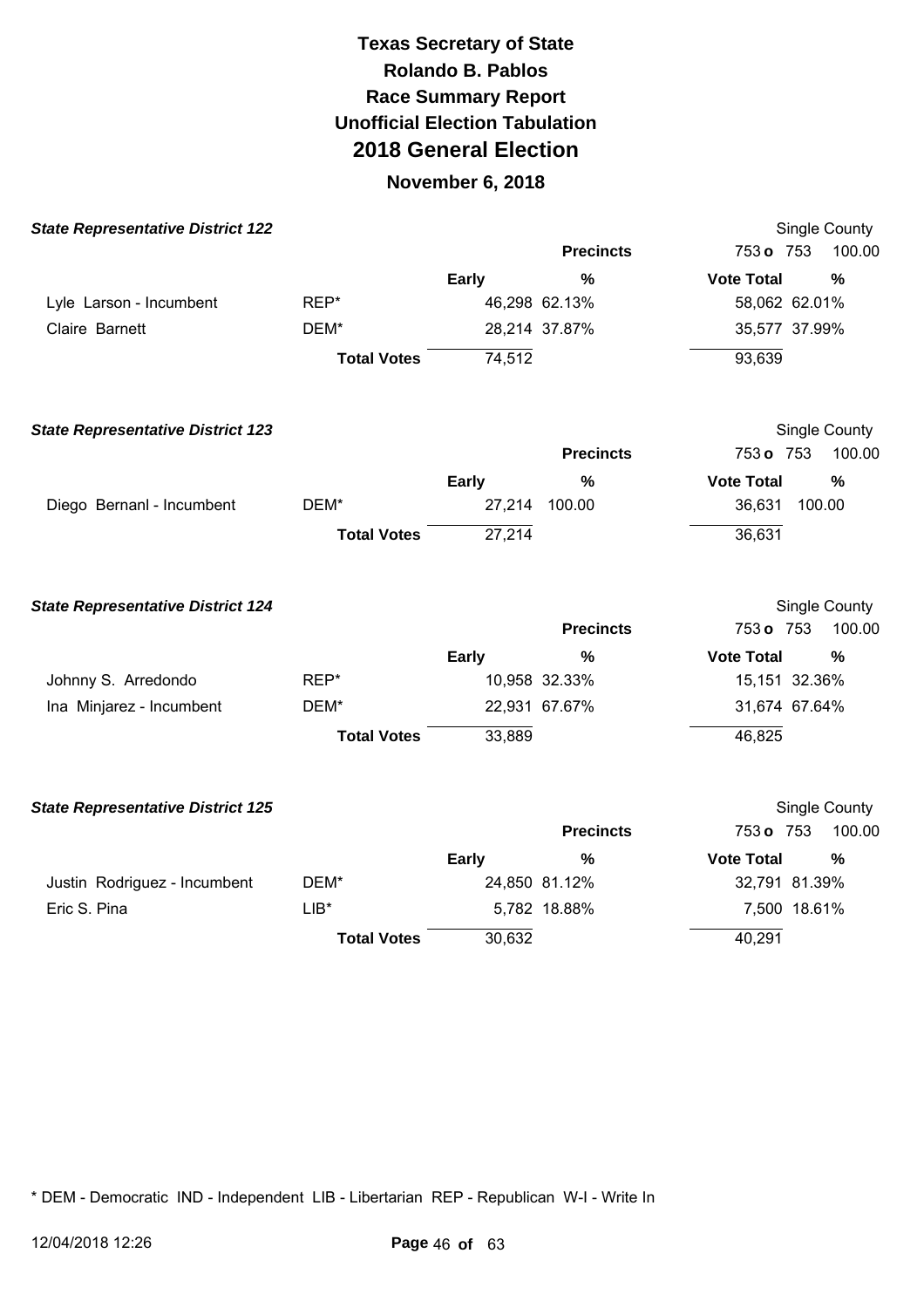### **November 6, 2018**

| <b>State Representative District 126</b> |                    |              |                  |                   | <b>Single County</b> |
|------------------------------------------|--------------------|--------------|------------------|-------------------|----------------------|
|                                          |                    |              | <b>Precincts</b> |                   | 1,013 o 1,013 100.00 |
|                                          |                    | <b>Early</b> | $\frac{0}{0}$    | <b>Vote Total</b> | $\frac{0}{0}$        |
| E. Sam Harless                           | REP*               |              | 21,844 56.20%    | 30,351 54.85%     |                      |
| Natali Hurtado                           | DEM*               |              | 17,027 43.80%    | 24,985 45.15%     |                      |
|                                          | <b>Total Votes</b> | 38,871       |                  | 55,336            |                      |
| <b>State Representative District 127</b> |                    |              |                  |                   | Single County        |
|                                          |                    |              | <b>Precincts</b> |                   | 1,013 o 1,013 100.00 |
|                                          |                    | <b>Early</b> | $\frac{0}{0}$    | <b>Vote Total</b> | %                    |
| Dan Huberty - Incumbent                  | REP*               |              | 33,882 80.87%    | 44,550 80.25%     |                      |
| Ryan Woods                               | $LIB*$             |              | 8,014 19.13%     | 10,964 19.75%     |                      |
|                                          | <b>Total Votes</b> | 41,896       |                  | 55,514            |                      |
| <b>State Representative District 128</b> |                    |              |                  |                   | Single County        |
|                                          |                    |              | <b>Precincts</b> |                   | 1,013 o 1,013 100.00 |
|                                          |                    | <b>Early</b> | %                | <b>Vote Total</b> | %                    |
| Briscoe Cain - Incumbent                 | REP*               | 28,064       | 100.00           | 38,159 100.00     |                      |
|                                          | <b>Total Votes</b> | 28,064       |                  | 38,159            |                      |
| <b>State Representative District 129</b> |                    |              |                  |                   | <b>Single County</b> |
|                                          |                    |              | <b>Precincts</b> |                   | 1,013 o 1,013 100.00 |
|                                          |                    | <b>Early</b> | %                | <b>Vote Total</b> | $\%$                 |
| Dennis Paul - Incumbent                  | REP*               |              | 23,807 55.42%    | 36,504 56.53%     |                      |
| Alexander Jonathan Karjeker              | DEM*               |              | 18,598 43.29%    | 26,993 41.80%     |                      |

\* DEM - Democratic IND - Independent LIB - Libertarian REP - Republican W-I - Write In

LIB\*

**Total Votes** 

Joseph Majsterski

552 1.29%

1,075 1.66%

64,572

42,957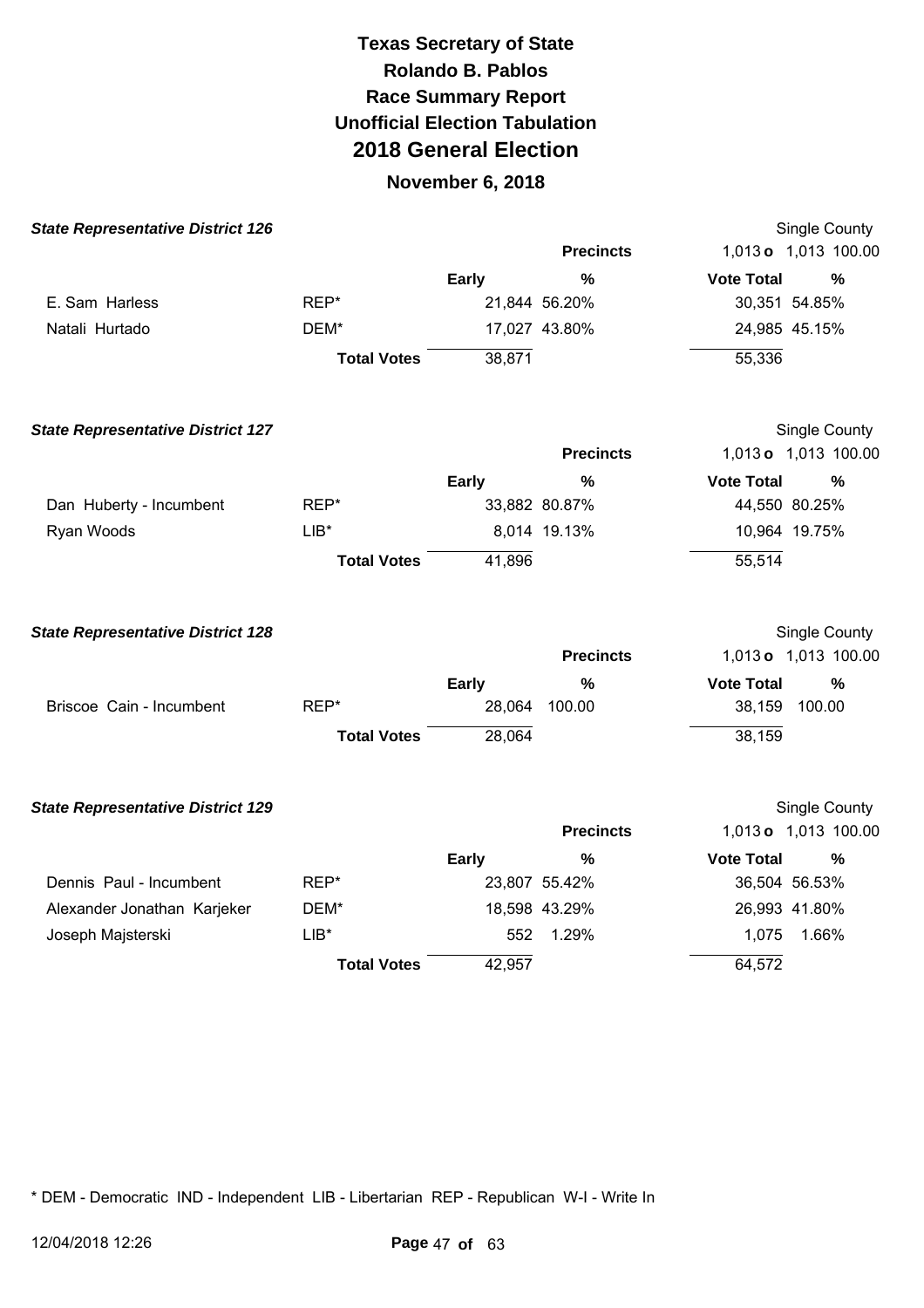### **November 6, 2018**

| <b>State Representative District 130</b> |                    |              |                  |                   | Single County        |  |
|------------------------------------------|--------------------|--------------|------------------|-------------------|----------------------|--|
|                                          |                    |              | <b>Precincts</b> |                   | 1,013 o 1,013 100.00 |  |
|                                          |                    | <b>Early</b> | %                | <b>Vote Total</b> | %                    |  |
| Tom Oliverson - Incumbent                | REP*               |              | 38,594 69.43%    |                   | 52,063 68.46%        |  |
| Fred Infortunio                          | DEM*               |              | 16,130 29.02%    |                   | 22,562 29.67%        |  |
| Roy Eriksen                              | LIB*               | 864          | 1.55%            | 1.428             | 1.88%                |  |
|                                          | <b>Total Votes</b> | 55,588       |                  | 76,053            |                      |  |

| <b>State Representative District 131</b> |                    |              |                  |                   | Single County        |
|------------------------------------------|--------------------|--------------|------------------|-------------------|----------------------|
|                                          |                    |              | <b>Precincts</b> |                   | 1,013 o 1,013 100.00 |
|                                          |                    | <b>Early</b> | %                | <b>Vote Total</b> | %                    |
| Syed S. Ali                              | REP*               |              | 3,705 13.39%     |                   | 5,926 14.18%         |
| Alma A. Allen - Incumbent                | DEM*               |              | 23,962 86.61%    |                   | 35,878 85.82%        |
|                                          | <b>Total Votes</b> | 27,667       |                  | 41,804            |                      |

| <b>State Representative District 132</b> |                    |        |                  |                   | Single County        |
|------------------------------------------|--------------------|--------|------------------|-------------------|----------------------|
|                                          |                    |        | <b>Precincts</b> |                   | 1,013 o 1,013 100.00 |
|                                          |                    | Early  | %                | <b>Vote Total</b> | %                    |
| Mike Schofield - Incumbent               | REP*               |        | 25,112 50.67%    |                   | 32,692 49.10%        |
| Gina Calanni                             | DEM*               |        | 23,744 47.91%    |                   | 32,789 49.24%        |
| Daniel Arevalo                           | $LIB*$             | 700    | 1.41%            | 1.104             | 1.66%                |
|                                          | <b>Total Votes</b> | 49,556 |                  | 66,585            |                      |

| <b>State Representative District 133</b> |                    |              |                  |                   | Single County        |
|------------------------------------------|--------------------|--------------|------------------|-------------------|----------------------|
|                                          |                    |              | <b>Precincts</b> |                   | 1,013 o 1,013 100.00 |
|                                          |                    | <b>Early</b> | %                | <b>Vote Total</b> | %                    |
| Jim Murphy - Incumbent                   | REP*               |              | 28,923 57.32%    |                   | 41,293 58.13%        |
| Marty Schexnayder                        | DEM*               |              | 21,538 42.68%    |                   | 29,739 41.87%        |
|                                          | <b>Total Votes</b> | 50,461       |                  | 71,032            |                      |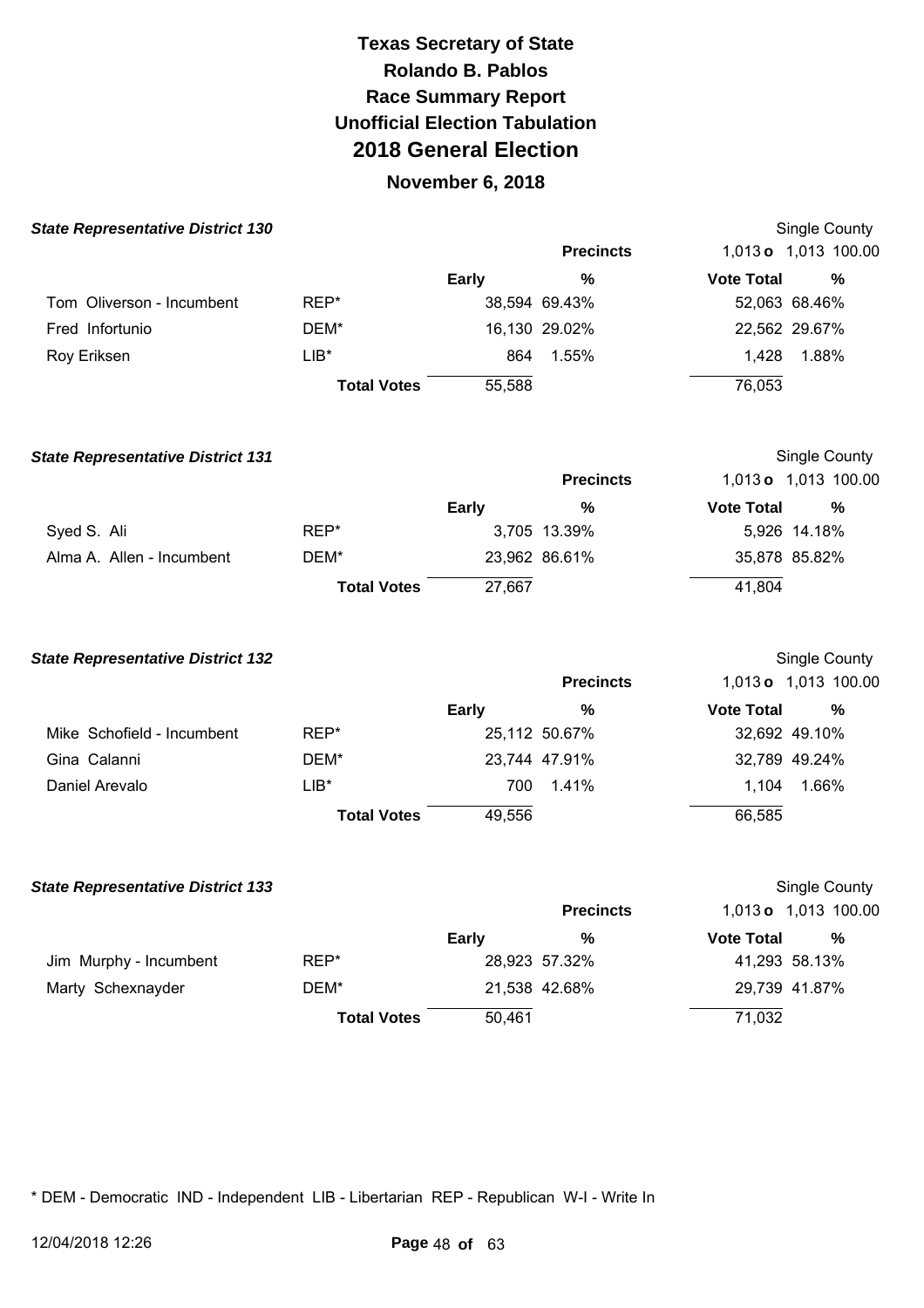### **November 6, 2018**

| <b>State Representative District 134</b> |                    |              |                  |                   | Single County        |
|------------------------------------------|--------------------|--------------|------------------|-------------------|----------------------|
|                                          |                    |              | <b>Precincts</b> |                   | 1,013 o 1,013 100.00 |
|                                          |                    | <b>Early</b> | %                | <b>Vote Total</b> | %                    |
| Sarah Davis - Incumbent                  | REP*               |              | 31,471 50.70%    |                   | 47,164 53.20%        |
| Allison Lami Sawyer                      | DEM*               |              | 30,600 49.30%    |                   | 41,486 46.80%        |
|                                          | <b>Total Votes</b> | 62,071       |                  | 88,650            |                      |

**State Representative District 135**  Gary Elkins - Incumbent Jon E. Rosenthal Paul Bilyeu REP\* DEM\* LIB\* **Total Votes Early**  19,686 48.81% 20,113 49.87% 532 1.32% 40,331 **Precincts %**  Single County 1,013 **o** 1,013 100.00 **Vote Total %**  26,685 47.67% 28,430 50.79% 866 1.55% 55,981

| <b>State Representative District 136</b> |                    |              |                  |                   | Single County |
|------------------------------------------|--------------------|--------------|------------------|-------------------|---------------|
|                                          |                    |              | <b>Precincts</b> | 60 <b>c</b> 60    | 100.00        |
|                                          |                    | <b>Early</b> | %                | <b>Vote Total</b> | %             |
| Tony Dale - Incumbent                    | REP*               |              | 25,691 42.62%    |                   | 34,031 43.76% |
| John H Bucy III                          | DEM*               |              | 33,177 55.04%    |                   | 41,485 53.34% |
| <b>Zack Parks</b>                        | $LIB*$             |              | 1.412 2.34%      | 2.253             | 2.90%         |
|                                          | <b>Total Votes</b> | 60,280       |                  | 77,769            |               |

| <b>State Representative District 137</b> |                    |              |                  |                   | Single County        |
|------------------------------------------|--------------------|--------------|------------------|-------------------|----------------------|
|                                          |                    |              | <b>Precincts</b> |                   | 1,013 o 1,013 100.00 |
|                                          |                    | <b>Early</b> | %                | <b>Vote Total</b> | %                    |
| Gene Wu - Incumbent                      | DEM*               |              | 11,427 88.28%    |                   | 17,565 88.27%        |
| Lee Sharp                                | $LIB*$             |              | 1,517 11.72%     |                   | 2,335 11.73%         |
|                                          | <b>Total Votes</b> | 12,944       |                  | 19,900            |                      |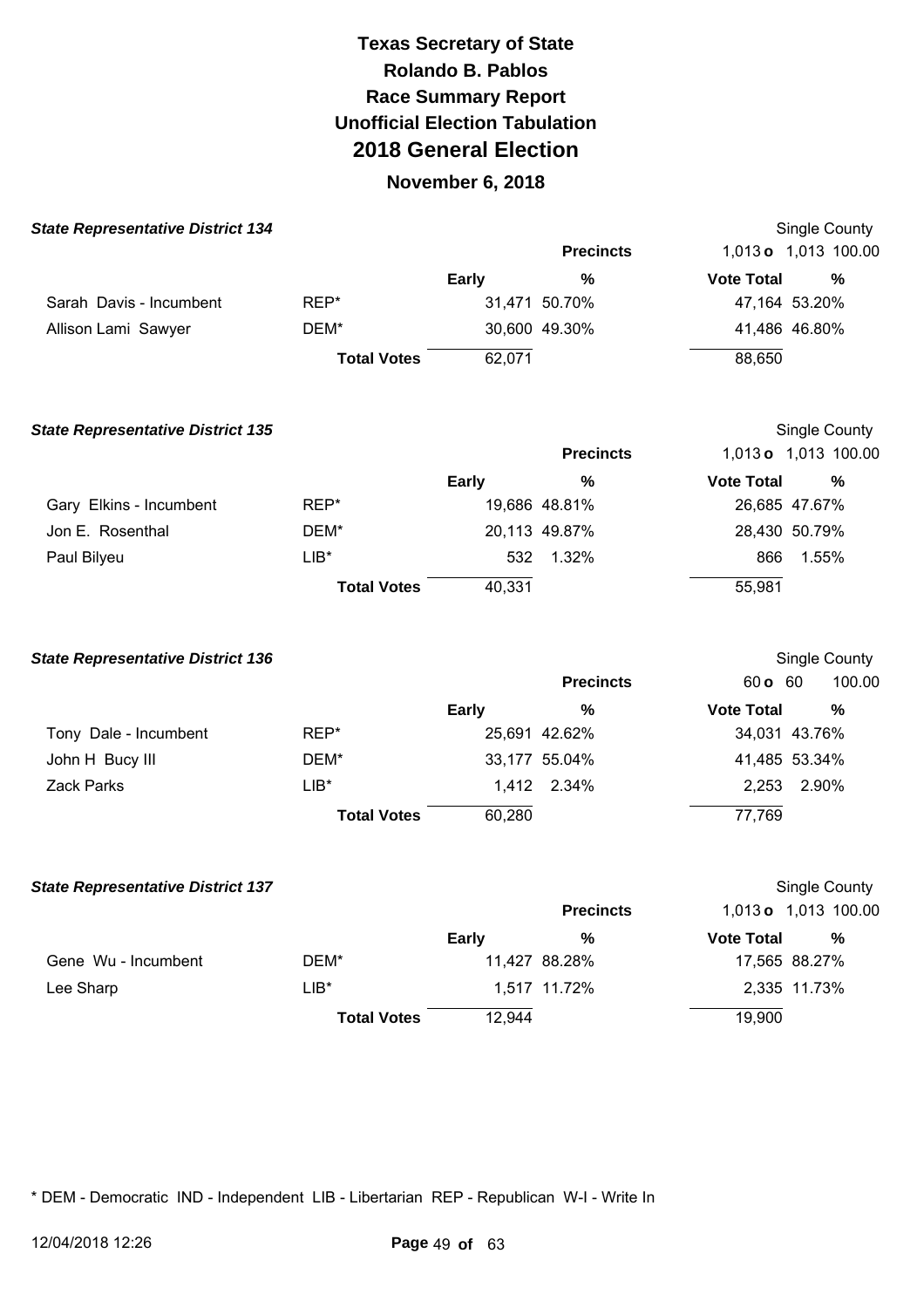### **November 6, 2018**

| <b>State Representative District 138</b> |                    |              |                  | Single County                      |
|------------------------------------------|--------------------|--------------|------------------|------------------------------------|
|                                          |                    |              | <b>Precincts</b> | 1,013 o 1,013 100.00               |
|                                          |                    | <b>Early</b> | $\frac{0}{0}$    | <b>Vote Total</b><br>$\frac{0}{0}$ |
| Dwayne Bohac - Incumbent                 | REP*               |              | 17,257 50.27%    | 24,194 50.05%                      |
| Adam Milasincic                          | DEM*               |              | 17,058 49.69%    | 24,122 49.90%                      |
| <b>Demetrius Walker</b>                  | $W-I^*$            | 16           | 0.05%            | 0.04%<br>20                        |
|                                          | <b>Total Votes</b> | 34,331       |                  | 48,336                             |
| <b>State Representative District 139</b> |                    |              |                  | Single County                      |
|                                          |                    |              | <b>Precincts</b> | 1,013 o 1,013 100.00               |
|                                          |                    | <b>Early</b> | $\frac{0}{0}$    | <b>Vote Total</b><br>%             |
| Jarvis D Johnson - Incumbent             | DEM*               |              | 26,166 93.10%    | 37,117 92.79%                      |
| Shohn Trojacek                           | $LIB*$             |              | 1,939 6.90%      | 2,884<br>7.21%                     |
|                                          | <b>Total Votes</b> | 28,105       |                  | 40,001                             |
| <b>State Representative District 140</b> |                    |              |                  | Single County                      |
|                                          |                    |              | <b>Precincts</b> | 1,013 o 1,013 100.00               |
|                                          |                    | <b>Early</b> | %                | <b>Vote Total</b><br>$\frac{0}{0}$ |
| Armando Lucio Walle - Incumbent          | DEM*               |              | 11,133 100.00    | 19,137 100.00                      |
|                                          | <b>Total Votes</b> | 11,133       |                  | 19, 137                            |
| <b>State Representative District 141</b> |                    |              |                  | Single County                      |
|                                          |                    |              | <b>Precincts</b> | 1,013 o 1,013 100.00               |
|                                          |                    | <b>Early</b> | $\%$             | <b>Vote Total</b><br>%             |
| Senfronia Thompson - Incumbent           | DEM*               |              | 18,602 100.00    | 27,912 100.00                      |
|                                          | <b>Total Votes</b> | 18,602       |                  | 27,912                             |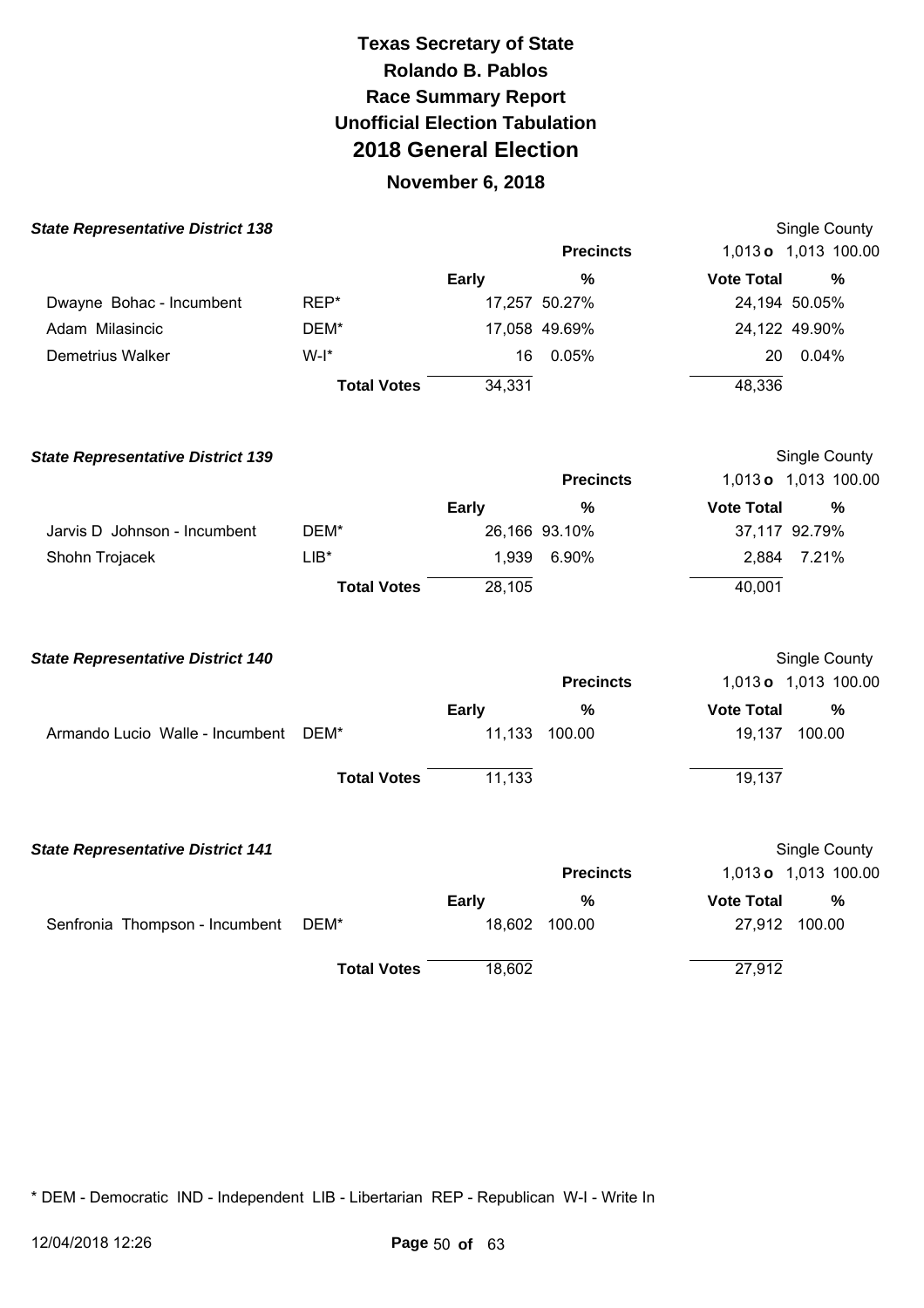### **November 6, 2018**

| <b>State Representative District 142</b> |                    |              |                  |                   | Single County        |
|------------------------------------------|--------------------|--------------|------------------|-------------------|----------------------|
|                                          |                    |              | <b>Precincts</b> |                   | 1,013 o 1,013 100.00 |
|                                          |                    | <b>Early</b> | $\frac{0}{0}$    | <b>Vote Total</b> | $\frac{0}{0}$        |
| Harold V. Dutton Jr - Incumbent          | DEM*               | 21,994       | 100.00           | 32,014            | 100.00               |
|                                          | <b>Total Votes</b> | 21,994       |                  | 32,014            |                      |
| <b>State Representative District 143</b> |                    |              |                  |                   | <b>Single County</b> |
|                                          |                    |              | <b>Precincts</b> |                   | 1,013 o 1,013 100.00 |
|                                          |                    | <b>Early</b> | $\frac{0}{0}$    | <b>Vote Total</b> | $\%$                 |
| Ana Hernandez - Incumbent                | DEM*               |              | 14,342 100.00    | 22,470            | 100.00               |
|                                          | <b>Total Votes</b> | 14,342       |                  | 22,470            |                      |
| <b>State Representative District 144</b> |                    |              |                  |                   | Single County        |
|                                          |                    |              | <b>Precincts</b> |                   | 1,013 o 1,013 100.00 |
|                                          |                    | <b>Early</b> | $\frac{0}{0}$    | <b>Vote Total</b> | $\frac{0}{0}$        |
| Ruben Villarreal                         | REP*               |              | 6,097 41.56%     |                   | 9,088 38.82%         |
| Mary Ann Perez - Incumbent               | DEM*               |              | 8,575 58.44%     |                   | 14,324 61.18%        |
|                                          | <b>Total Votes</b> | 14,672       |                  | 23,412            |                      |
| <b>State Representative District 145</b> |                    |              |                  |                   | Single County        |
|                                          |                    |              | <b>Precincts</b> |                   | 1,013 o 1,013 100.00 |
|                                          |                    | <b>Early</b> | $\%$             | <b>Vote Total</b> | %                    |
| Carol Alvarado - Incumbent               | DEM*               |              | 15,638 90.12%    |                   | 24,211 90.36%        |
| Clayton Hunt                             | $LIB*$             | 1,714        | 9.88%            | 2,584             | 9.64%                |
|                                          | <b>Total Votes</b> | 17,352       |                  | 26,795            |                      |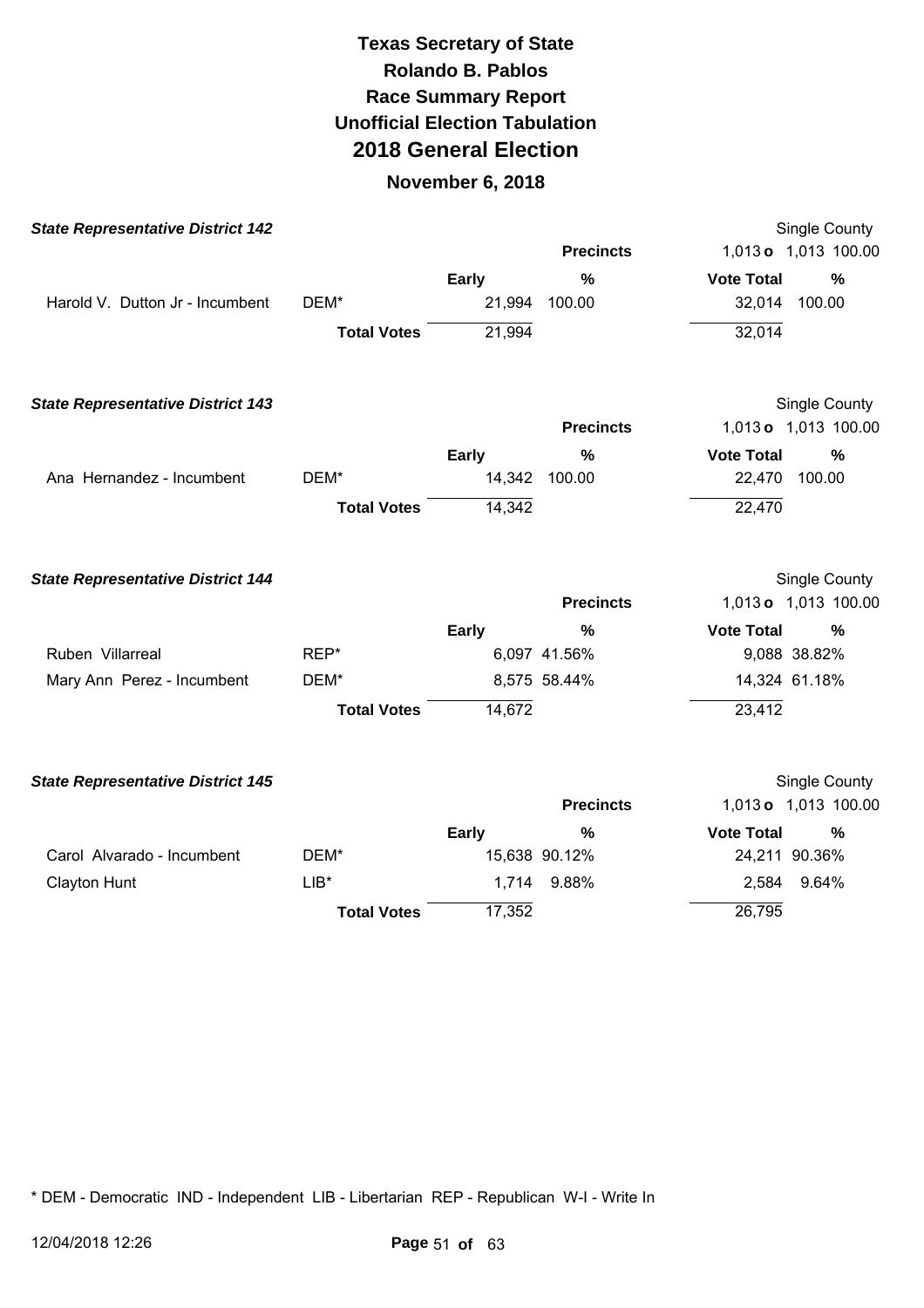#### **November 6, 2018**

| <b>State Representative District 146</b> |                    |        |                  |                   | Single County        |
|------------------------------------------|--------------------|--------|------------------|-------------------|----------------------|
|                                          |                    |        | <b>Precincts</b> |                   | 1,013 o 1,013 100.00 |
|                                          |                    | Early  | %                | <b>Vote Total</b> | %                    |
| Shawn Nicole Thierry - Incumbent         | DEM*               |        | 24,050 93.29%    |                   | 35,579 92.88%        |
| JJ Campbell                              | $LIB*$             |        | 1,730 6.71%      |                   | 2,726 7.12%          |
|                                          | <b>Total Votes</b> | 25,780 |                  | 38,305            |                      |

**State Representative District 147**  Thomas Wang Garnet F. Coleman - Incumbent REP\* DEM\* **Total Votes Early**  6,859 18.16% 30,913 81.84% 37,772 **Precincts %**  Single County 1,013 **o** 1,013 100.00 **Vote Total %**  10,512 19.21% 44,217 80.79% 54,729

| <b>State Representative District 148</b> |                    |              |                  |                   | Single County        |
|------------------------------------------|--------------------|--------------|------------------|-------------------|----------------------|
|                                          |                    |              | <b>Precincts</b> |                   | 1,013 o 1,013 100.00 |
|                                          |                    | <b>Early</b> | %                | <b>Vote Total</b> | %                    |
| Ryan T. McConnico                        | REP*               |              | 10,510 31.20%    |                   | 15,213 32.12%        |
| Jessica Cristina Farrar - Incumbent DEM* |                    |              | 23,173 68.80%    |                   | 32,147 67.88%        |
|                                          | <b>Total Votes</b> | 33,683       |                  | 47,360            |                      |

| <b>State Representative District 149</b> |                    |        |                  |                   | Single County        |
|------------------------------------------|--------------------|--------|------------------|-------------------|----------------------|
|                                          |                    |        | <b>Precincts</b> |                   | 1,013 o 1,013 100.00 |
|                                          |                    | Early  | %                | <b>Vote Total</b> | %                    |
| Hubert Vo - Incumbent                    | DEM*               |        | 17,965 87.58%    |                   | 27,003 88.31%        |
| Aaron Close                              | LIB*               |        | 2,548 12.42%     |                   | 3,575 11.69%         |
|                                          | <b>Total Votes</b> | 20,513 |                  | 30,578            |                      |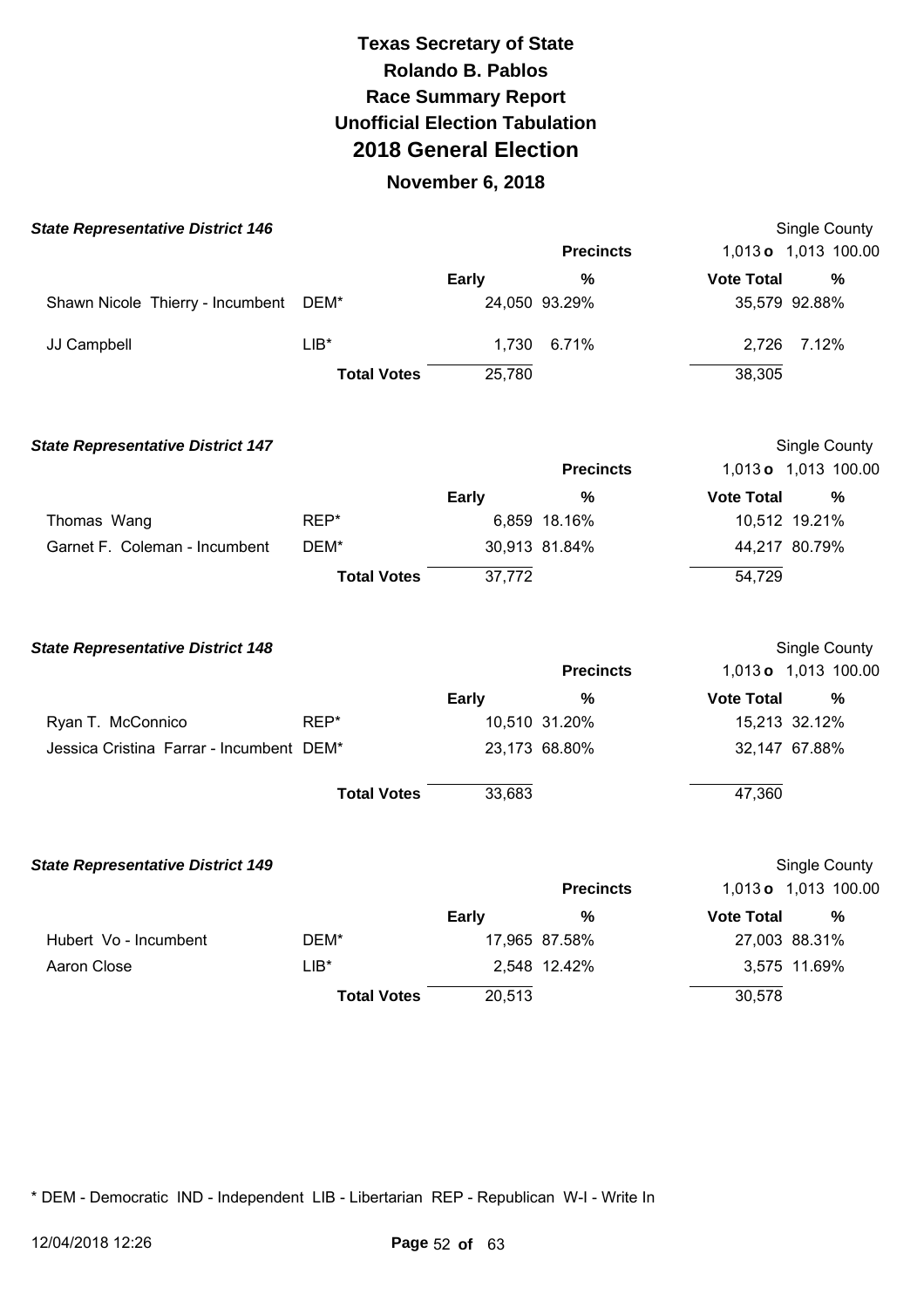### **November 6, 2018**

| <b>State Representative District 150</b>             |                    |              |                  | Single County                      |
|------------------------------------------------------|--------------------|--------------|------------------|------------------------------------|
|                                                      |                    |              | <b>Precincts</b> | 1,013 o 1,013 100.00               |
|                                                      |                    | <b>Early</b> | %                | <b>Vote Total</b><br>%             |
| Valoree Swanson - Incumbent                          | REP*               |              | 29,852 58.68%    | 40,864 57.80%                      |
| Michael Shawn Kelly                                  | DEM*               |              | 21,017 41.32%    | 29,837 42.20%                      |
|                                                      | <b>Total Votes</b> | 50,869       |                  | 70,701                             |
| <b>Chief Justice, 2nd Court of Appeals District</b>  |                    |              |                  | Multi County                       |
|                                                      |                    |              | <b>Precincts</b> | 1,109 o 1,109 100.00               |
|                                                      |                    | <b>Early</b> | $\frac{9}{6}$    | <b>Vote Total</b><br>$\frac{9}{6}$ |
| Bonnie Sudderth - Incumbent                          | REP*               | 520,197      | 100.00           | 702,304<br>100.00                  |
|                                                      | <b>Total Votes</b> | 520,197      |                  | 702,304                            |
| <b>Chief Justice, 5th Court of Appeals District</b>  |                    |              |                  | Multi County                       |
|                                                      |                    |              | <b>Precincts</b> | 1,022 o 1,022 100.00               |
|                                                      |                    | <b>Early</b> | %                | <b>Vote Total</b><br>%             |
| Douglas S. Lang                                      | REP*               |              | 420,584 47.35%   | 561,594 47.21%                     |
| Robert Burns                                         | DEM*               |              | 467,661 52.65%   | 628,000 52.79%                     |
|                                                      | <b>Total Votes</b> | 888,245      |                  | 1,189,594                          |
| <b>Chief Justice, 10th Court of Appeals District</b> |                    |              |                  | Multi County                       |
|                                                      |                    |              | <b>Precincts</b> | 354 o 354<br>100.00                |
|                                                      |                    | <b>Early</b> | %                | <b>Vote Total</b><br>%             |
| Tom Gray - Incumbent                                 | REP*               | 184,735      | 100.00           | 277,519 100.00                     |
|                                                      | <b>Total Votes</b> | 184,735      |                  | 277,519                            |
| <b>Chief Justice, 11th Court of Appeals District</b> |                    |              |                  | Multi County                       |
|                                                      |                    |              | <b>Precincts</b> | 100.00<br>297 o 297                |
|                                                      |                    | <b>Early</b> | %                | <b>Vote Total</b><br>%             |
| John Bailey                                          | REP*               | 119,932      | 100.00           | 175,549<br>100.00                  |
|                                                      | <b>Total Votes</b> | 119,932      |                  | 175,549                            |
|                                                      |                    |              |                  |                                    |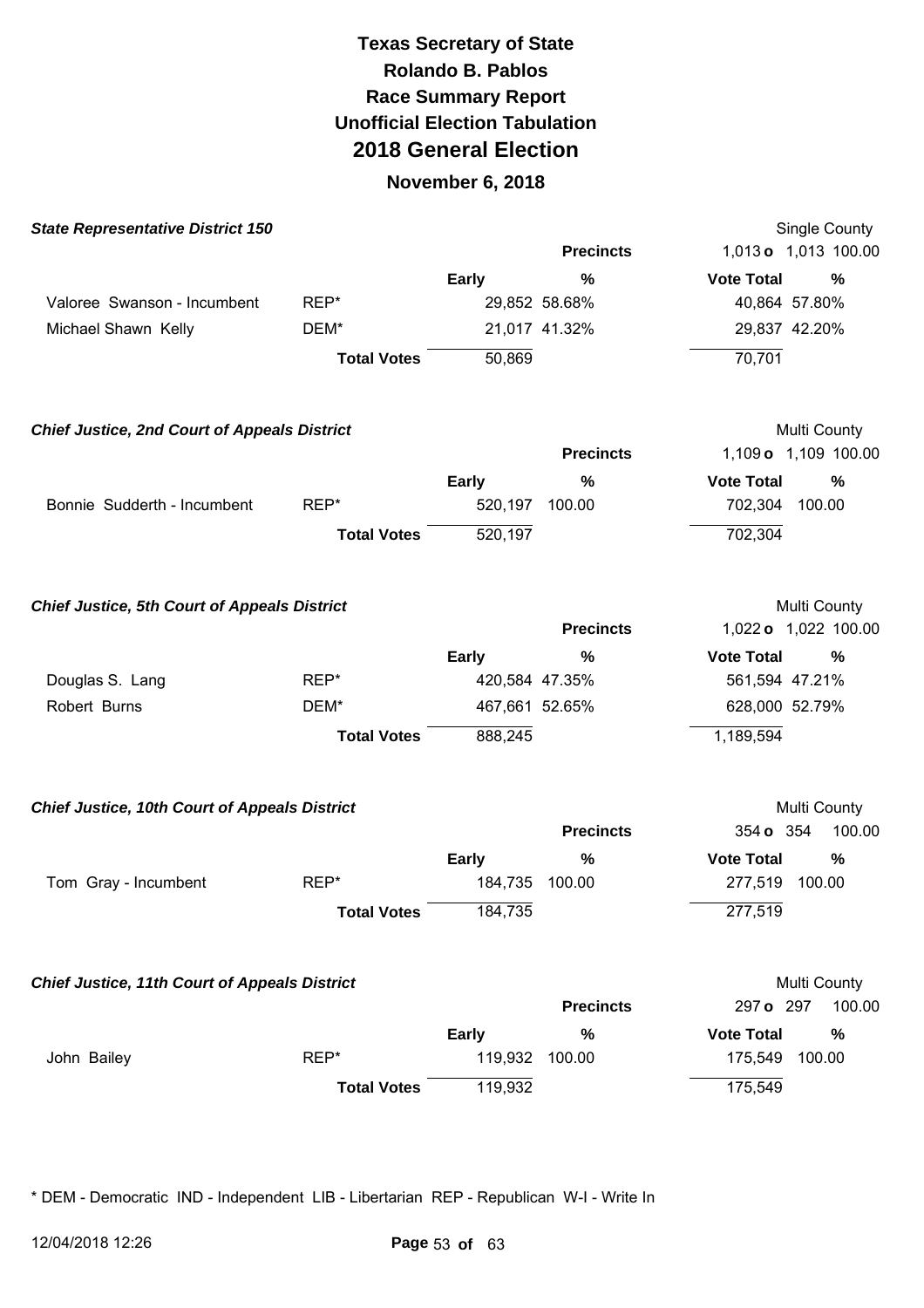#### **November 6, 2018**

| <b>Chief Justice, 13th Court of Appeals District</b>   |                    |                |                  | Multi County                                |
|--------------------------------------------------------|--------------------|----------------|------------------|---------------------------------------------|
|                                                        |                    |                | <b>Precincts</b> | 100.00<br>563 o 563                         |
|                                                        |                    | <b>Early</b>   | $\%$             | <b>Vote Total</b><br>$\%$                   |
| Ernie Aliseda                                          | REP*               |                | 144,675 46.71%   | 209,105 46.44%                              |
| Dori Contreras                                         | DEM*               |                | 165,085 53.29%   | 241,165 53.56%                              |
|                                                        | <b>Total Votes</b> | 309,760        |                  | 450,270                                     |
| <b>Justice, 1st Court of Appeals District, Place 2</b> |                    |                | <b>Precincts</b> | Multi County<br>1,261 <b>o</b> 1,261 100.00 |
|                                                        |                    | <b>Early</b>   | %                | <b>Vote Total</b><br>$\%$                   |
| Jane Bland - Incumbent                                 | REP*               | 622,392 50.00% |                  | 844,300 49.04%                              |
| Gordon Goodman                                         | DEM*               |                | 622,498 50.00%   | 877,246 50.96%                              |
|                                                        | <b>Total Votes</b> | 1,244,890      |                  | 1,721,546                                   |
| Justice, 1st Court of Appeals District, Place 6        |                    |                |                  | Multi County                                |
|                                                        |                    |                | <b>Precincts</b> | 1,261 <b>o</b> 1,261 100.00                 |
|                                                        |                    | <b>Early</b>   | %                | %<br><b>Vote Total</b>                      |

|                          |                    | <b>Early</b>   | 70 | vote rotal     | -70 |
|--------------------------|--------------------|----------------|----|----------------|-----|
| Harvey Brown - Incumbent | REP*               | 611.862 49.16% |    | 829,411 48.19% |     |
| Sarah Beth Landau        | DEM*               | 632.795 50.84% |    | 891,589 51.81% |     |
|                          | <b>Total Votes</b> | 1.244.657      |    | 1,721,000      |     |

#### **Justice, 1st Court of Appeals District, Place 7 Multi County Multi County**

|                |                    |                | <b>Precincts</b> |                   | 1,261 <b>o</b> 1,261 100.00 |
|----------------|--------------------|----------------|------------------|-------------------|-----------------------------|
|                |                    | Early          | %                | <b>Vote Total</b> | %                           |
| Terry Yates    | REP*               | 603,522 48.50% |                  | 818,500 47.57%    |                             |
| Julie Countiss | DEM*               | 640,846 51.50% |                  | 902,152 52.43%    |                             |
|                | <b>Total Votes</b> | 1,244,368      |                  | 1,720,652         |                             |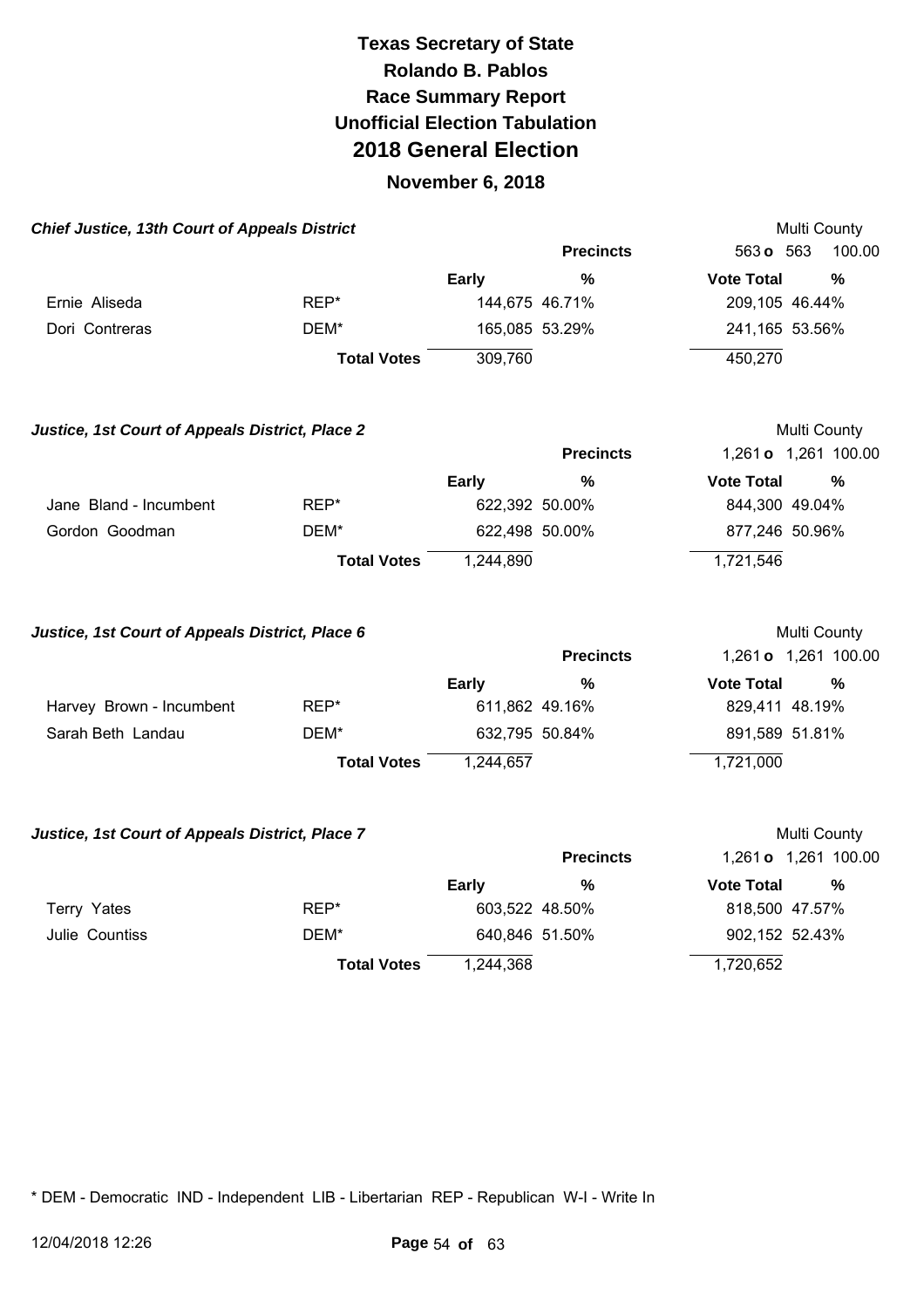#### **November 6, 2018**

| Justice, 1st Court of Appeals District, Place 8 |                    |                |                  | Multi County                         |
|-------------------------------------------------|--------------------|----------------|------------------|--------------------------------------|
|                                                 |                    |                | <b>Precincts</b> | 1,261 o 1,261 100.00                 |
|                                                 |                    | <b>Early</b>   | %                | <b>Vote Total</b><br>%               |
| Michael Massengale                              | REP*               |                | 600,638 48.28%   | 814,347 47.34%                       |
| Richard Hightower                               | DEM*               | 643,436 51.72% |                  | 905,728 52.66%                       |
|                                                 | <b>Total Votes</b> | 1,244,074      |                  | 1,720,075                            |
| Justice, 1st Court of Appeals District, Place 9 |                    |                |                  | Multi County                         |
|                                                 |                    |                | <b>Precincts</b> | 1,261 o 1,261 100.00                 |
|                                                 |                    | <b>Early</b>   | $\%$             | $\frac{0}{0}$<br><b>Vote Total</b>   |
| Jennifer Caughey - Incumbent                    | REP*               | 610,137 49.08% |                  | 828,634 48.21%                       |
| Peter Kelly                                     | DEM*               | 632,993 50.92% |                  | 890,283 51.79%                       |
|                                                 | <b>Total Votes</b> | 1,243,130      |                  | 1,718,917                            |
| Justice, 2nd Court of Appeals District, Place 4 |                    |                | <b>Precincts</b> | Multi County<br>1,109 o 1,109 100.00 |
|                                                 |                    | <b>Early</b>   | $\frac{0}{0}$    | <b>Vote Total</b><br>%               |
| Wade Birdwell - Incumbent                       | REP*               | 516,843        | 100.00           | 697,804<br>100.00                    |
|                                                 | <b>Total Votes</b> | 516,843        |                  | 697,804                              |
| Justice, 2nd Court of Appeals District, Place 5 |                    |                |                  | Multi County                         |
|                                                 |                    |                | <b>Precincts</b> | 1,109 o 1,109 100.00                 |
|                                                 |                    | <b>Early</b>   | $\%$             | <b>Vote Total</b><br>%               |
| Dabney Bassel                                   | REP*               | 464,034 58.58% |                  | 621,468 58.36%                       |
| Delonia A. Watson                               | DEM*               | 328,088 41.42% |                  | 443,375 41.64%                       |
|                                                 | <b>Total Votes</b> | 792,122        |                  | 1,064,843                            |
| Justice, 2nd Court of Appeals District, Place 6 |                    |                |                  | Multi County                         |
|                                                 |                    |                | <b>Precincts</b> | 1,109 o 1,109 100.00                 |
|                                                 |                    | <b>Early</b>   | %                | <b>Vote Total</b><br>%               |

**Total Votes** 515,471 695,637

Mark Pittman - Incumbent REP\* 615,471 100.00 695,637 100.00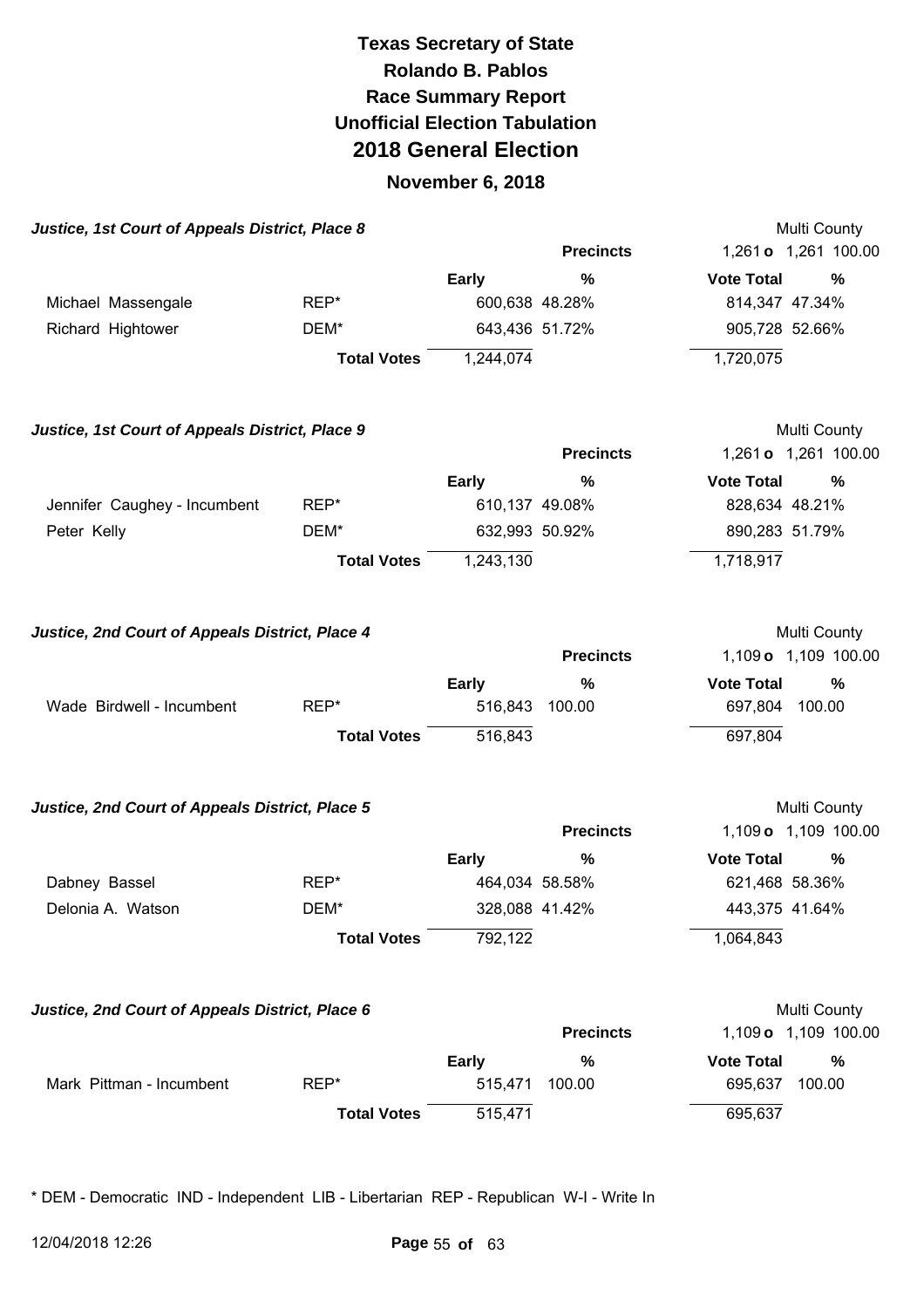#### **November 6, 2018**

| Justice, 3rd Court of Appeals District, Place 2 |                                       |                    |                |                  |                   | <b>Multi County</b> |  |
|-------------------------------------------------|---------------------------------------|--------------------|----------------|------------------|-------------------|---------------------|--|
|                                                 |                                       |                    |                | <b>Precincts</b> | 578 o 578         | 100.00              |  |
|                                                 |                                       |                    | Early          | %                | <b>Vote Total</b> | %                   |  |
|                                                 | Cindy Olson Bourland - Incumbent REP* |                    | 357,156 45.47% |                  | 487,494 47.04%    |                     |  |
|                                                 | Edward Smith                          | DEM*               | 428,321 54.53% |                  | 548,786 52.96%    |                     |  |
|                                                 |                                       | <b>Total Votes</b> | 785.477        |                  | 1,036,280         |                     |  |

**Justice, 3rd Court of Appeals District, Place 3 Multi County Multi County Precincts** 578 **o** 578 100.00 **Early % Vote Total %**  Scott Field - Incumbent REP\* 346,868 44.16% 473,464 45.69% Chari Kelly **DEM<sup>\*</sup>** DEM<sup>\*</sup> 438,613 55.84% 562,805 54.31% **Total Votes** 785,481 1,036,269

| Justice, 3rd Court of Appeals District, Place 5 |                    |                |                  | Multi County      |        |
|-------------------------------------------------|--------------------|----------------|------------------|-------------------|--------|
|                                                 |                    |                | <b>Precincts</b> | 578 <b>o</b> 578  | 100.00 |
|                                                 |                    | <b>Early</b>   | $\%$             | <b>Vote Total</b> | %      |
| David Puryear - Incumbent                       | $REP^*$            |                | 350,431 44.66%   | 477.877 46.16%    |        |
| Thomas J. Baker                                 | DEM*               | 434,282 55.34% |                  | 557,387 53.84%    |        |
|                                                 | <b>Total Votes</b> | 784.713        |                  | 1,035,264         |        |

| Justice, 3rd Court of Appeals District, Place 6 |                    |                |                  |                   | Multi County |
|-------------------------------------------------|--------------------|----------------|------------------|-------------------|--------------|
|                                                 |                    |                | <b>Precincts</b> | 578 <b>o</b> 578  | 100.00       |
|                                                 |                    | <b>Early</b>   | $\%$             | <b>Vote Total</b> | $\%$         |
| Mike Toth                                       | REP*               | 344,925 43.95% |                  | 471,192 45.51%    |              |
| Gisela D. Triana                                | DEM*               | 438,731 55.91% |                  | 562,641 54.34%    |              |
| Kerry O'Brien                                   | $W-I^*$            |                | 1,116 0.14%      | 1.577             | 0.15%        |
|                                                 | <b>Total Votes</b> | 784,772        |                  | 1,035,410         |              |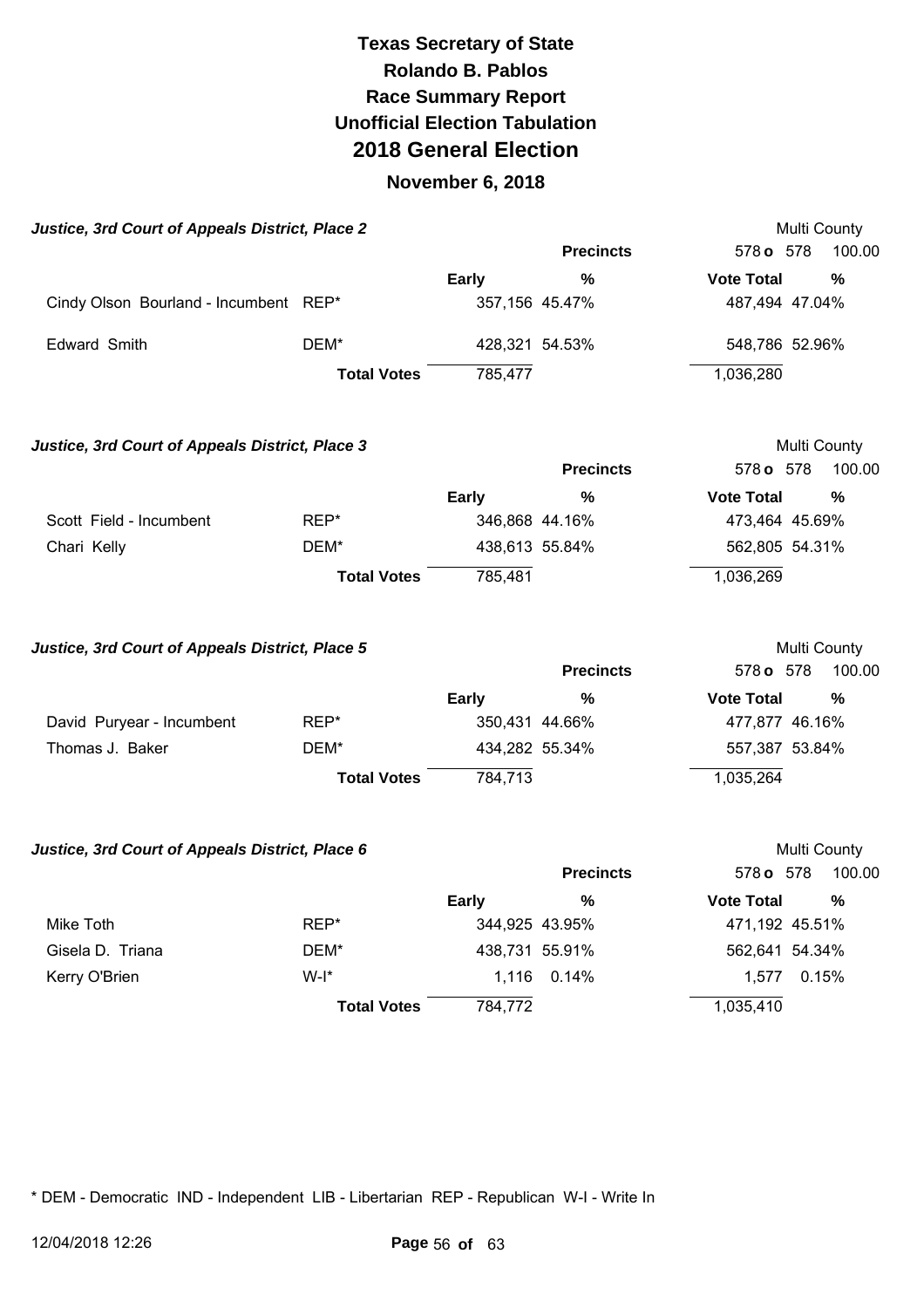#### **November 6, 2018**

| Justice, 4th Court of Appeals District, Place 2 |                    |              |                  |                   | Multi County                |
|-------------------------------------------------|--------------------|--------------|------------------|-------------------|-----------------------------|
|                                                 |                    |              | <b>Precincts</b> |                   | 1,171 <b>o</b> 1,171 100.00 |
|                                                 |                    | <b>Early</b> | %                | <b>Vote Total</b> | %                           |
| Marialyn Barnard - Incumbent                    | REP*               |              | 293,389 48.77%   | 395,003 48.03%    |                             |
| Beth Watkins                                    | DEM*               |              | 308,241 51.23%   | 427,479 51.97%    |                             |
|                                                 | <b>Total Votes</b> | 601,630      |                  | 822,482           |                             |
| Justice, 4th Court of Appeals District, Place 3 |                    |              |                  |                   | Multi County                |
|                                                 |                    |              | <b>Precincts</b> |                   | 1,171 o 1,171 100.00        |

|                                           |                    | Early          | % | <b>Vote Total</b> | % |
|-------------------------------------------|--------------------|----------------|---|-------------------|---|
| Jason Pulliam                             | REP*               | 287,874 47.82% |   | 386,584 46.96%    |   |
| Patricia O'Connell Alvarez -<br>Incumbent | DEM*               | 314,175 52.18% |   | 436,639 53.04%    |   |
|                                           | <b>Total Votes</b> | 602.049        |   | 823,223           |   |

| Justice, 4th Court of Appeals District, Place 4 |                    |              |                  | Multi County      |                      |
|-------------------------------------------------|--------------------|--------------|------------------|-------------------|----------------------|
|                                                 |                    |              | <b>Precincts</b> |                   | 1,171 o 1,171 100.00 |
|                                                 |                    | <b>Early</b> | %                | <b>Vote Total</b> | %                    |
| Patrick Ballantyne                              | REP*               |              | 282,255 46.87%   | 379,946 46.14%    |                      |
| Luz Elena Chapa - Incumbent                     | DEM*               |              | 319,965 53.13%   | 443,549 53.86%    |                      |
|                                                 | <b>Total Votes</b> | 602,220      |                  | 823,495           |                      |

| Justice, 4th Court of Appeals District, Place 5 |  |  |  |
|-------------------------------------------------|--|--|--|
|                                                 |  |  |  |

| Justice, 4th Court of Appeals District, Place 5 |                    |                |                  | Multi County      |                             |
|-------------------------------------------------|--------------------|----------------|------------------|-------------------|-----------------------------|
|                                                 |                    |                | <b>Precincts</b> |                   | 1,171 <b>o</b> 1,171 100.00 |
|                                                 |                    | Early          | $\frac{0}{0}$    | <b>Vote Total</b> | %                           |
| Rebecca Simmons                                 | REP*               | 291,785 48.45% |                  | 391,849 47.58%    |                             |
| Liza Rodriguez                                  | DEM*               | 310,458 51.55% |                  | 431,775 52.42%    |                             |
|                                                 | <b>Total Votes</b> | 602,243        |                  | 823,624           |                             |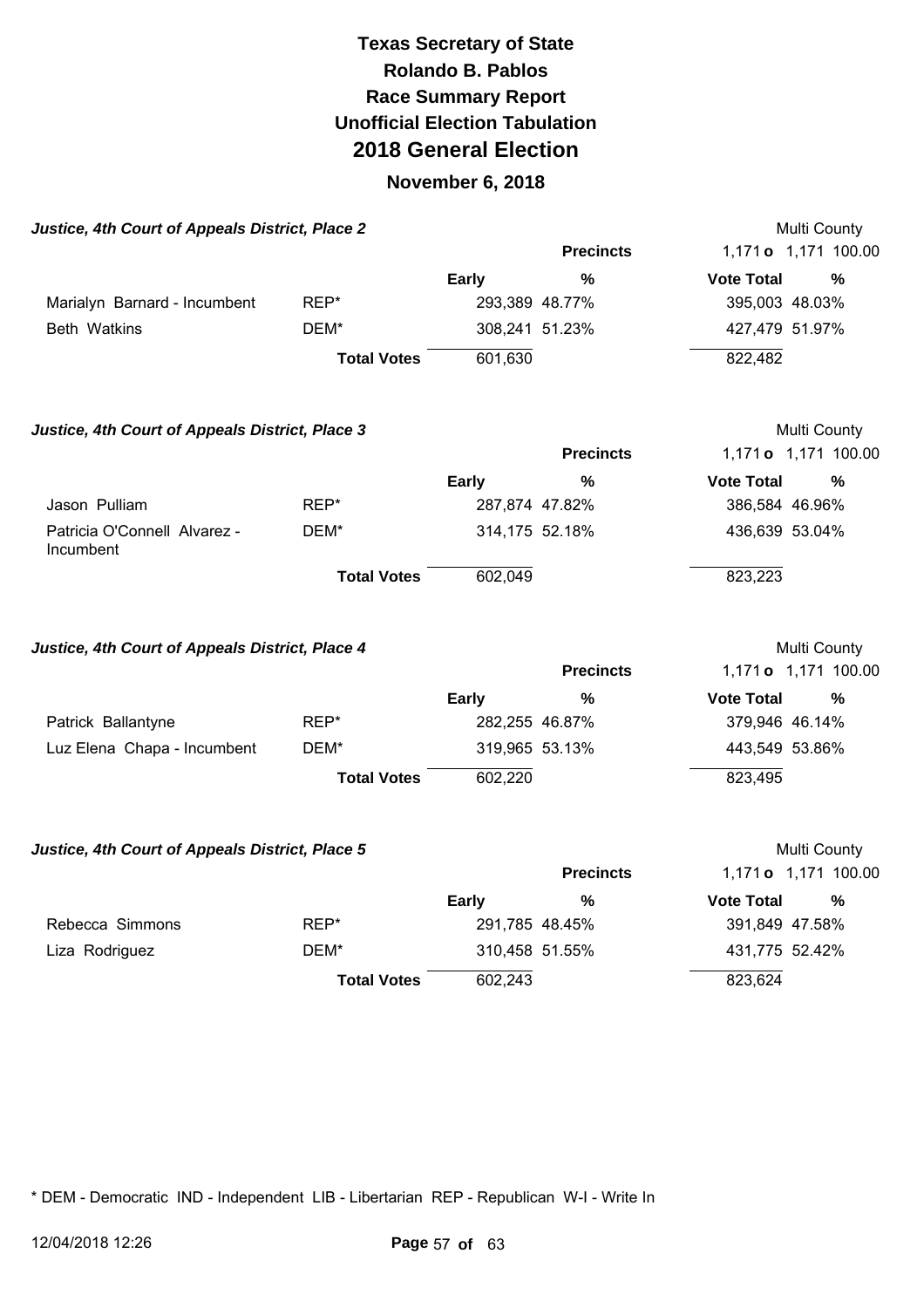#### **November 6, 2018**

| Justice, 4th Court of Appeals District, Place 7 |                    |              |                  | Multi County                |              |
|-------------------------------------------------|--------------------|--------------|------------------|-----------------------------|--------------|
|                                                 |                    |              | <b>Precincts</b> | 1,171 <b>o</b> 1,171 100.00 |              |
|                                                 |                    | <b>Early</b> | %                | <b>Vote Total</b>           | ℅            |
| Shane Stolarczyk                                | REP*               |              | 282,999 46.99%   | 379,495 46.07%              |              |
| Rebeca Martinez - Incumbent                     | DEM*               |              | 319,226 53.01%   | 444,152 53.93%              |              |
|                                                 | <b>Total Votes</b> | 602,225      |                  | 823,647                     |              |
| Justice, 5th Court of Appeals District, Place 2 |                    |              |                  |                             | Multi County |

|                         |                    |                | <b>Precincts</b> |                   | 1,022 o 1,022 100.00 |
|-------------------------|--------------------|----------------|------------------|-------------------|----------------------|
|                         |                    | Early          | %                | <b>Vote Total</b> | %                    |
| David Evans - Incumbent | REP*               | 425,714 47.97% |                  |                   | 569,280 47.91%       |
| Robbie Partida-Kipness  | DEM*               | 461,755 52.03% |                  |                   | 618,913 52.09%       |
|                         | <b>Total Votes</b> | 887,469        |                  | 1,188,193         |                      |

| Justice, 5th Court of Appeals District, Place 5 |                    | <b>Multi County</b> |                  |                   |                      |
|-------------------------------------------------|--------------------|---------------------|------------------|-------------------|----------------------|
|                                                 |                    |                     | <b>Precincts</b> |                   | 1,022 o 1,022 100.00 |
|                                                 |                    | Early               | %                | <b>Vote Total</b> | %                    |
| Craig Stoddart - Incumbent                      | REP*               | 419,247 47.23%      |                  | 559,144 47.05%    |                      |
| Erin Nowell                                     | DEM*               | 468,444 52.77%      |                  | 629,191 52.95%    |                      |
|                                                 | <b>Total Votes</b> | 887,691             |                  | 1,188,335         |                      |

#### **Justice, 5th Court of Appeals District, Place 9 <br>
Multi County**

|                             |                    |                | <b>Precincts</b> |                   | 1,022 o 1,022 100.00 |
|-----------------------------|--------------------|----------------|------------------|-------------------|----------------------|
|                             |                    | Early          | %                | <b>Vote Total</b> | %                    |
| Jason Boatright - Incumbent | REP*               | 420,016 47.35% |                  | 561,034 47.25%    |                      |
| <b>Bill Pedersen</b>        | DEM*               | 467,022 52.65% |                  | 626,428 52.75%    |                      |
|                             | <b>Total Votes</b> | 887,038        |                  | 1,187,462         |                      |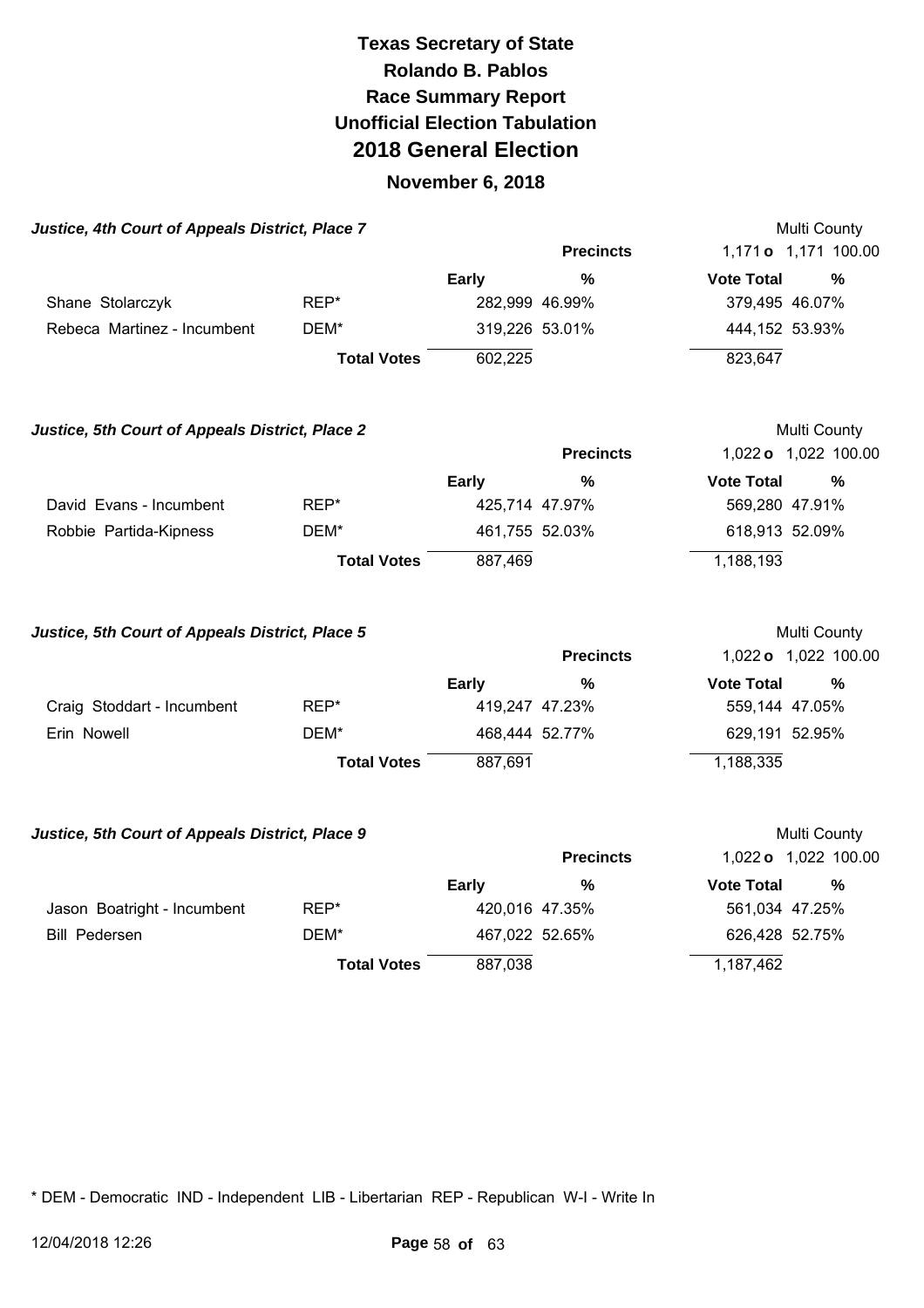#### **November 6, 2018**

| Justice, 5th Court of Appeals District, Place 10 |                    |              |                  | Multi County                  |
|--------------------------------------------------|--------------------|--------------|------------------|-------------------------------|
|                                                  |                    |              | <b>Precincts</b> | 1,022 o 1,022 100.00          |
|                                                  |                    | <b>Early</b> | %                | <b>Vote Total</b><br>%        |
| Molly Francis - Incumbent                        | REP*               |              | 421,534 47.54%   | 562,767 47.41%                |
| Amanda Reichek                                   | DEM*               |              | 465,186 52.46%   | 624,327 52.59%                |
|                                                  | <b>Total Votes</b> | 886,720      |                  | 1,187,094                     |
| Justice, 5th Court of Appeals District, Place 11 |                    |              |                  | Multi County                  |
|                                                  |                    |              | <b>Draainata</b> | $1.000 \times 1.000$ $100.00$ |

|               |                    |                | <b>Precincts</b> |                   | 1,022 o 1,022 100.00 |
|---------------|--------------------|----------------|------------------|-------------------|----------------------|
|               |                    | Early          | %                | <b>Vote Total</b> | $\frac{0}{0}$        |
| John Browning | REP*               | 420,565 47.48% |                  | 561,891 47.38%    |                      |
| Cory Carlyle  | DEM*               | 465,225 52.52% |                  | 623,953 52.62%    |                      |
|               | <b>Total Votes</b> | 885,790        |                  | 1,185,844         |                      |

| Justice, 5th Court of Appeals District, Place 12 |                    |                |                  |                   | Multi County         |
|--------------------------------------------------|--------------------|----------------|------------------|-------------------|----------------------|
|                                                  |                    |                | <b>Precincts</b> |                   | 1,022 o 1,022 100.00 |
|                                                  |                    | Early          | %                | <b>Vote Total</b> | %                    |
| Jim Pikl                                         | REP*               | 413,841 46.69% |                  | 552,163 46.53%    |                      |
| Ken Molberg                                      | DEM*               | 472,550 53.31% |                  | 634,402 53.47%    |                      |
|                                                  | <b>Total Votes</b> | 886.391        |                  | 1,186,565         |                      |

#### **Justice, 5th Court of Appeals District, Place 13 Multi County Multi County**

|                                  |                    |         | <b>Precincts</b> |                   | 1,022 o 1,022 100.00 |
|----------------------------------|--------------------|---------|------------------|-------------------|----------------------|
|                                  |                    | Early   | %                | <b>Vote Total</b> | %                    |
| Elizabeth Lang Miers - Incumbent | REP*               |         | 423,042 47.73%   |                   | 564,668 47.59%       |
| Leslie Lester Osborne            | DEM*               |         | 463,339 52.27%   | 621,933 52.41%    |                      |
|                                  | <b>Total Votes</b> | 886,381 |                  | 1,186,601         |                      |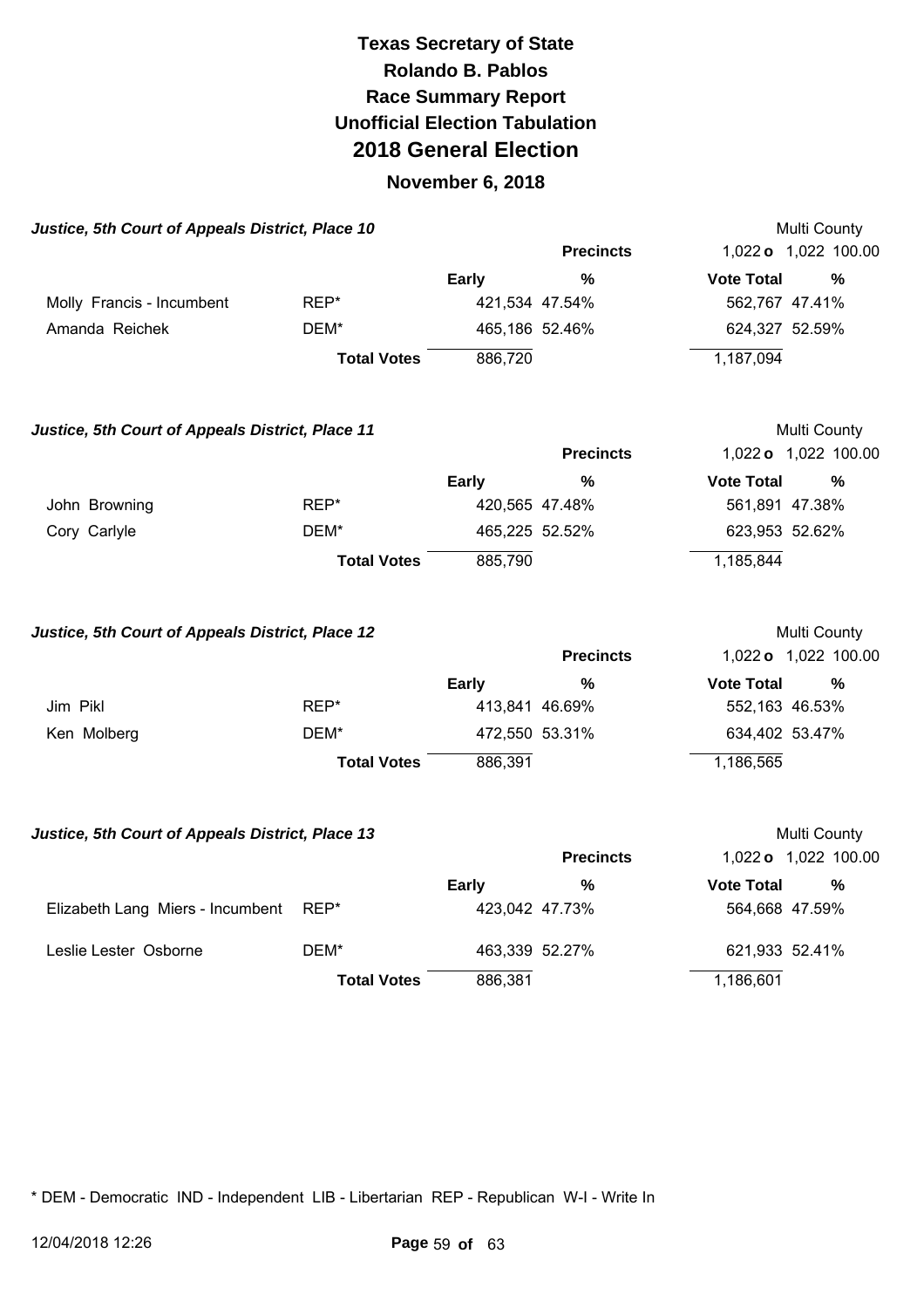#### **November 6, 2018**

| Justice, 6th Court of Appeals District, Place 2 |                    |                |                  | Multi County              |
|-------------------------------------------------|--------------------|----------------|------------------|---------------------------|
|                                                 |                    |                | <b>Precincts</b> | 344 o 344<br>100.00       |
|                                                 |                    | <b>Early</b>   | %                | <b>Vote Total</b><br>%    |
| Scott Stevens                                   | REP*               | 120,447        | 100.00           | 198,810<br>100.00         |
|                                                 | <b>Total Votes</b> | 120,447        |                  | 198,810                   |
| Justice, 7th Court of Appeals District, Place 2 |                    |                |                  | Multi County              |
|                                                 |                    |                | <b>Precincts</b> | 100.00<br>410 o 410       |
|                                                 |                    | <b>Early</b>   | %                | <b>Vote Total</b><br>$\%$ |
| Judy Parker - Incumbent                         | REP*               | 141,328 100.00 |                  | 204,041 100.00            |
|                                                 | <b>Total Votes</b> | 141,328        |                  | 204,041                   |
| Justice, 7th Court of Appeals District, Place 3 |                    |                |                  | Multi County              |
|                                                 |                    |                | <b>Precincts</b> | 410 o 410<br>100.00       |
|                                                 |                    | <b>Early</b>   | $\frac{0}{0}$    | <b>Vote Total</b><br>%    |
| Pat Pirtle - Incumbent                          | REP*               | 140,288        | 100.00           | 202,434<br>100.00         |
|                                                 | <b>Total Votes</b> | 140,288        |                  | 202,434                   |
| Justice, 8th Court of Appeals District, Place 2 |                    |                |                  | Multi County              |
|                                                 |                    |                | <b>Precincts</b> | 293 o 293<br>100.00       |
|                                                 |                    | <b>Early</b>   | $\%$             | <b>Vote Total</b><br>%    |
| Yvonne Rodriguez - Incumbent                    | DEM*               | 110,320        | 100.00           | 163,741<br>100.00         |
|                                                 | <b>Total Votes</b> | 110,320        |                  | 163,741                   |
| Justice, 8th Court of Appeals District, Place 3 |                    |                |                  | <b>Multi County</b>       |
|                                                 |                    |                | <b>Precincts</b> | 293 o 293<br>100.00       |
|                                                 |                    | <b>Early</b>   | %                | <b>Vote Total</b><br>%    |
| Gina M. Palafox - Incumbent                     | DEM*               | 109,693        | 100.00           | 162,960<br>100.00         |
|                                                 | <b>Total Votes</b> | 109,693        |                  | 162,960                   |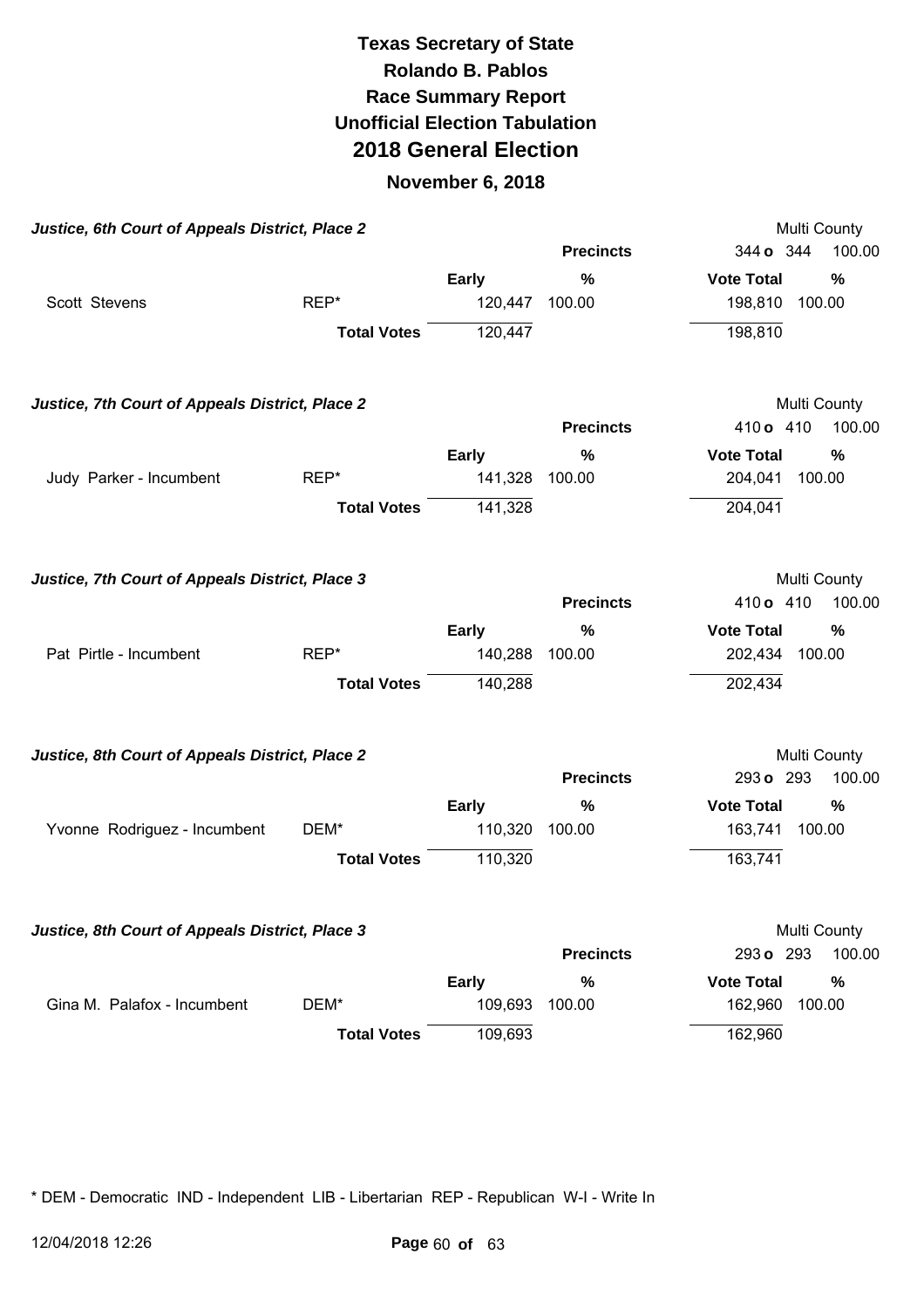#### **November 6, 2018**

|                                                  | Justice, 9th Court of Appeals District, Place 3 |                |                  | Multi County                       |
|--------------------------------------------------|-------------------------------------------------|----------------|------------------|------------------------------------|
|                                                  |                                                 |                | <b>Precincts</b> | 318 o 318<br>100.00                |
|                                                  |                                                 | Early          | $\%$             | <b>Vote Total</b><br>%             |
| Leanne Johnson - Incumbent                       | REP*                                            | 205,662        | 100.00           | 288,630 100.00                     |
|                                                  | <b>Total Votes</b>                              | 205,662        |                  | 288,630                            |
| Justice, 9th Court of Appeals District, Place 4  |                                                 |                |                  | Multi County                       |
|                                                  |                                                 |                | <b>Precincts</b> | 100.00<br>318 o 318                |
|                                                  |                                                 | <b>Early</b>   | $\%$             | <b>Vote Total</b><br>$\frac{0}{0}$ |
| Hollis Horton - Incumbent                        | REP*                                            | 204,697        | 100.00           | 287,237 100.00                     |
|                                                  | <b>Total Votes</b>                              | 204,697        |                  | 287,237                            |
| Justice, 12th Court of Appeals District, Place 3 |                                                 |                |                  | Multi County                       |
|                                                  |                                                 |                | <b>Precincts</b> | 352 o 352<br>100.00                |
|                                                  |                                                 | <b>Early</b>   | $\%$             | <b>Vote Total</b><br>%             |
| Greg Neeley - Incumbent                          | REP*                                            | 166,588        | 100.00           | 246,700<br>100.00                  |
|                                                  | <b>Total Votes</b>                              | 166,588        |                  | 246,700                            |
| Justice, 13th Court of Appeals District, Place 2 |                                                 |                |                  | Multi County                       |
|                                                  |                                                 |                | <b>Precincts</b> | 563 o 563<br>100.00                |
|                                                  |                                                 | <b>Early</b>   | %                | <b>Vote Total</b><br>%             |
| Greg Perkes                                      | REP*                                            | 144,788 46.65% |                  | 209,577 46.43%                     |
| Nora Longoria - Incumbent                        | DEM*                                            | 165,595 53.35% |                  | 241,760 53.57%                     |
|                                                  | <b>Total Votes</b>                              | 310,383        |                  | 451,337                            |
| Justice, 13th Court of Appeals District, Place 4 |                                                 |                |                  | Multi County                       |
|                                                  |                                                 |                | <b>Precincts</b> | 100.00<br>563 o 563                |
|                                                  |                                                 | Early          | %                | <b>Vote Total</b><br>%             |
| Jaime Tijerina                                   | REP*                                            | 154,401 50.16% |                  | 222,331 49.64%                     |
| Rudy Delgado                                     | DEM*                                            | 153,431 49.84% |                  | 225,551 50.36%                     |
|                                                  | <b>Total Votes</b>                              | 307,832        |                  | 447,882                            |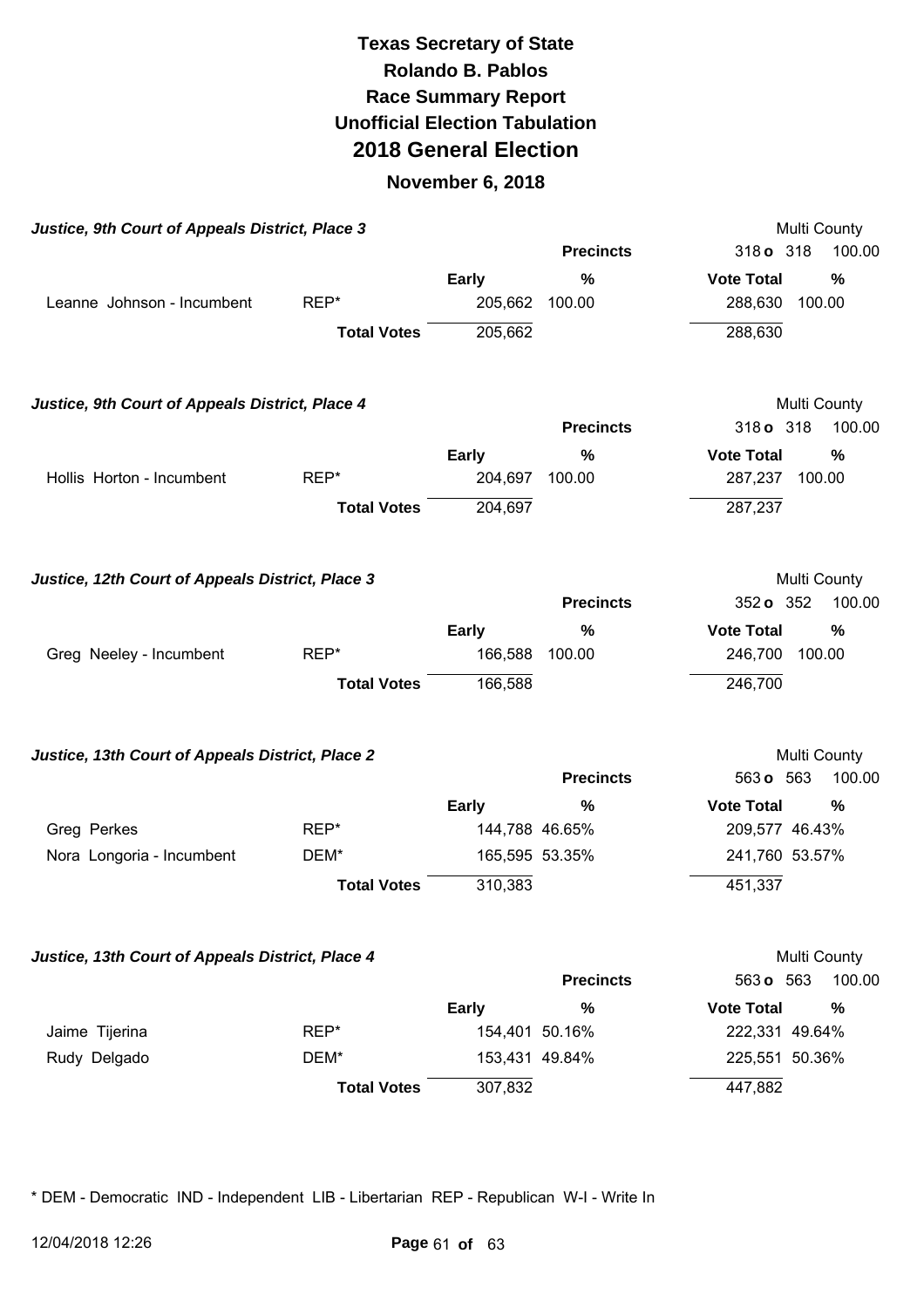#### **November 6, 2018**

| Justice, 13th Court of Appeals District, Place 5 |                    |              |                  | <b>Multi County</b>         |        |
|--------------------------------------------------|--------------------|--------------|------------------|-----------------------------|--------|
|                                                  |                    |              | <b>Precincts</b> | 563 <b>o</b> 563            | 100.00 |
|                                                  |                    | <b>Early</b> | $\frac{9}{6}$    | <b>Vote Total</b>           | $\%$   |
| Clarissa Silva                                   | REP*               |              | 145,246 47.03%   | 210,859 46.96%              |        |
| Gina Benavides - Incumbent                       | DEM*               |              | 163,606 52.97%   | 238,170 53.04%              |        |
|                                                  | <b>Total Votes</b> | 308,852      |                  | 449,029                     |        |
| Justice, 14th Court of Appeals District, Place 3 |                    |              |                  | Multi County                |        |
|                                                  |                    |              | <b>Precincts</b> | 1,261 <b>o</b> 1,261 100.00 |        |
|                                                  |                    | <b>Early</b> | $\%$             | <b>Vote Total</b>           | %      |
| Brett Busby - Incumbent                          | REP*               |              | 617,869 49.72%   | 838,116 48.77%              |        |
| Jerry Zimmerer                                   | DEM*               |              | 624,840 50.28%   | 880,380 51.23%              |        |
|                                                  | <b>Total Votes</b> | 1,242,709    |                  | 1,718,496                   |        |
|                                                  |                    |              |                  |                             |        |

Justice, 14th Court of Appeals District, Place 4 **Access 12 and 20 and 20 and 20 and 20 and 20 and 20 and 20 and 20 and 20 and 20 and 20 and 20 and 20 and 20 and 20 and 20 and 20 and 20 and 20 and 20 and 20 and 20 and 20 a Precincts** 1,261 **o** 1,261 100.00 **Early % Vote Total %**  Marc Brown - Incumbent REP\* 646,799 46.72% 839,559 48.87% Charles Spain **DEM<sup>\*</sup>** DEM<sup>\*</sup> 623,540 53.28% 878,223 51.13% **Total Votes** 1,170,339 1,717,782

#### **Justice, 14th Court of Appeals District, Place 5 <br>
Multi County**

|                                 |                    |           | <b>Precincts</b> |                   | 1,261 <b>o</b> 1,261 100.00 |
|---------------------------------|--------------------|-----------|------------------|-------------------|-----------------------------|
|                                 |                    | Early     | %                | <b>Vote Total</b> | %                           |
| Martha Hill Jamison - Incumbent | $REP^*$            |           | 620,303 49.93%   | 841,726 49.00%    |                             |
| Frances Bourliot                | DEM*               |           | 622,072 50.07%   | 876,114 51.00%    |                             |
|                                 | <b>Total Votes</b> | 1,242,375 |                  | 1,717,840         |                             |